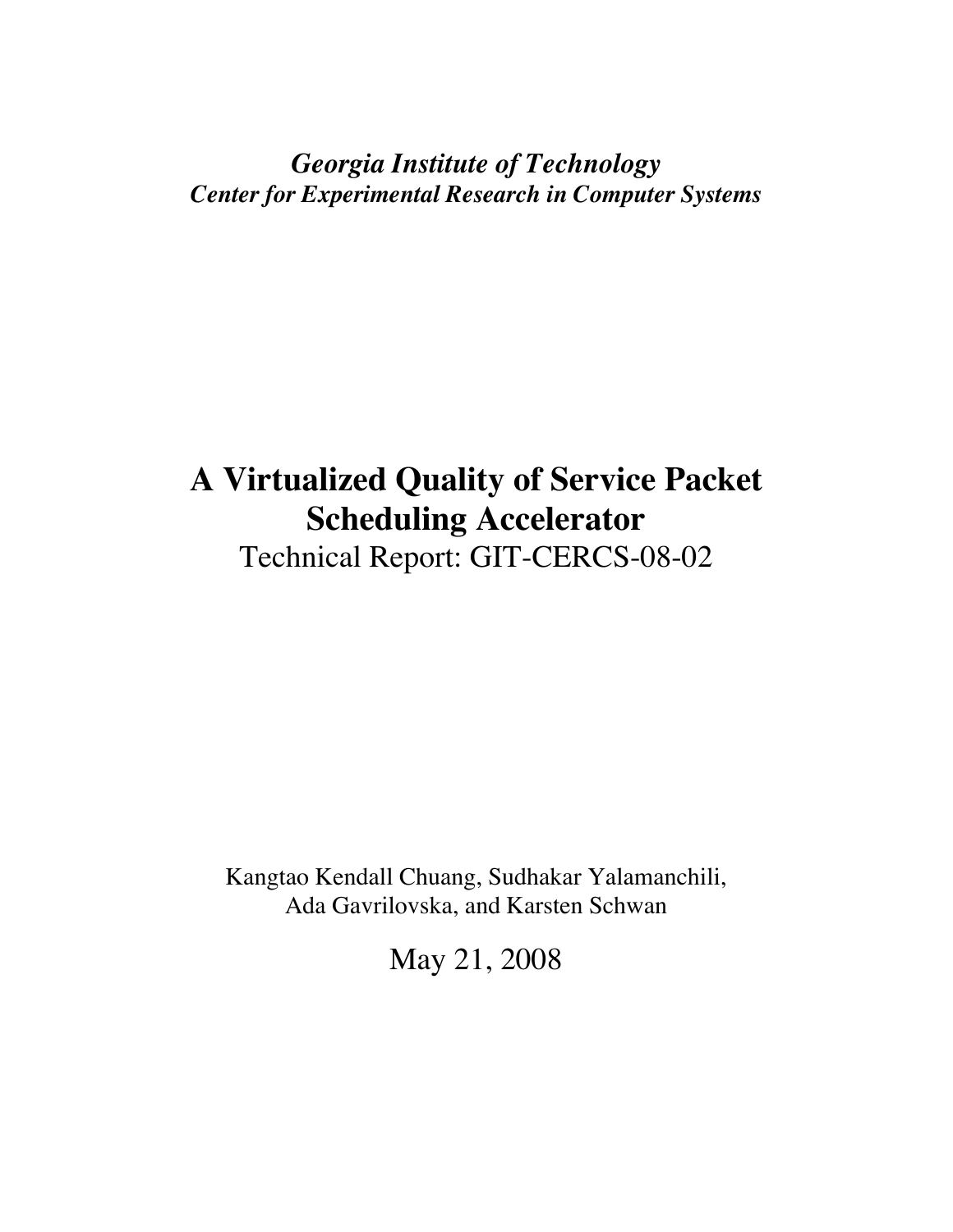# TABLE OF CONTENTS

|              |     | LIST OF TABLES (Contract of the Contract of the Contract of the Contract of the Contract of the Contract of the Contract of Table of Table of Table of Table of Table of Table of Table of Table of Table of Table of Table of |
|--------------|-----|--------------------------------------------------------------------------------------------------------------------------------------------------------------------------------------------------------------------------------|
|              |     | LIST OF FIGURES (Contract of the contract of the contract of the contract of the contract of the contract of the contract of the contract of the contract of the contract of the contract of the contract of the contract of t |
|              |     |                                                                                                                                                                                                                                |
|              |     | LIST OF LISTINGS (Contract of the contract of the contract of the contract of the contract of the contract of the contract of the contract of the contract of the contract of the contract of the contract of the contract of  |
|              |     |                                                                                                                                                                                                                                |
|              |     | <b>CHAPTERS</b>                                                                                                                                                                                                                |
| $\bf{I}$     |     |                                                                                                                                                                                                                                |
|              | 1.1 |                                                                                                                                                                                                                                |
|              | 1.2 | Dynamic Window-Constrained Scheduler Algorithm (DWCS) 10                                                                                                                                                                       |
|              | 1.3 |                                                                                                                                                                                                                                |
|              | 1.4 |                                                                                                                                                                                                                                |
| $\mathbf{H}$ |     |                                                                                                                                                                                                                                |
|              | 2.1 |                                                                                                                                                                                                                                |
|              | 2.2 |                                                                                                                                                                                                                                |
|              | 2.3 | 21                                                                                                                                                                                                                             |
|              | 2.4 |                                                                                                                                                                                                                                |
|              | 2.5 |                                                                                                                                                                                                                                |
| Ш            |     | <b>SHARESTREAMS-V IMPLEMENTATION</b> 27                                                                                                                                                                                        |
|              |     |                                                                                                                                                                                                                                |
|              | 3.2 | 28                                                                                                                                                                                                                             |
|              |     | ShareStreams-V Execution Model<br>29<br>3.2.1                                                                                                                                                                                  |
|              |     | 31<br>3.2.2                                                                                                                                                                                                                    |
|              | 3.3 | 35                                                                                                                                                                                                                             |
|              |     | 35<br>3.3.1                                                                                                                                                                                                                    |
|              |     | 36<br>3.3.2                                                                                                                                                                                                                    |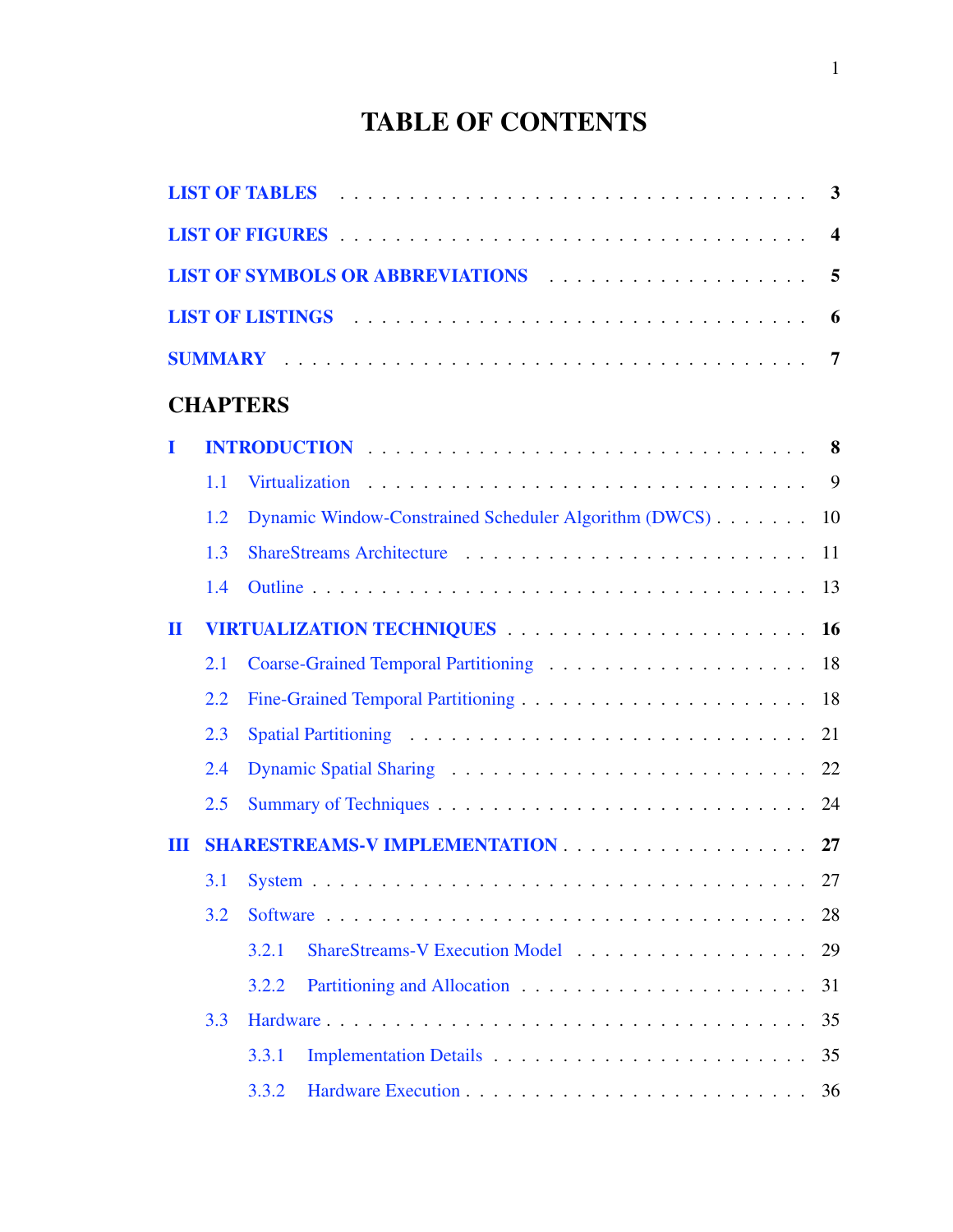#### *TABLE OF CONTENTS* 2

| 4.3 |                                     |  |
|-----|-------------------------------------|--|
|     |                                     |  |
|     | CONCLUSIONS CONCLUSIONS CONCLUSIONS |  |
|     |                                     |  |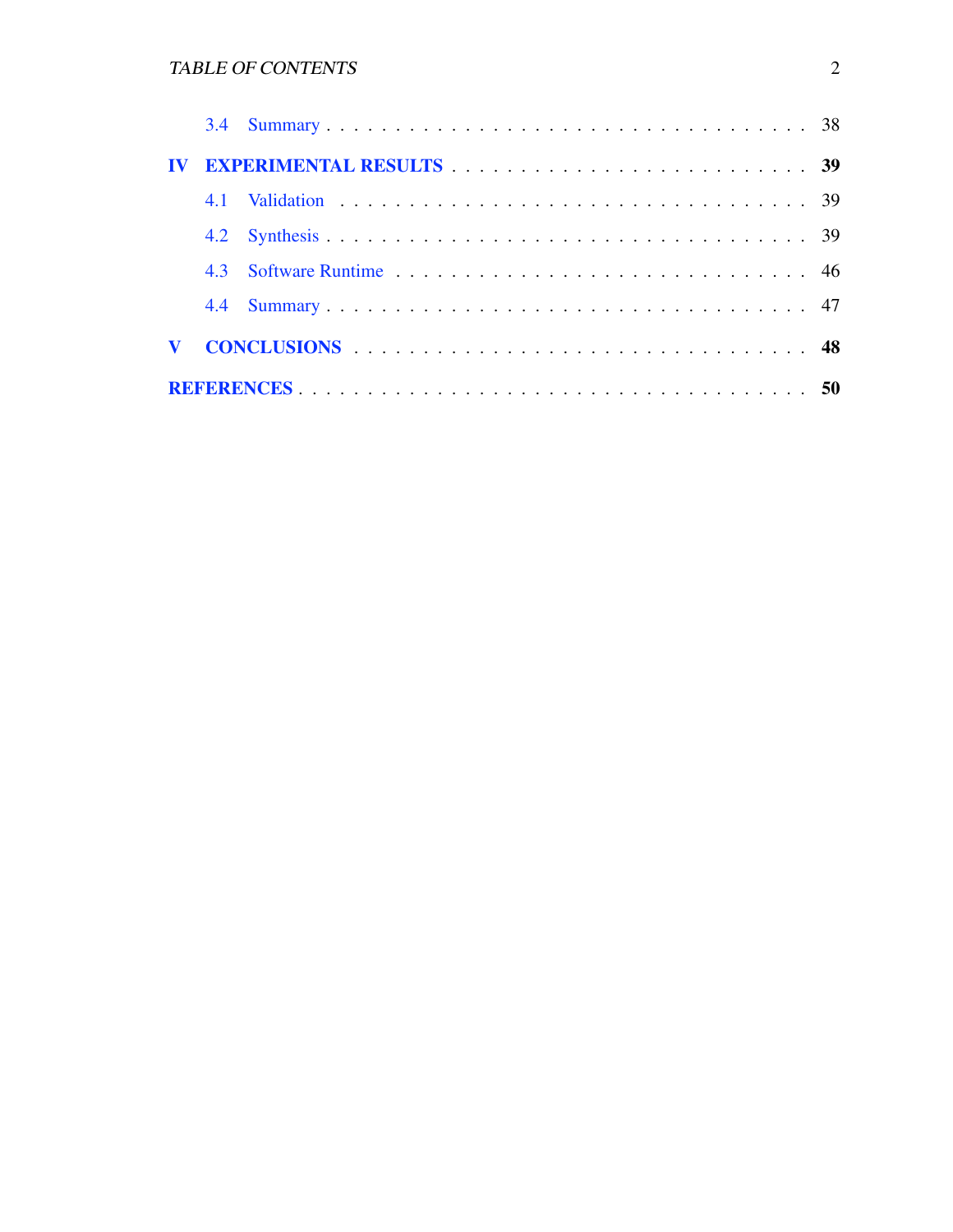## LIST OF TABLES

| Table 2 |                                                                                                                                                                 |  |
|---------|-----------------------------------------------------------------------------------------------------------------------------------------------------------------|--|
| Table 3 |                                                                                                                                                                 |  |
| Table 4 | Comparison of Virtualization Techniques; $\nu$ is the degree of virtualiza-<br>tion; <i>d</i> is the maximum pipeline depth = $log_2(n) + 1$ ; g is the maximum |  |
| Table 5 |                                                                                                                                                                 |  |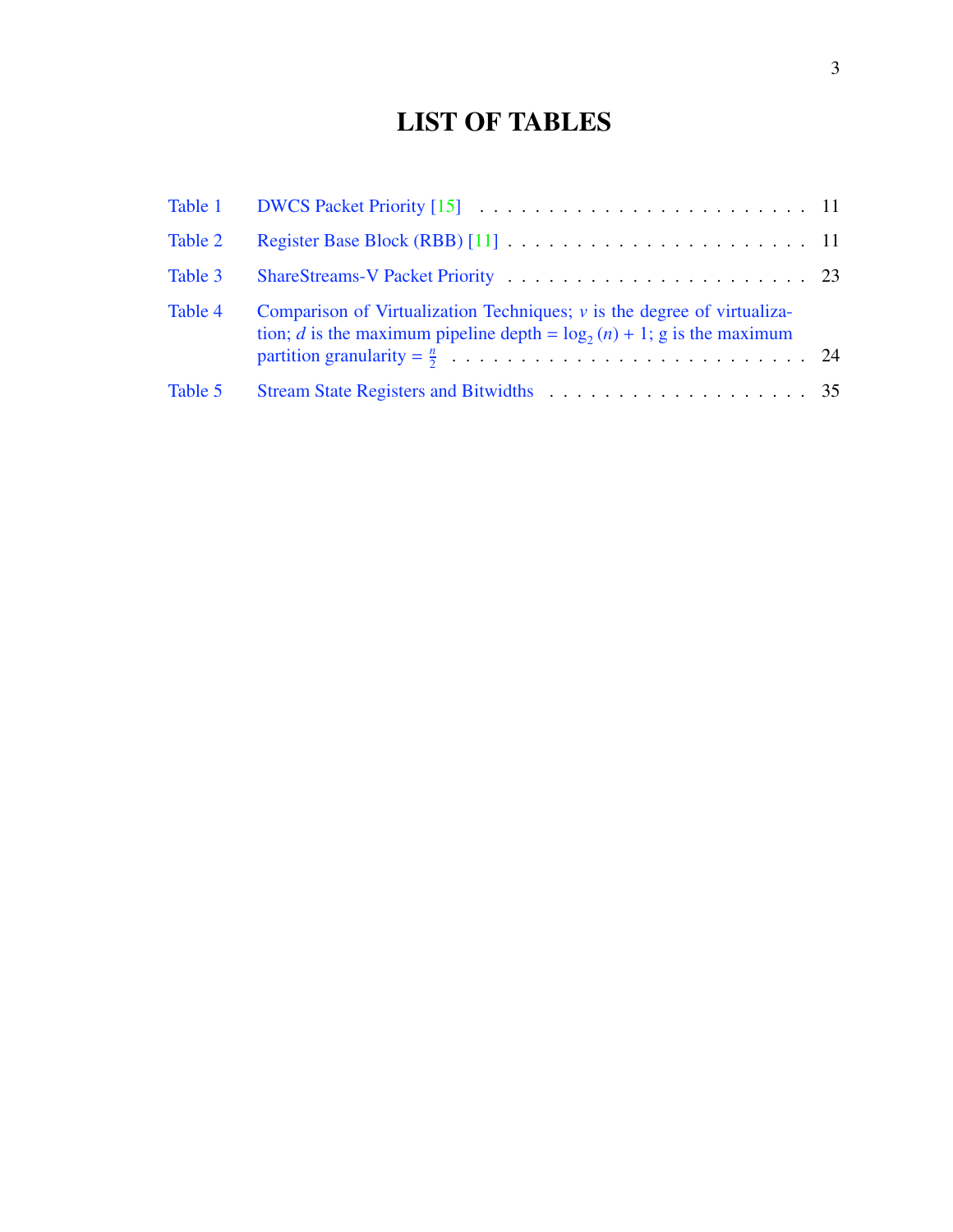## LIST OF FIGURES

| Figure 1  | Four-Stream Scheduler Data Flow Diagram 13                    |  |
|-----------|---------------------------------------------------------------|--|
| Figure 2  |                                                               |  |
| Figure 3  |                                                               |  |
| Figure 4  | Unrolling and Pipelining Shuffle-Exchange Network 20          |  |
| Figure 5  |                                                               |  |
| Figure 6  | Four-Stream Scheduler with Virtual Port Identifiers 23        |  |
| Figure 7  |                                                               |  |
| Figure 8  | Partitioning Eight-Stream Scheduler into Subnetworks 34       |  |
| Figure 9  | Dynamic Spatial Partitioning Data Flow Diagram 37             |  |
| Figure 10 |                                                               |  |
|           |                                                               |  |
|           |                                                               |  |
|           | Figure 13 Logic Utilization with in Four-VPID Architecture 44 |  |
|           | Figure 14 Clock Speed in Four-VPID Architecture 45            |  |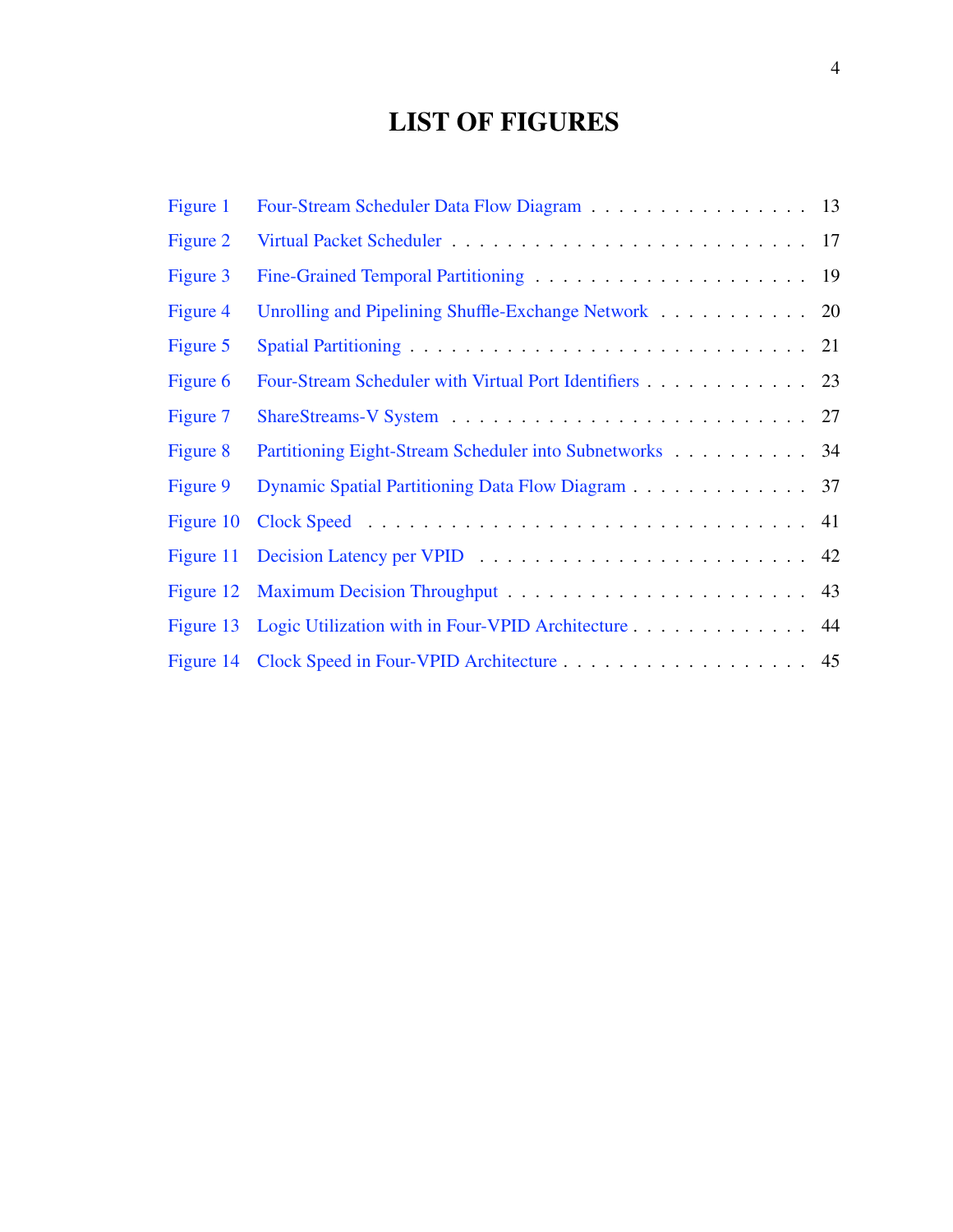## LIST OF SYMBOLS OR ABBREVIATIONS

| <b>DB</b>   | Decision Block.                       |
|-------------|---------------------------------------|
| <b>DWCS</b> | Dynamic Window-Constrained Scheduler. |
| <b>FPGA</b> | Field Programmable Gate Array.        |
| QoS         | Quality of Service.                   |
| <b>RBB</b>  | Register Base Block.                  |
| <b>VPID</b> | Virtual Process Identifier.           |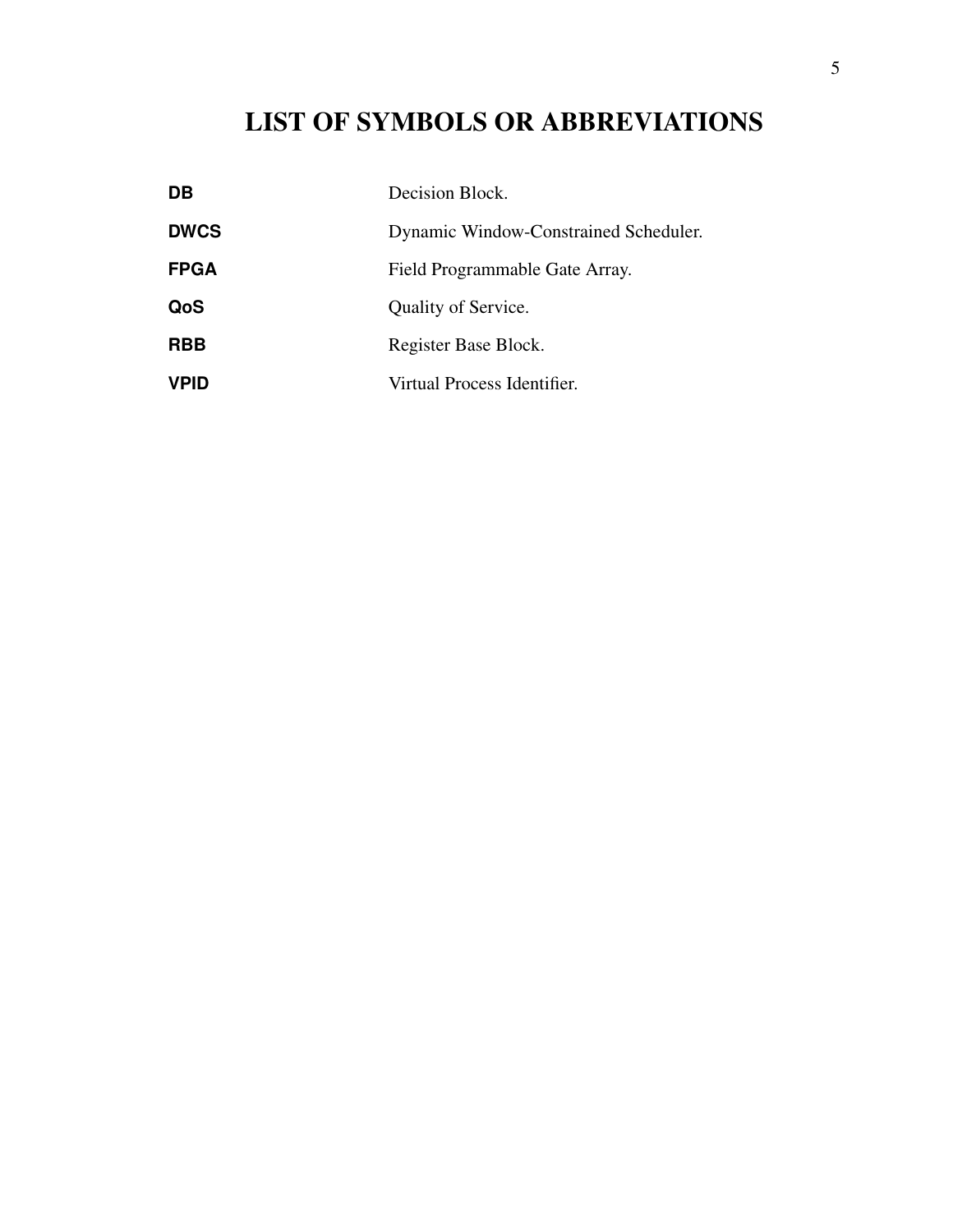# LIST OF LISTINGS

|--|--|--|--|--|--|--|--|--|--|--|--|--|--|--|--|--|--|--|--|--|--|--|--|--|--|--|--|--|--|--|--|--|--|--|--|--|--|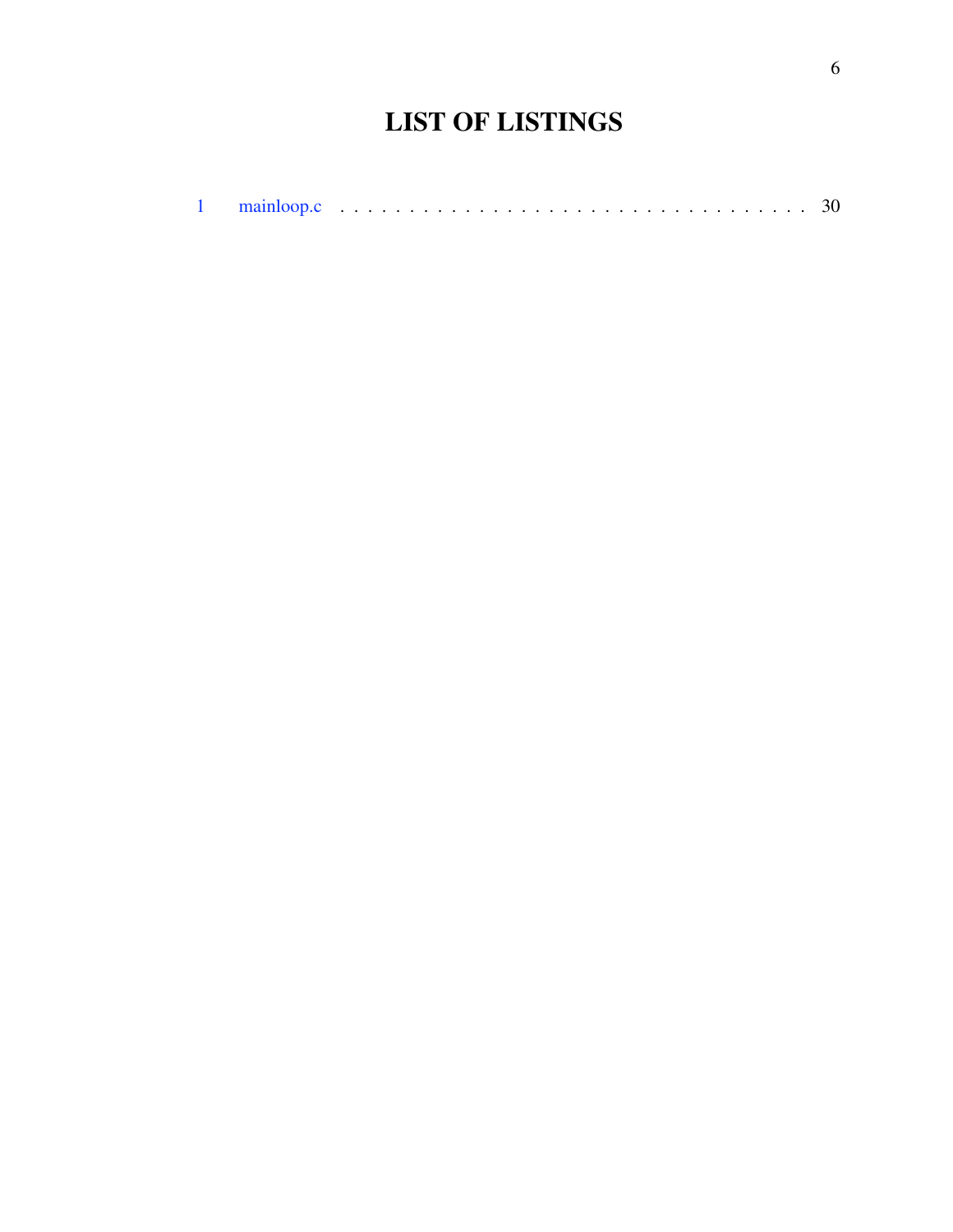### **SUMMARY**

This paper introduces the virtualization of a Quality of Service Packet Scheduler. Virtualization in terms of resource sharing among multiple processes of virtual packet schedulers implementing the DWCS algorithm on an FPGA is implemented in the ShareStreams-V architecture. This work builds on the previous work in ShareStreams, which implemented the Dynamic Window-Constrained Scheduler algorithm. This implementation is parametric, permitting tradeoffs between packet decision latency, decision throughput, and the number of virtual packet schedulers supported. ShareStreams-V is able to schedule minimal size packets faster than one decision per 51.2 ns for up to 64 streams, the throughput required for 10Gbps Ethernet.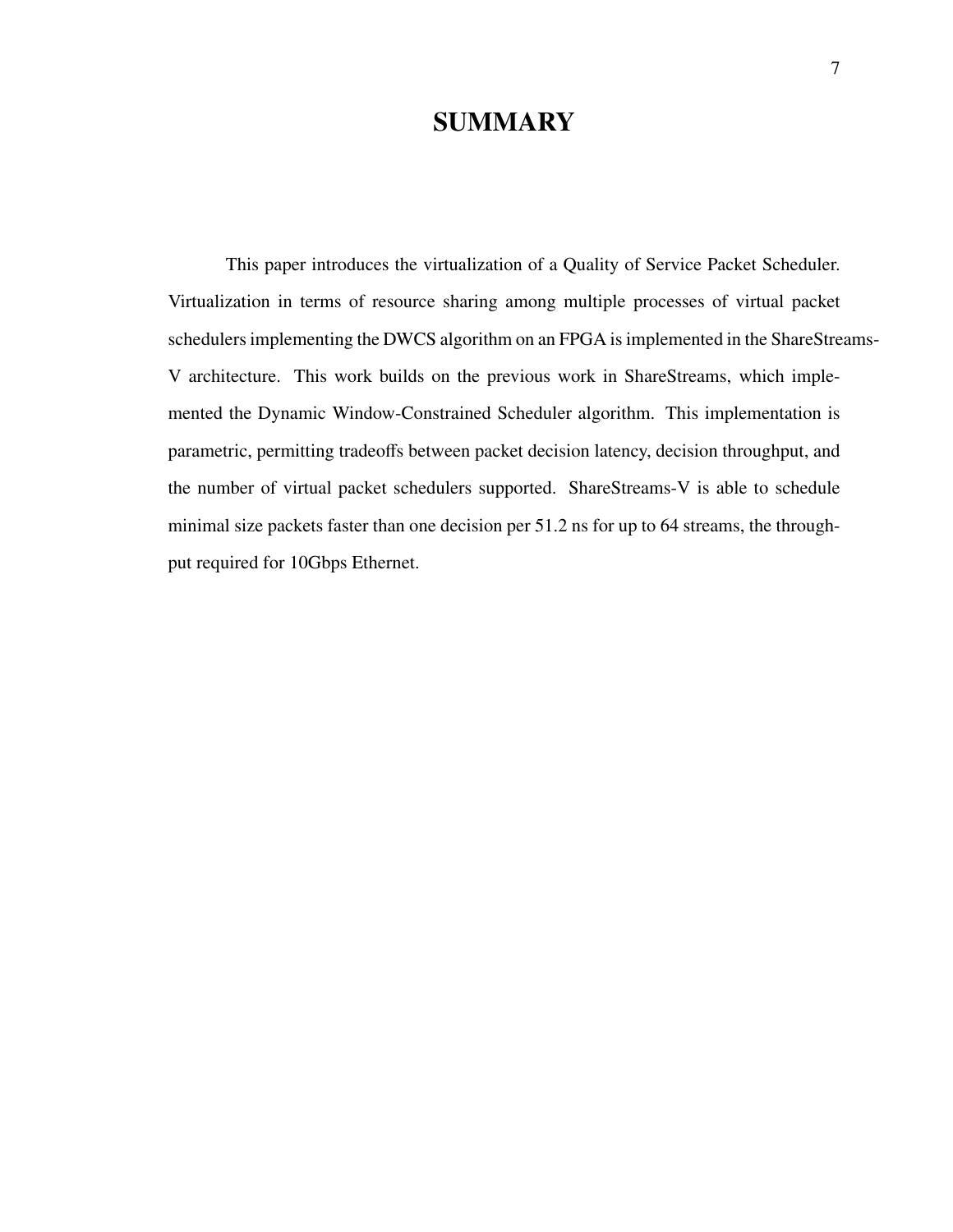#### CHAPTER I

### INTRODUCTION

The recent trends in computing have been an rise in the number of cores and the use of custom accelerators to increase performance for a variety of applications. Multicore processors are able to achieve greater parallelism, while custom accelerators such as graphics processors (GPU), digital signal processors (DSPs), and field programmable gate arrays (FPGA) achieve greater performance for specific applications. Virtualization, a technology that allows the abstraction and sharing of resources, has emerged as a technology to manage the sharing of these resources.

Virtualization of FPGA-based accelerators in particular presents several challenges ranging from the choice of programming abstractions, management of accelerator state, and minimization of overhead of switching between virtualized accelerators. This paper addresses the challenges of FPGA-based virtualization in a specific context: virtualization of accelerators for wire-speed quality of service  $(QoS)$  packet scheduling. It presents the design and implementation of ShareStreams-V, a QoS packet scheduling accelerator with support for virtualization.

The background to this work is introduced in the next three sections. Section 1.1 introduces the concept of virtualization, section 1.2 presents the Dynamic Window-Constrained Scheduler (DWCS) algorithm [15], and section 1.3 presents the non-virtualized hardware realization of the algorithm ShareStreams [10] [11]. Finally, section 1.4 presents an outline of this paper.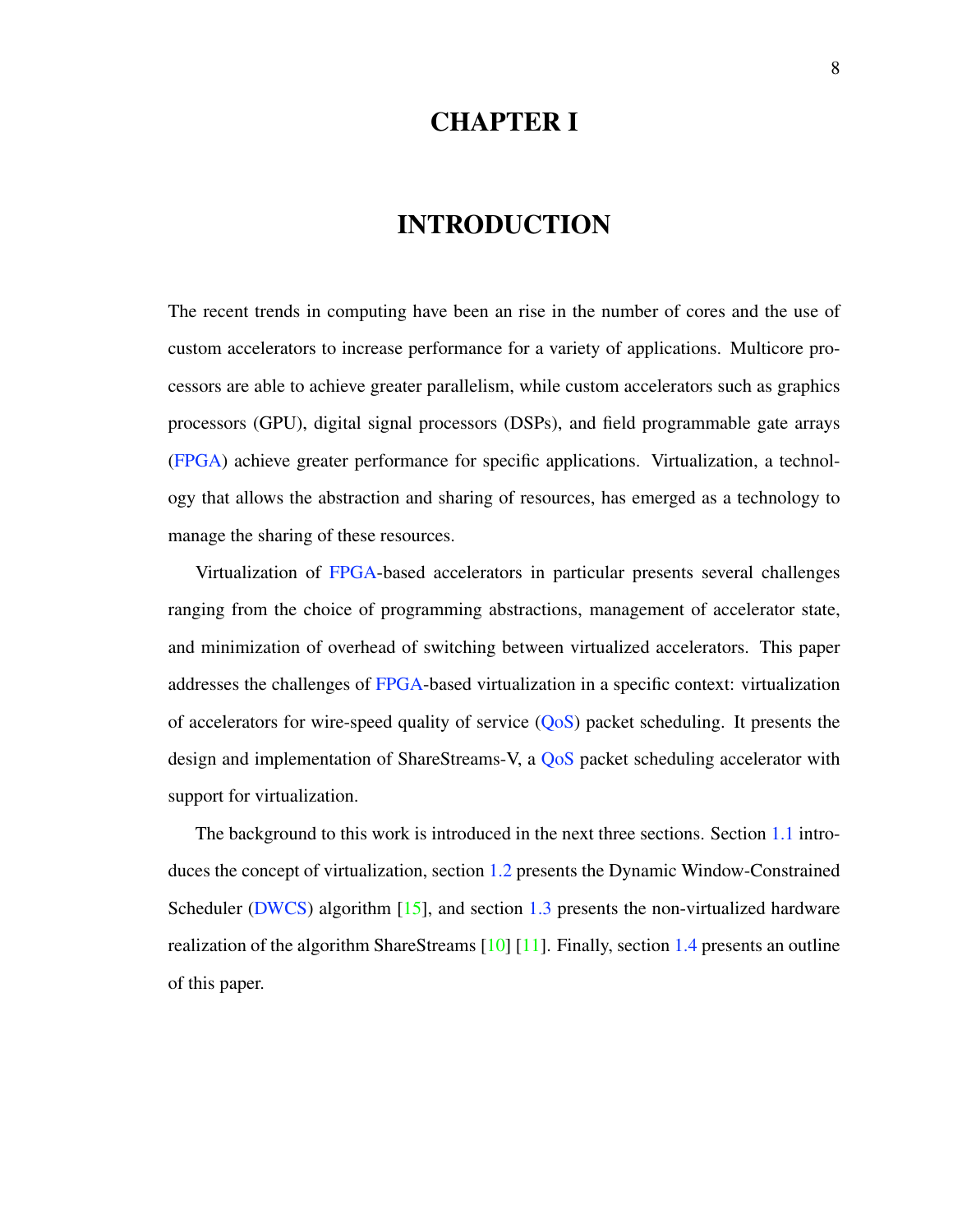#### *1.1 Virtualization*

It is anticipated that operationally future systems will have time-varying number of processes each of which will utilize some number of packet streams that will be subject to QoS requirements. Customized hardware is typically necessary to meet real-time constraints since embedded processors cannot deliver the necessary throughput in scheduling decisions per second. However, given that the scheduler should be sized to meet a range of deployment scenarios ASIC solutions are not cost effective. Replication and static sizing of hardware packet schedulers typically leads to over-design and consequently inefficient use of hardware resources. However, virtualization of FPGA-based solutions can enable consolidation and efficient use of hardware scheduling resources that can be reconfigured over periods of time, e.g., size of the scheduler, to adapt to changing workloads. This aspect of virtualization is different from past characterizations of virtualization in an FPGA context.

An overview of resource virtualization in general, including topics of security, performance, and reliability, has been presented by Figueiredo et al. in [5]. Resource virtualization, specifically the virtualization of network routers not in the context of FGPAs, has been studied by McIlory, R. and Sventek, J. in [12]. McIlroy et al. study the use of "virtual routelets" for Quality of Service network routing using "virtual routelets." Their work is different from the current work in terms of the application and the target architecture – this work studies the virtualization of a packet scheduler accelerator implemented on an FPGA.

A recent paper has categorized approaches to FPGA virtualization as follows [13]: temporal partitioning, virtualized execution, and virtual machine approaches. Temporal partitioning techniques facilitate the realization of designs too large to fit in the FPGA necessitating partitioning and sequencing. FPGA virtualization in terms of partitioning of a design for a larger or smaller FPGA fabric is also presented by Fornaciari and Piuri in [6]. Virtualized execution refers to portability across a family of reconfigurable devices. Virtual machine refers to the implementation of an "abstract computing architecture" in the FPGA such that a target application or operating system can be run.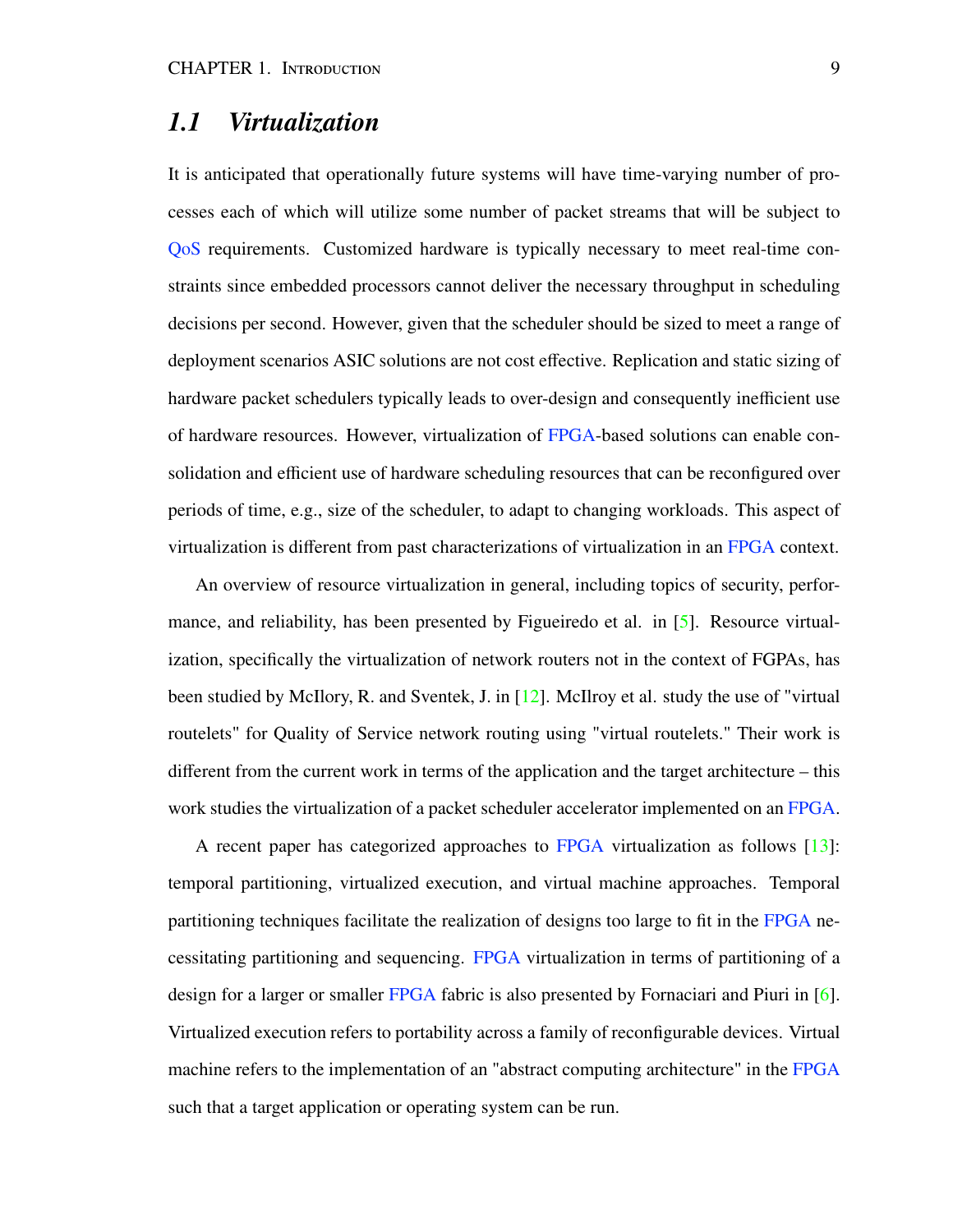Cardoso presents an algorithm and design flow for partitioning and virtualization of units during high-level synthesis of a hardware design  $[4]$ . The algorithm presented aims at minimizing the number of temporal partitions and the execution latency.

Goldstein et al. implement a specific architecture and virtualization of the logic for the architecture on FPGA fabric in [7]. In their architecture, the dynamic reconfiguration capability of FPGAs was used to enable larger designs to be implemented on an FPGA. Designs are partitioned during compilation, and configuration and execution of different "pipeline stages" on the FPGA occurs in parallel during runtime to achieve greater utilization of the FPGA.

Guo et al. present a packet scheduler that balances loads from multiple streams in a heterogeneous network processor in [8]. This is different from ShareStreams-V in that ShareStreams-V provides scheduling for streams that are scheduled independently for different processes (i.e. streams belonging to one process will not affect the priority of streams belonging to another process).

#### *1.2 Dynamic Window-Constrained Scheduler Algorithm (DWCS)*

DWCS is a framework for scheduling multiple streams [15] with quality of service constraints. While the framework is quite general, the main topic of concern is with scheduling packet streams. The scheduler examines the attributes of the packet at the head of each stream, for example deadline, and determines the packet with highest priority based on pair-wise comparisons from Table 1. The highest priority packet is allocated to the wire, and then the packet attributes for all of the streams are adjusted based on the winner packet.

For any stream, DWCS ensures that at most *X* packets within a window of *Y* packets will miss their deadline (and therefore be dropped), where each packet has a periodic deadline determined by a request period. The window constraint parameter for each stream is  $\frac{X}{Y}$ . The window constraints (numerators and denominators) and deadlines are updated every time a winner is determined.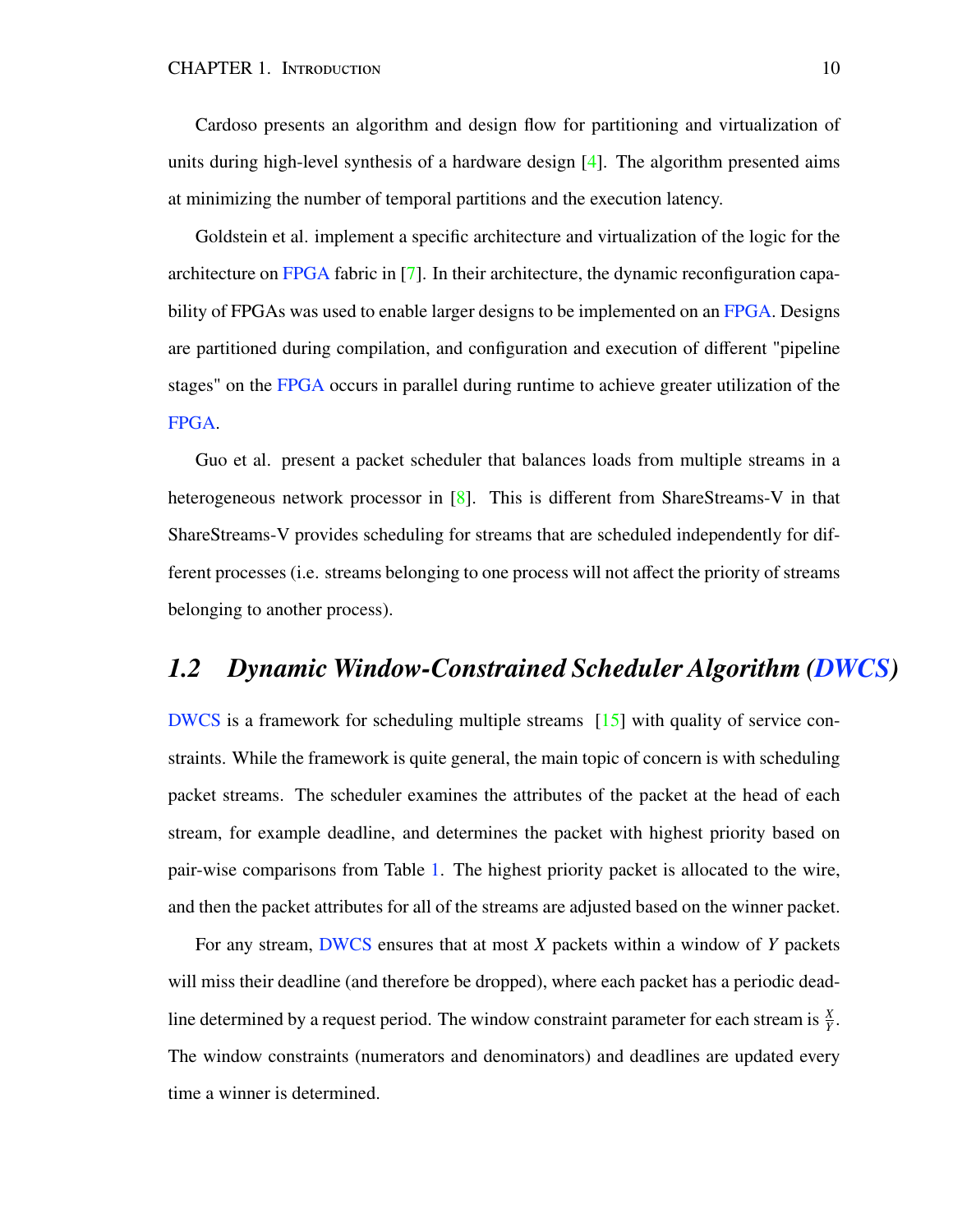| <b>Table 1:</b> DWCS Packet Priority [15]                 |
|-----------------------------------------------------------|
| 1. Earliest deadline first                                |
| 2. Equal deadlines, order lowest                          |
| window-constraint $(\frac{X}{v})$ first                   |
| 3. Equal deadlines and zero window-constraints,           |
| order highest window-denominator $(Y)$ first              |
| 4. Equal deadlines and equal non-zero window-constraints, |
| order lowest window-numerator $(X)$ first                 |
| 5. All other cases: first-come-first-serve                |

Hardware acceleration of the Dynamic Window-Constrained Scheduling algorithm in the ShareStreams architecture  $[10, 11]$  was motivated by the high scheduling decision throughput required for operation over 10Gbps Ethernet links. The ShareStreams architecture was designed to optimize the DWCS algorithm in hardware in terms of area and decision time. ShareStreams was originally implemented on the Xilinx Virtex-I and Virtex-II FPGAs in [11]. ShareStreams-V is a redesigned version of ShareStreams with both hardware and software support for virtualization. The original ShareStreams architecture is briefly reviewed in the next section.

### *1.3 ShareStreams Architecture*

| <b>Table 2:</b> Register Base Block (RBB) [11] |
|------------------------------------------------|
| <b>Stream Attribute Registers</b>              |
| Deadline and Current Time Comparator           |
| Deadline Miss Window Constraint Update Logic   |
| Winner Window Constraint Update Logic          |
| <b>Window Constraint Update Multiplexers</b>   |

The base ShareStreams design for an *n* stream scheduler, where *n* is a power of 2, consists of three main components: the control units, the register base blocks (RBB), and the recirculating shuffle-exchange network comprised of multiplexers and decision blocks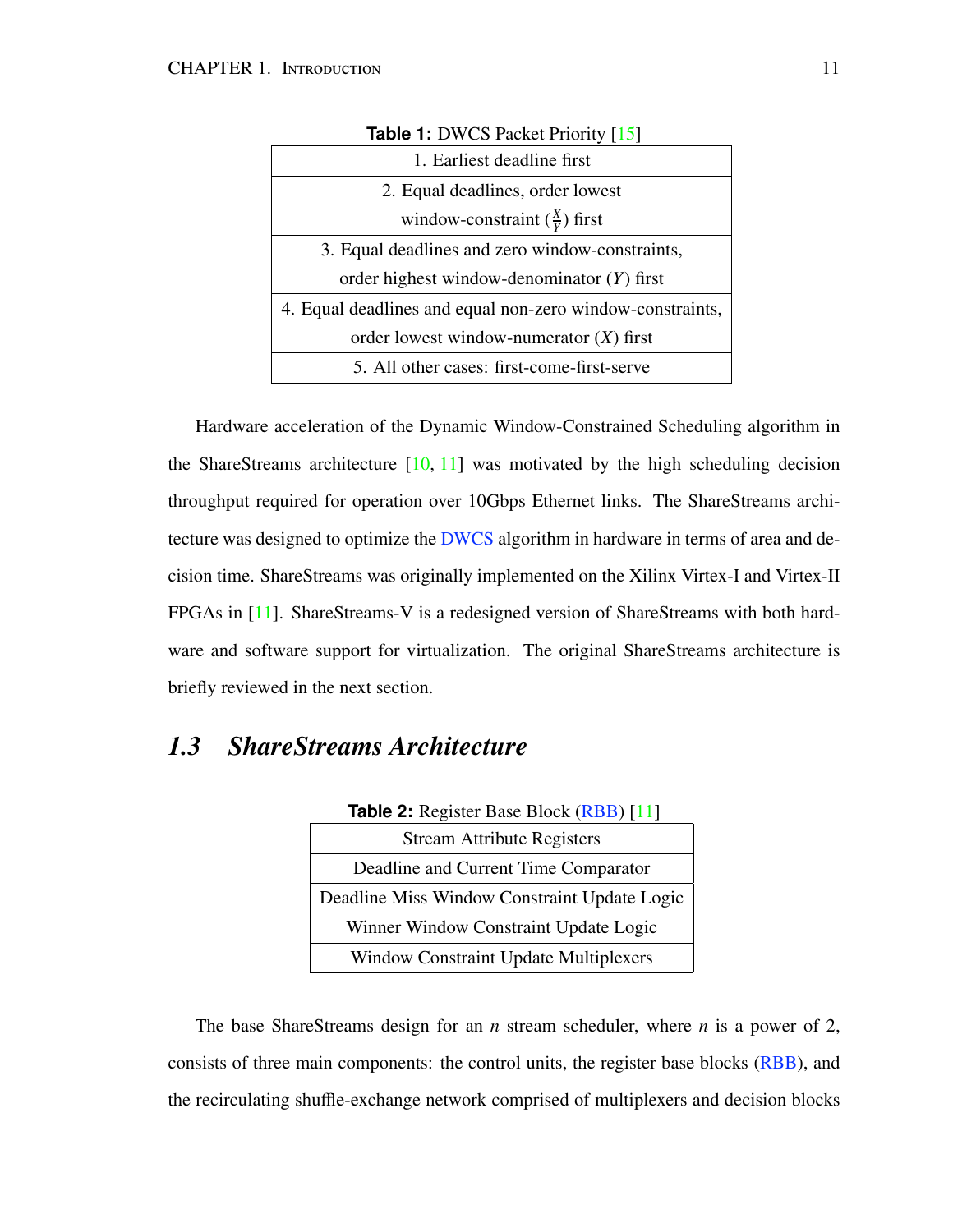(DB). The control units are responsible for communication with the host CPU as well as execution of the recirculating shuffle-exchange network. The register base blocks store and update unique stream state information - this is the information for the packet at the head of the stream such as deadline or arrival time. This stream state information is quality of service attributes that are stored in the packet header. An overview of the registers and the logic in the RBB is shown in Table 2.

The control block sends signals to the register blocks, network, and the decision blocks. After each scheduling decision, the RBBs must be updated. For example, the RBB corresponding to the winner must be updated with information from the next packet in the stream. All other streams must have their window constraints updated.

The recirculating shuffle-exchange network is the core of the DWCS algorithm and chooses the winner packets based on the pair-wise comparisons of the stream states. These pair-wise comparisons for two packets are based on a valid bit comparison and the DWCS priorities, and produce both a winner and a loser. The recirculating shuffle-exchange network is used to route the comparisons of the n streams with  $n/2$  decision blocks (DB), and produces the winner packet within  $log_2(n)$  cycles. Then an additional cycle is used for the "priority update", in which the stream state information is updated based on the winner packet. Thus the latency of a ShareStreams decision is  $log_2(n) + 1$ , and the throughput is  $\frac{1}{\log_2(n)+1}$ .

As an example, the Four-Stream Scheduler is shown in Figure 1. The controller writes the stream state information to the RBBs, and then sends control signals to the multiplexers and latches after the decision blocks each cycle. This design can be easily extended to create an *n*-stream scheduler, where *n* is a power of 2, by creating *n* RBBs, *n* multiplexers, and  $n/2$  decision blocks. The control block shown communicates with the host software. At the end of each decision cycle, there is one winner packet whose ID is added to the winner first-in-first-out (FIFO). As a function of the number of streams, the ShareStreams scheduler requires a linear increase in logic with logarithmic increase in decision time. This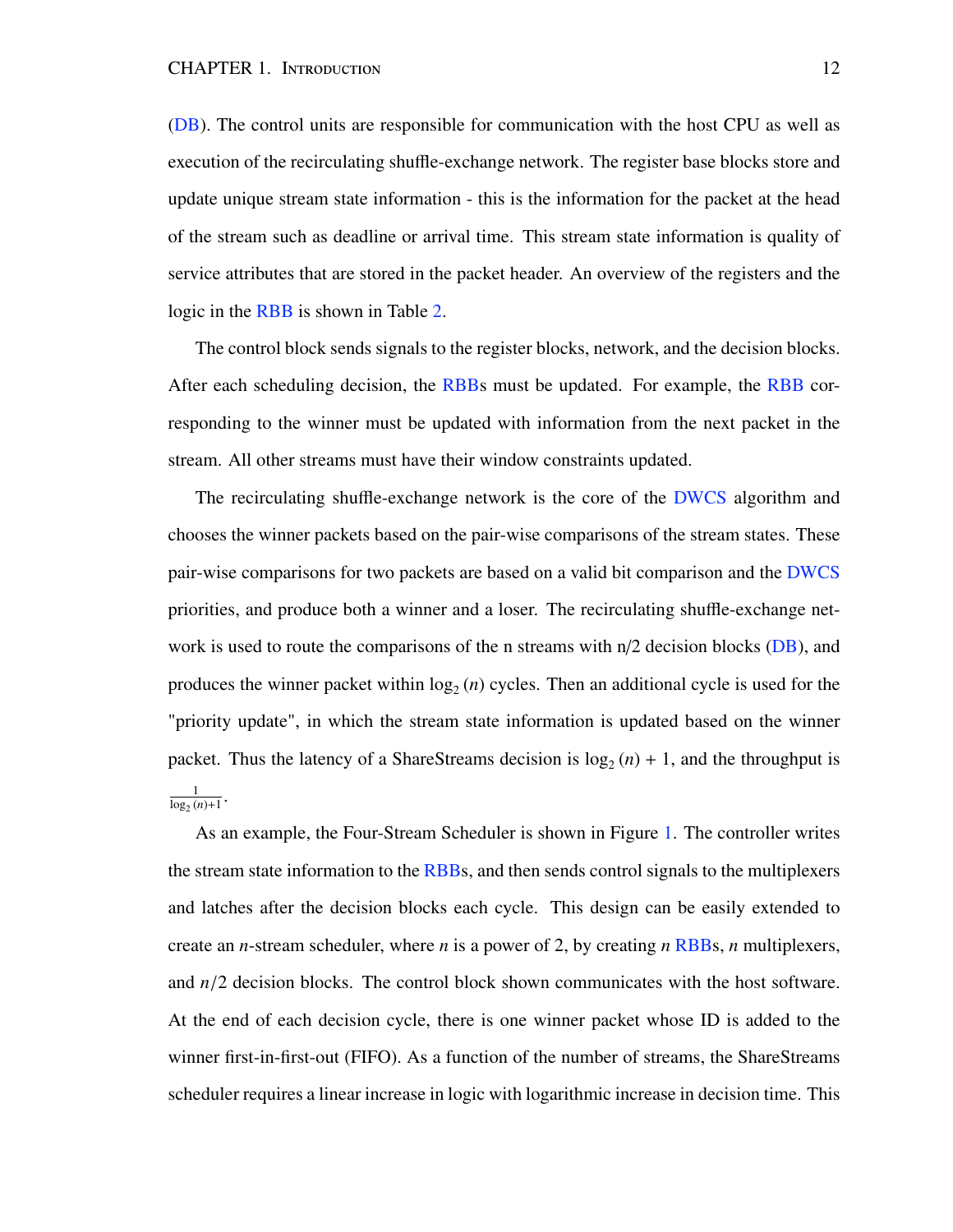

**Figure 1:** Four-Stream Scheduler Data Flow Diagram

property should be preserved in the virtualized version.

### *1.4 Outline*

This work presents a virtualized hardware accelerator which implements of the Dynamic Window-Constrained Scheduling algorithm. This paper first details alternative approaches to the virtualization of a FPGA-based scheduler accelerator and as a consequence proposes ShareStreams-V - a virtualized hardware implementation of the Dynamic Window-Constrained Scheduler (DWCS) [15] algorithm for quality of service packet scheduling. This work builds upon the previous work on ShareStreams in [10, 11] by adding support for virtualization.

The hypothesis of this work is the following: Virtualization of a quality of service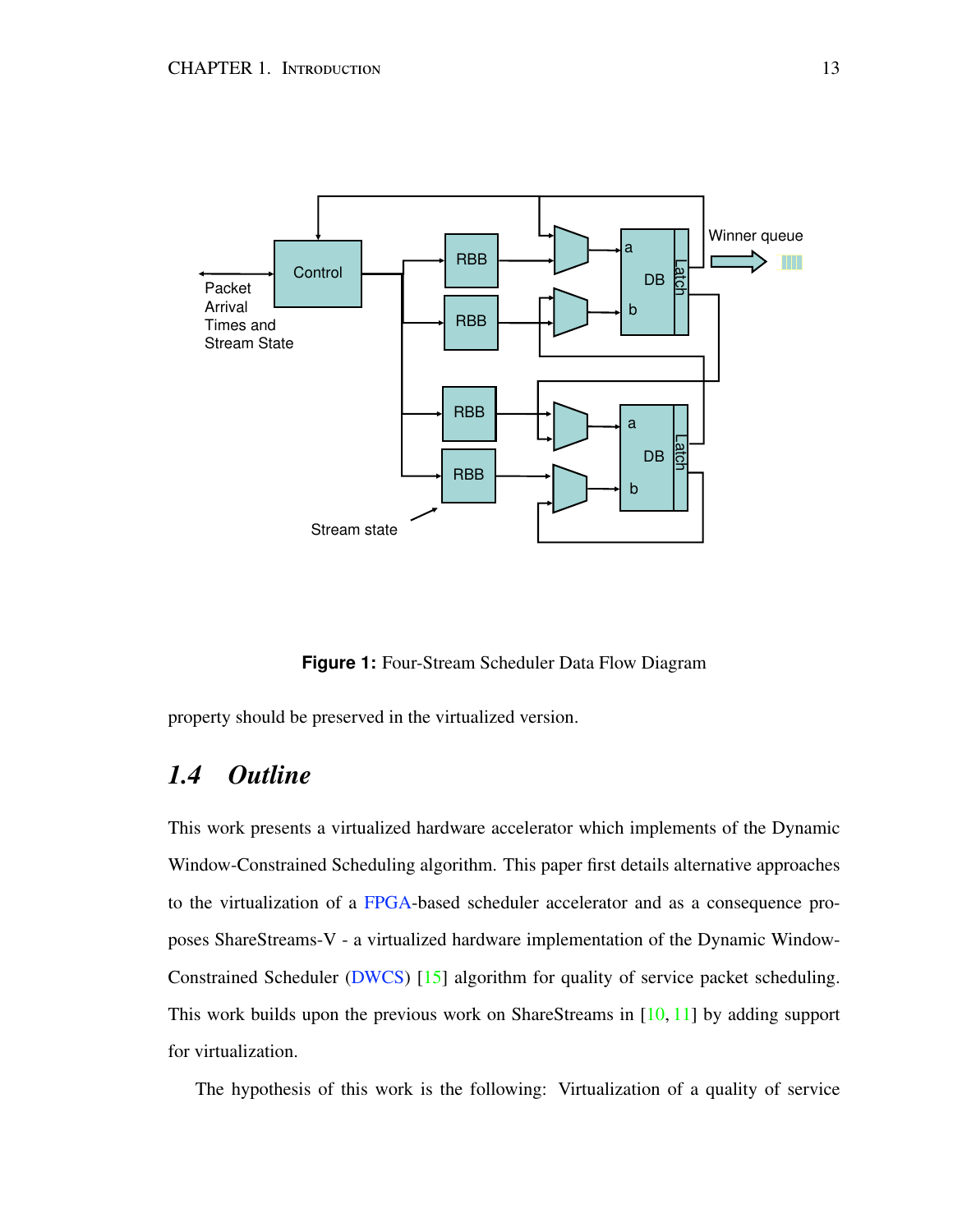#### CHAPTER 1. INTRODUCTION 14

packet scheduler accelerator through dynamic spatial partitioning is a feasible approach to sharing the accelerator, and will produce one additional decision for an additional process at the cost of one additional cycle of latency.

The goal of virtualization is to share an *n* stream physical scheduler among multiple processes such that each process can access a distinct *k* stream virtual scheduler. The objectives of the ShareStreams-V architecture are to implement support for virtualization and maximize the performance in terms of packet decision throughput while minimizing the costs in terms of decision latency clock frequency and area. The target application and benchmark of the implementation is scheduling packet streams at wire-speeds for 10Gbps Ethernet.

The implementation is parametric, permitting tradeoffs between packet decision latency, decision throughput, and degree of virtualization - this is the number of virtual packet schedulers available to be allocated across host processes. The FPGA implementation enables new schedulers representing different trade-offs to be swapped into the FPGA over time as a function of workload mix. For example, serving a large number of processes with a smaller number of packet streams each over a 1Gbps link will engender a different virtualized solution than serving a small number of processes with a larger number of streams over a 10Gbps link. ShareStreams-V is able to schedule minimal size packets faster than one decision per 51.2ns for up to 64 streams, the throughput required for 10gbps Ethernet. At this rate, the bottleneck is currently the host-accelerator HW/SW interface (e.g. over PCI Express link). It is anticipated that future designs will be over tightly coupled native or commercial interfaces, for example AMD's HyperTransport or Intel's Common System Interface.

This paper presents four techniques for virtualization of the DWCS accelerator and how they differ from the base architecture in Chapter 2. One of these techniques is implemented in the ShareStreams-V system, and a description of the implementation is given in Chapter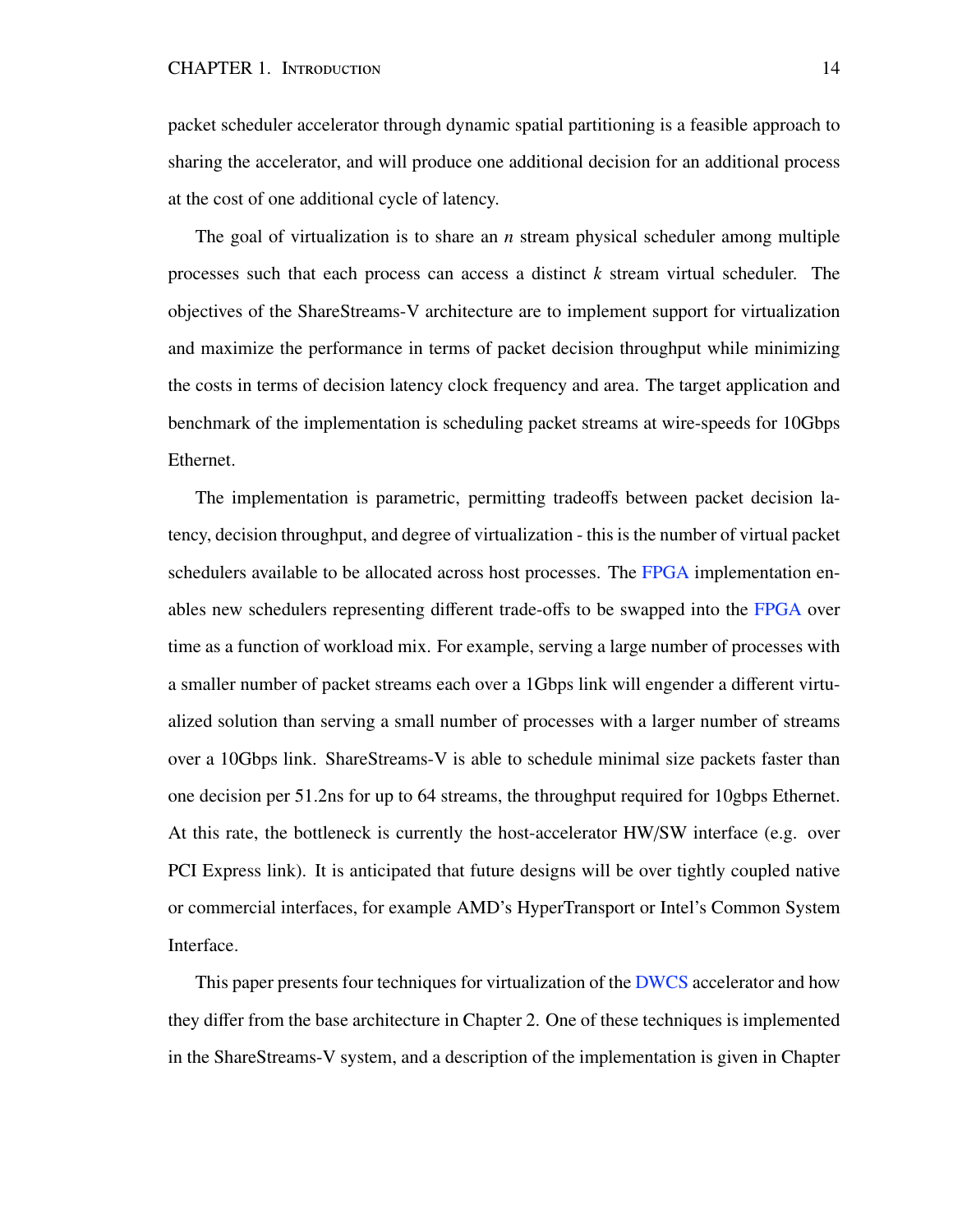#### CHAPTER 1. INTRODUCTION 15

3. The experimental results of synthesized and tested on a Xilinx Virtex-4 FPGA to measure the scheduling performance with regards to 10Gbps Ethernet. The synthesis results, analysis of design tradeoffs, and software runtime results are discussed in Chapter 4, and concluding remarks and directions for future work are provided in Chapter 5.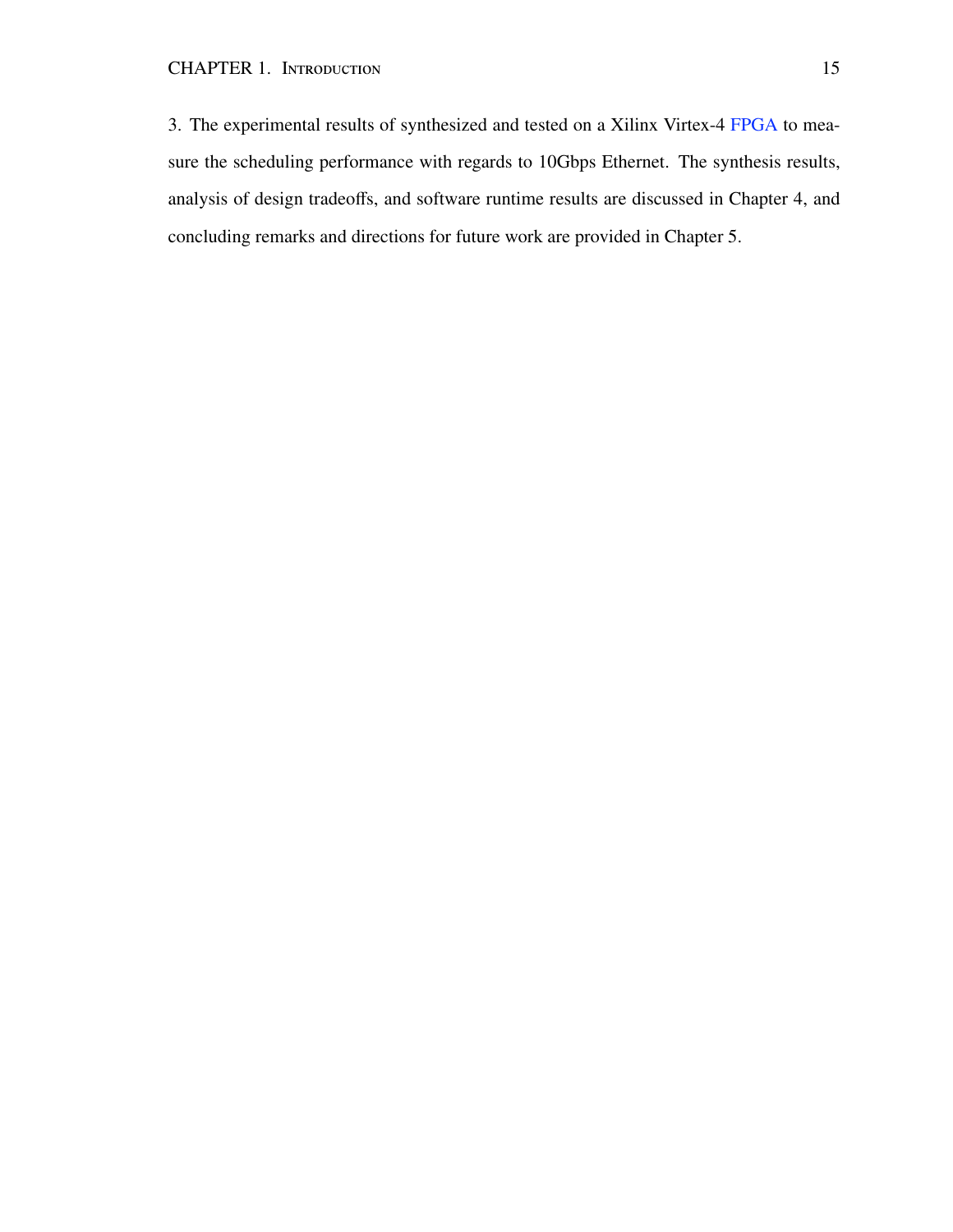### CHAPTER II

## VIRTUALIZATION TECHNIQUES

The goal of virtualization is to share an *n* stream physical scheduler among multiple processes such that each process can access a distinct *k* stream virtual scheduler. A few of the challenges involved in the design include managing context switch overhead and multiplexing logic, minimizing decision latency, and increasing decision throughput. Functionally the decision throughput of the physical scheduler should be allocated across the virtual schedulers to produce the behavior shown in Figure 2 where all streams that belong to a process. The streams belonging to a particular virtual scheduler are labeled with a virtual process identifier or VPID, and are scheduled together, but independent from streams belonging to other processes. This property, that streams belonging to one VPID do not affect the priority of streams belonging to another VPID, is important to maintain the correctness of the DWCS algorithm.

In this chapter, the following four design approaches to virtualization are introduced and compared:

- 1. Coarse-Grained Temporal Partitioning
- 2. Fine-Grained Temporal Partitioning
- 3. Spatial Partitioning
- 4. Dynamic Spatial Partitioning

The first two approaches are temporal sharing of a hardware scheduler where the state is swapped much like threads sharing a processor core. Such sharing can be coarse- or finegrained. The advantage is that the full hardware decision bandwidth of the physical design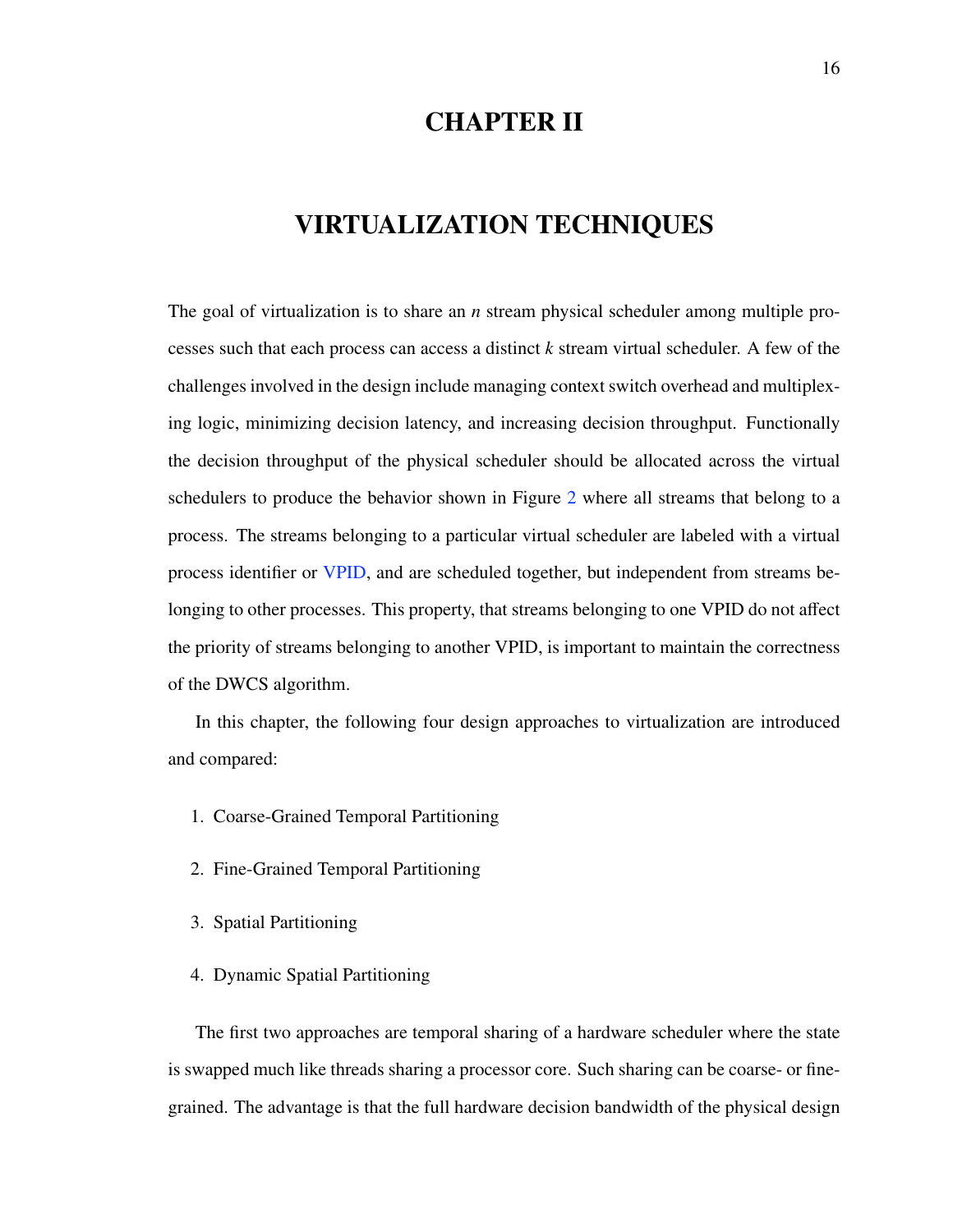is available to each VPID while having to bear the overhead of context switches (coarsegrained) or additional hardware (fine-grained). The second two approaches are based on spatial partitioning. In this case the hardware is partitioned into smaller designs that are allocated to VPIDs. This is simpler but places an upper bound on decision throughput that can be allocated to a process, independent of how many processes are actually using the scheduler at any time while this upper bound decreases as maximum number of possible VPIDs increases. A virtualization solution that is based on dynamic spatial partitioning is proposed and implemented based on its high performance increase at a low cost in terms of additional logic .



**Figure 2:** Virtual Packet Scheduler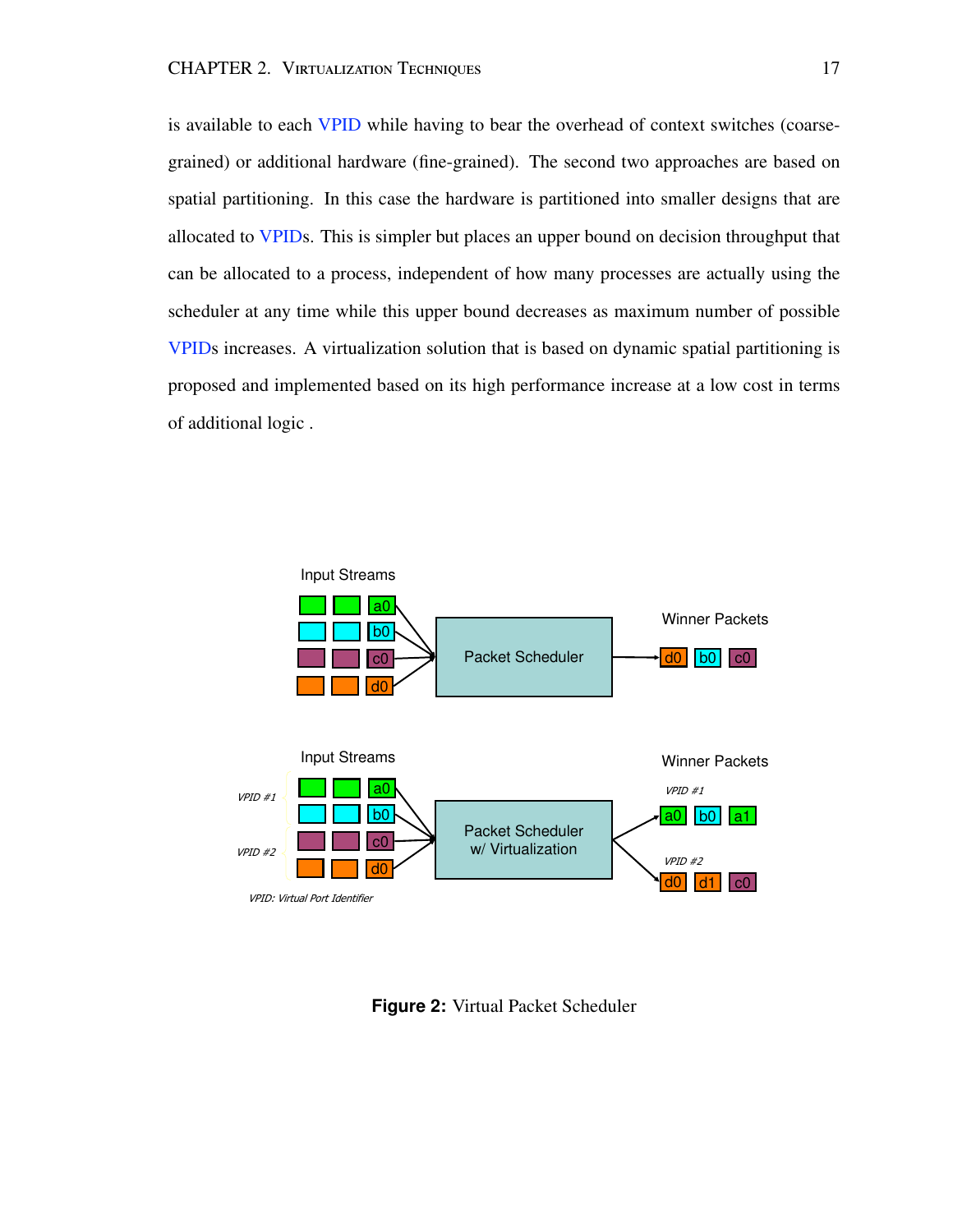### *2.1 Coarse-Grained Temporal Partitioning*

The coarse-grained temporal partitioning design is implemented in terms of a context switch when switching between VPIDs. The cost of the context switch is the time spent loading and unloading stream state information from the register base blocks, which is effectively lost scheduling time. With the addition of VPIDs the scheduler can be shared across multiple processes in a straightforward manner. The context switch time overhead will be high for the coarse-grained temporal partitioning implementation, as all of the stream information will have to be loaded and unloaded from the hardware scheduler whenever a context switch occurs.

A similar context switching is discussed in the original implementation of ShareStreams [11]. In that version, software support and on-chip memory are used to implement context switches in terms of sets of streams, at the cost of increased decision latency. The advantage of that approach is that a larger number of streams may be scheduled than the hardware resource is designed to handle. For example, 64 streams can be scheduled on a 16-stream hardware scheduler by scheduling 16 streams each in four stages and then taking the four winner packets and scheduling those in the fifth stage. The main difference between that approach and the approach discussed here is in sharing across processes via the use of VPIDs.

### *2.2 Fine-Grained Temporal Partitioning*

Fine-grained temporal partitioning exploits the fact that the core scheduler cannot be pipelined since a winner is necessary before the next scheduling round can begin. Therefore the scheduler can be pipelined to *d* stages, and the execution of *d* virtual schedulers can be interleaved. Effectively, the recirculating shuffle-exchange decision network is unrolled and pipelined such that each pipeline stage contains the shuffle routing, the decision blocks, and latches, as can be seen in Figure 3. The advantage of pipelining is that the decision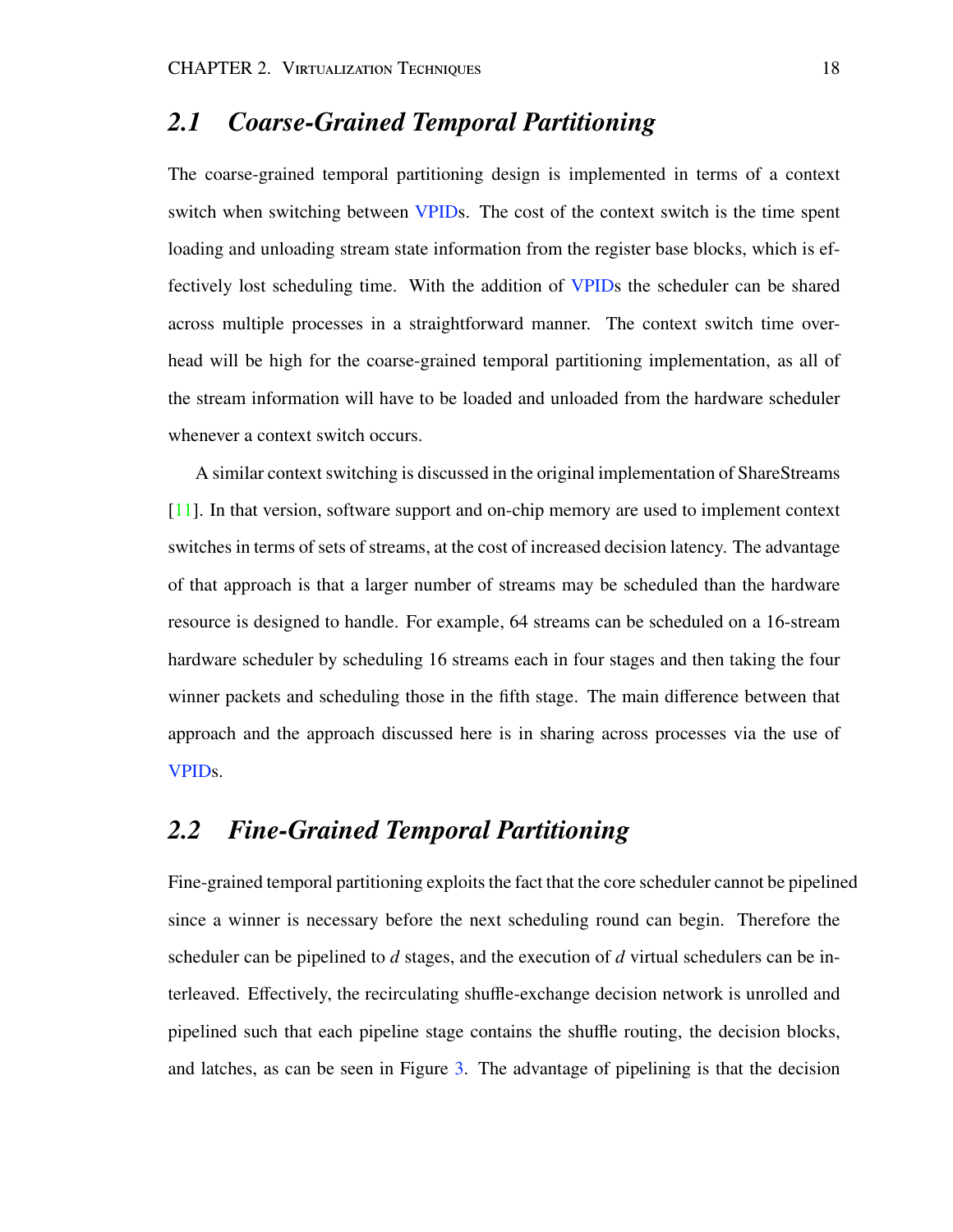

**Figure 3:** Fine-Grained Temporal Partitioning

throughput in total is increased by a factor of *d*, although each individual scheduler is limited to that of the base physical design. The increased hardware is also accompanied by a need to have each stage of decision blocks handle a distinct VPID.

Fine-grained temporal partitioning is also referred to as C-Slow. This is a more generic term for pipelining a feedback loop. The dependencies in the feedback loop are removed by having each pipeline stage that is created correspond to a thread that is independent of all other threads in other pipeline stages.

To add support for multiple VPIDs, support for more than one set of RBBs must be added. This is enabled by switching between the sets of register blocks. An example of this is shown in Figure 4. In order to maintain (and not increase) the latency of  $log_2(n) + 1$ cycles for n streams, a maximum of  $log_2(n) + 1$  VPIDs is supported in this design. In the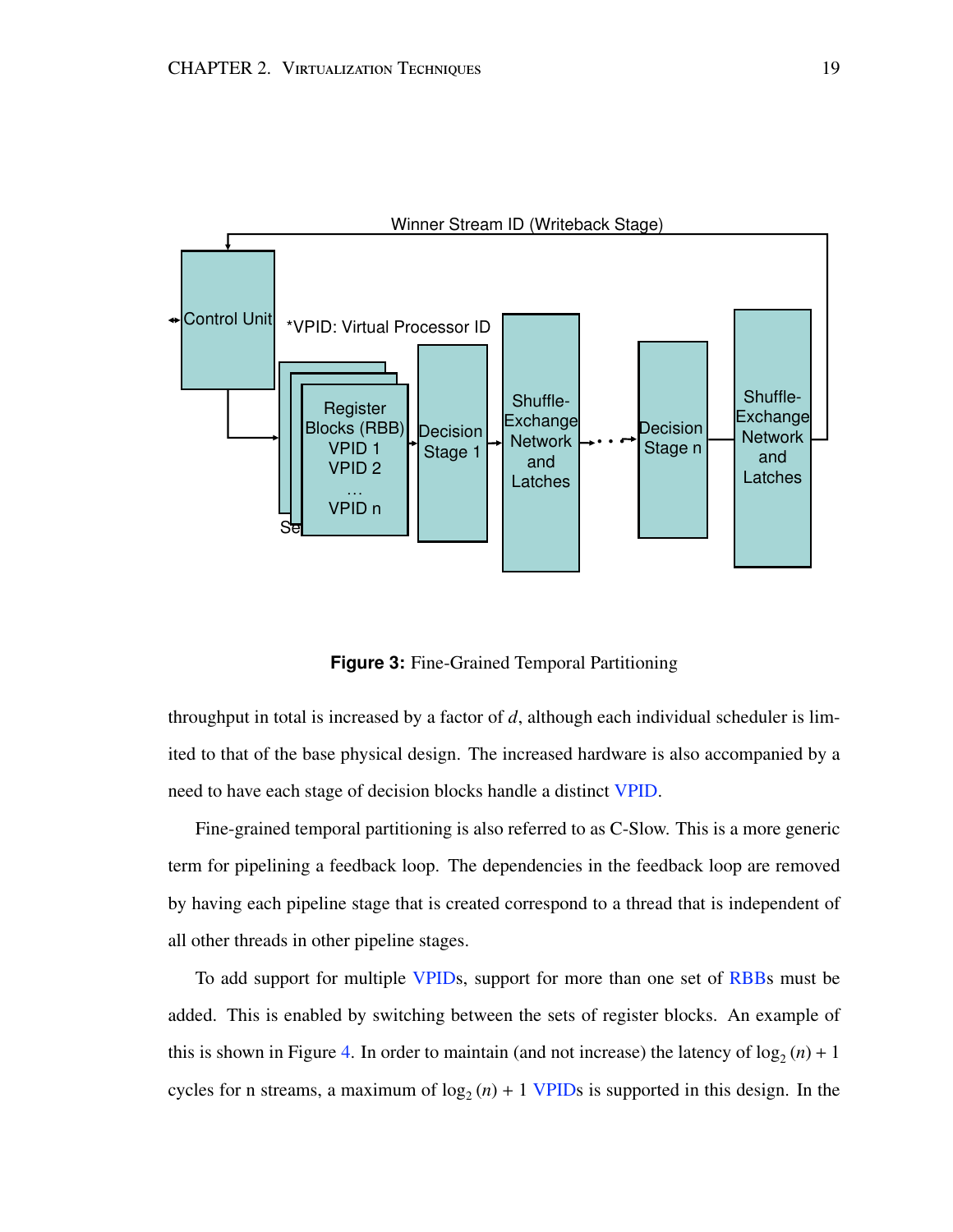

**Figure 4:** Unrolling and Pipelining Shuffle-Exchange Network

design in Figure 4, up to two VPIDs are supported.

The advantage of this method is that the loading can be overlapped with execution between different processes, and once all processes have finished loading and begun execution the maximum amount of parallelism can be achieved. The disadvantage is the addition of multiple pipeline stages, decision blocks, and multiplexers will require more logic, and additional control signals and routing will be needed to manage the additional multiplexers, demultiplexers, and registers.

This method is different from the original ShareStreams approach to pipelining [11]. In that work, the architecture was pipelined in terms of stream state without increasing the number of register blocks, but at the cost of decision latency (which increases linearly with the number of additional streams). In the fine-grained temporal partitioning approach,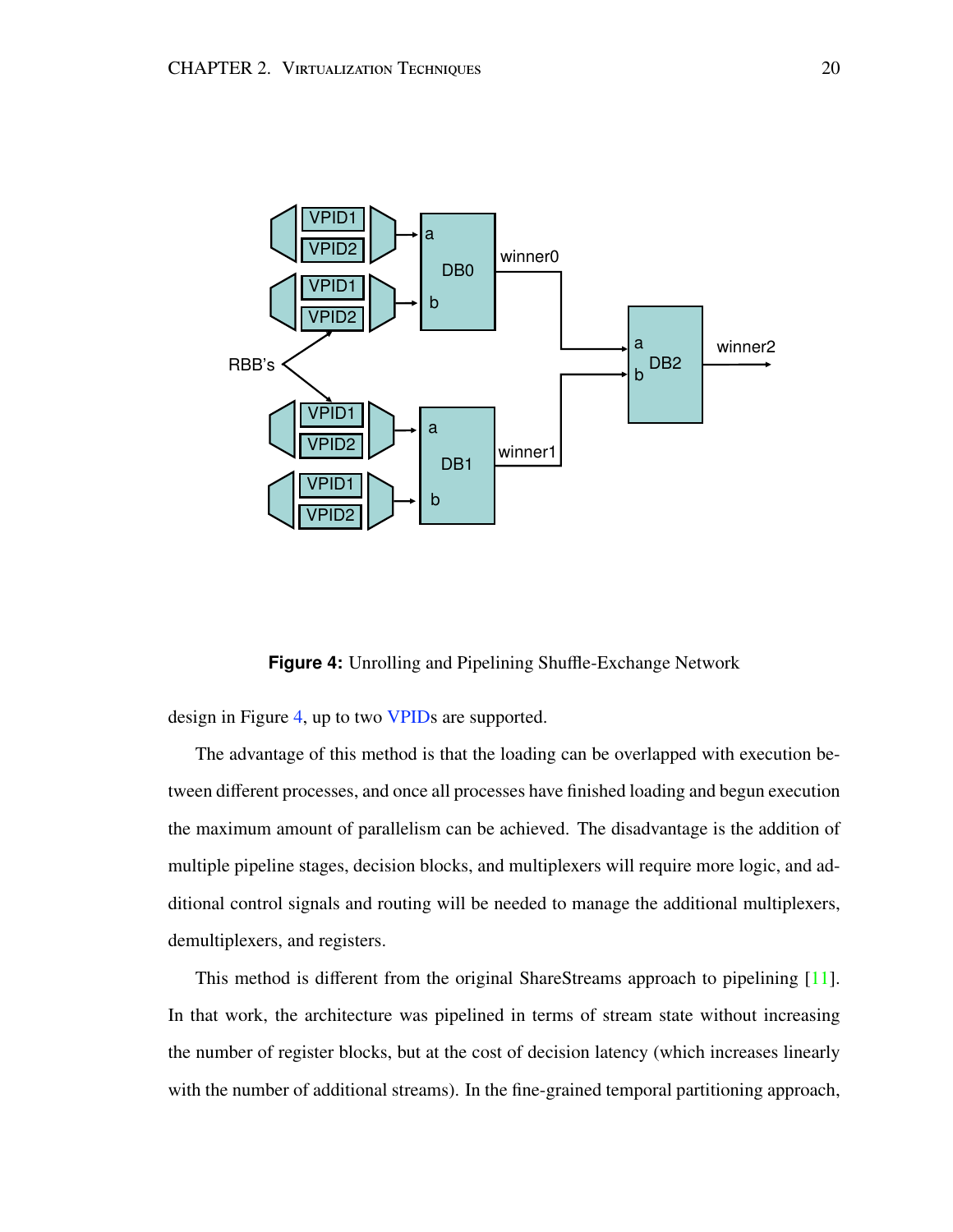pipelining increases both the number of register blocks and the number of decision blocks, but does not increase decision latency.

## *2.3 Spatial Partitioning*



**Figure 5:** Spatial Partitioning

The base scheduler architecture is virtualized through spatial partitioning by splitting the scheduler into several basic scheduler blocks and connecting them through a pipelined network of decision blocks. Each basic scheduler block is functionally equivalent. If one process on the host processor requires a larger scheduler than can fit in a basic scheduler block, it can request access to two or more scheduler blocks. An example of such a design is shown in Fig. 5. In this design, results can be read from the Winner0 and Winner1 lines if Scheduler0 and Scheduler1 correspond to different VPIDs. Otherwise if they correspond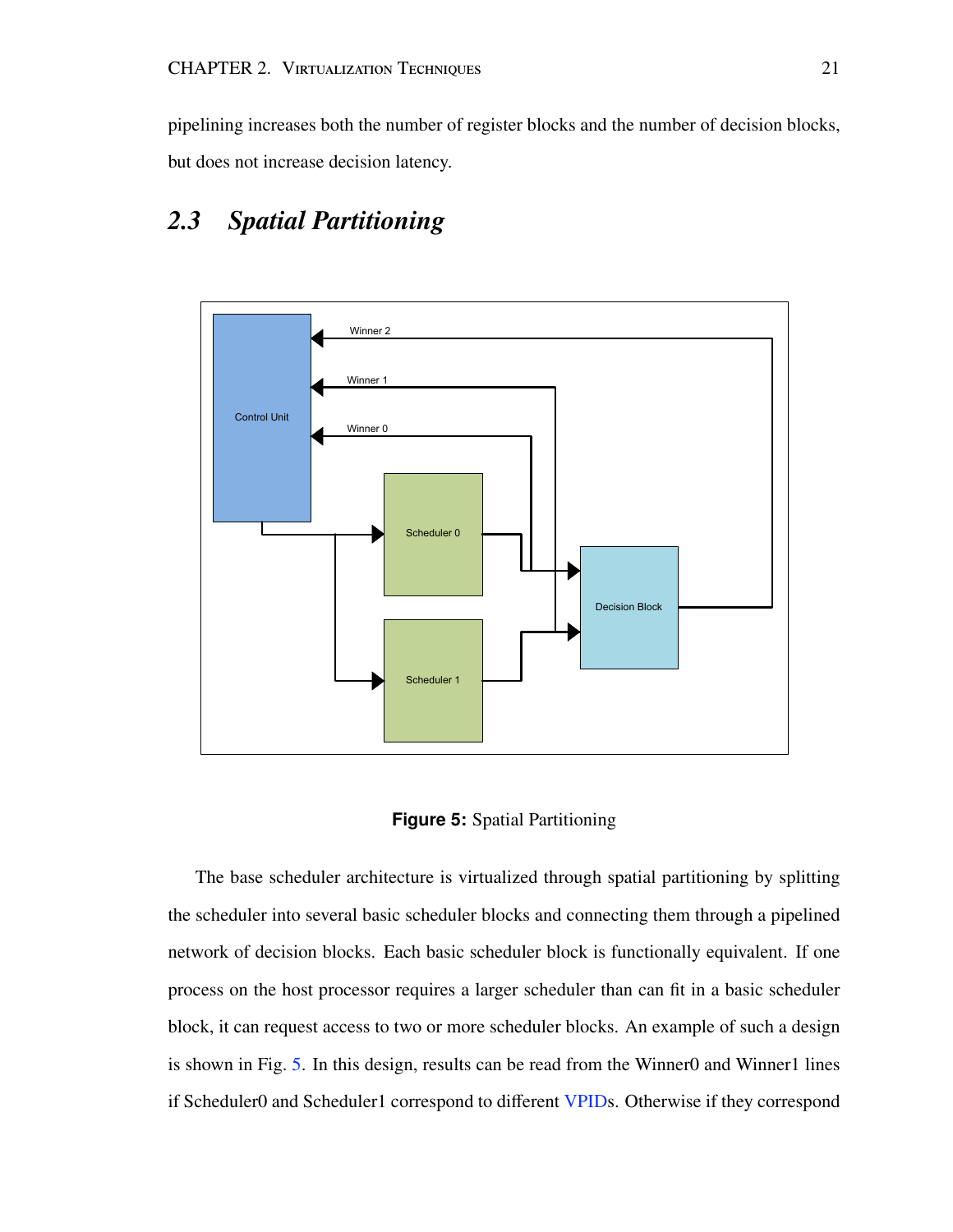to the same VPID then the result would be read from the Winner2 line.

This design has some flexibility in that the granularity can be increased or decreased by making the size of the basic scheduler blocks larger or smaller. The tradeoff is that the number of winner lines will have to be increased or decreased accordingly, which will lead to additional complexity in terms of reading winners from the block outputs. In addition, each base scheduler must have its own control unit, which will lead to additional area on the chip. One advantage to this technique is that latency can be reduced for processes which use fewer streams and thus fewer basic scheduler blocks. In the design shown in Fig. 5, Winner0 and Winner1 will be ready one cycle before Winner2 is ready. This means that if a process only needs to use one basic scheduler it will save one clock cycle in the hardware. The disadvantage is that software complexity is increased, in terms of stream allocation and reading out the winner streams.

### *2.4 Dynamic Spatial Sharing*

Based in part on the preceding observations, an approach that integrates the VPIDs into the register base blocks and decision blocks, as can be seen in Figure 6, was chosen for implementation. This addition of VPIDs to the RBBs and DBs would involve support for another register in each Register Base Block and an additional comparison in each Decision Block. The pair-wise comparisons of the streams will use the rules shown in Table 2.4.

The advantages of this technique are that any register block can hold stream state information for any process, and the performance improvement, in terms of decision throughput for proportional increase in unit area, is greater than for the other techniques. Thus, this technique was chosen to be implemented in ShareStreams-V.

By adding the comparison of VPID to the decision block pair-wise comparisons, the dynamic spatial sharing architecture will compare the packets based on both their priority and the VPID. And by making the VPID comparison first, packets will be grouped together by VPID. This will facilitate the partitioning of the winner streams at the output. There is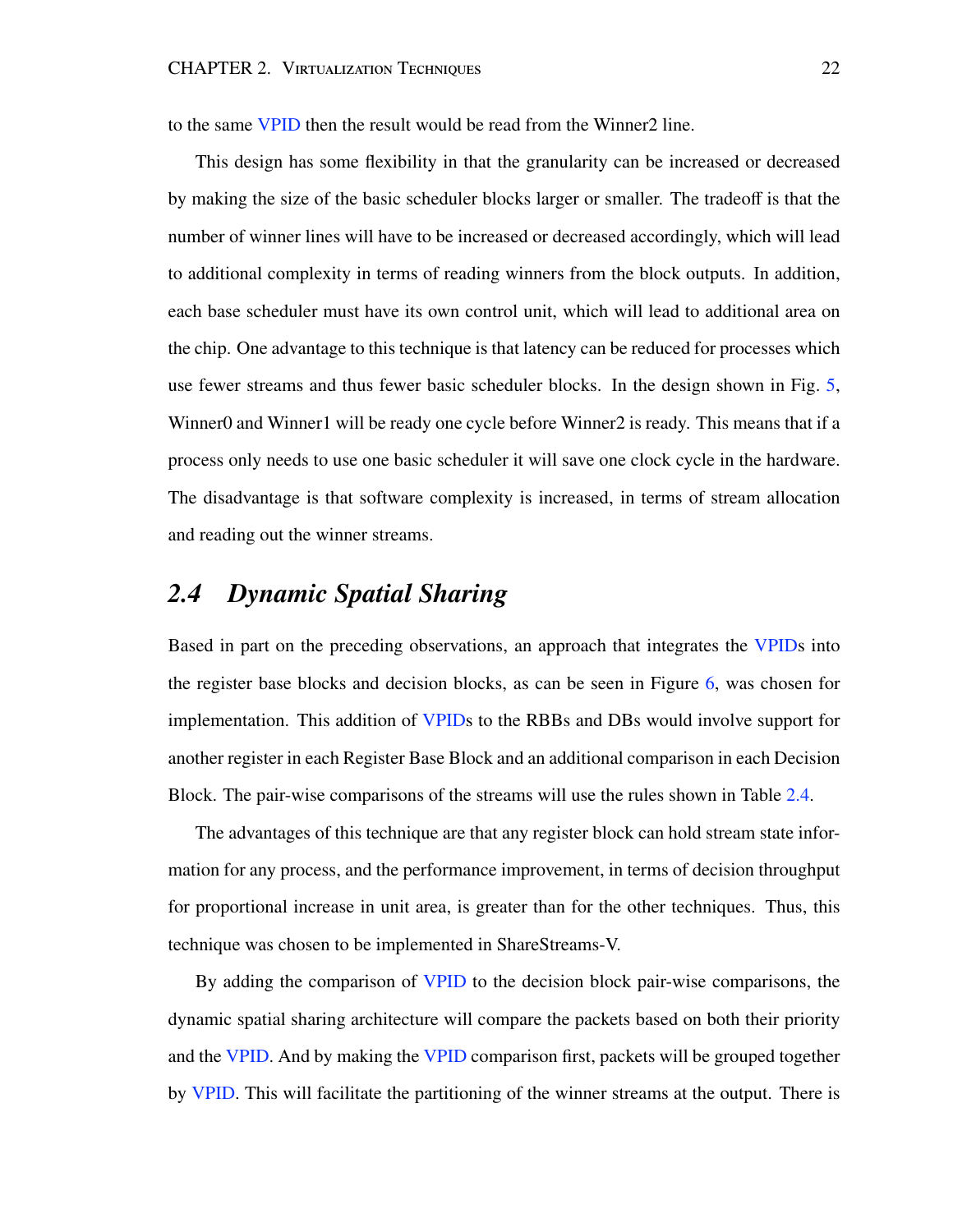

**Figure 6:** Four-Stream Scheduler with Virtual Port Identifiers

| 1. Lowest VPID First                                      |
|-----------------------------------------------------------|
| 2. Highest valid bit first                                |
| 3. Earliest deadline first                                |
| 4. Equal deadlines, order lowest                          |
| window-constraint $(X/Y)$ first                           |
| 5. Equal deadlines and zero window-constraints,           |
| order highest window-denominator (Y) first                |
| 6. Equal deadlines and equal non-zero window-constraints, |
| order lowest window-numerator $(X)$ first                 |
| 7. All other cases: first-come-first-serve                |

**Table 3:** ShareStreams-V Packet Priority

a latency cost of one additional cycle per additional VPID above the first in the "priority update" stage as discussed before in 1.3; this is necessary because the streams states for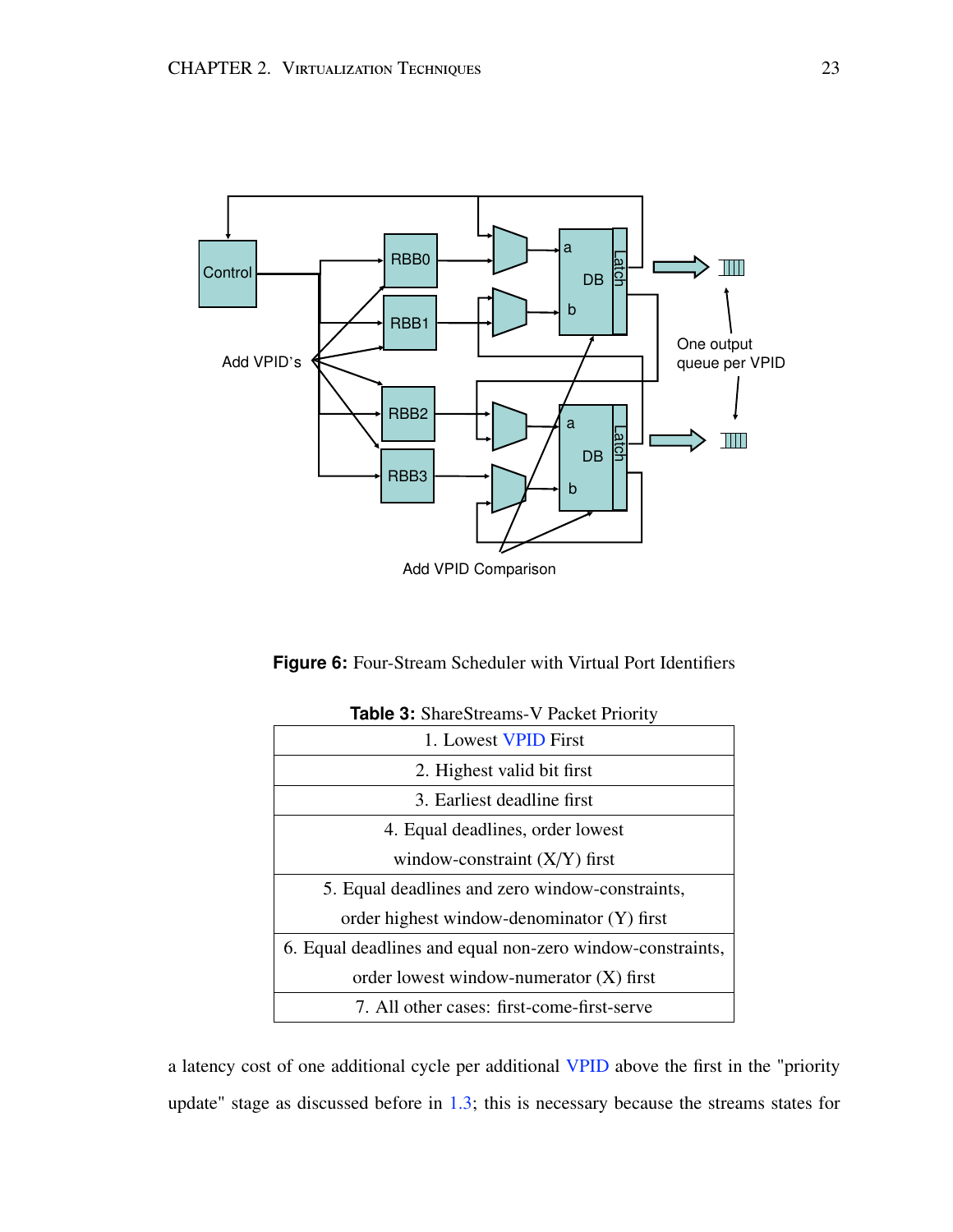|             | <b>Base Design</b> | Dynamic                    | Spatial                                                         | Coarse-Grained   | Fine-Grained                    |
|-------------|--------------------|----------------------------|-----------------------------------------------------------------|------------------|---------------------------------|
|             |                    | Spatial                    | Partitioning                                                    | Temporal         | <b>Temporal</b>                 |
|             |                    | <b>Sharing</b>             |                                                                 | Partioning       | Partioning                      |
| <b>VPID</b> |                    | $v \leq \frac{n}{2}$       | $v \leq g$                                                      | $\mathcal V$     | $v \leq d$                      |
| <b>RBB</b>  | $\boldsymbol{n}$   | $\boldsymbol{n}$           | $\boldsymbol{n}$                                                | $\boldsymbol{n}$ | $n \times v$                    |
| DB          | $\frac{n}{2}$      | $\frac{n}{2}$              | $\overline{\log_2{(g)-1}}$<br>$2^k$<br>$\frac{n}{2}$ +<br>$k=0$ | $\frac{n}{2}$    | $\log_2(g)-1$<br>$2^k$<br>$k=0$ |
| Throughput  | $log_2(n)+1$       | $\overline{(\log_2(n)+v)}$ | $log_2(\frac{n}{v})+1$                                          | $log_2(n)+1$     | $\overline{\log_2(n+1)}$        |
| Latency     | $\log_2(n) + 1$    | $\log_2(n) + v$            | $\geq$ log <sub>2</sub> ( $\frac{n}{v}$ ) + 1                   | $\log_2(n) + 1$  | $log_2(n) + 1$                  |
|             |                    |                            | $\leq$ log <sub>2</sub> (n) + 1                                 |                  |                                 |

**Table 4:** Comparison of Virtualization Techniques; *v* is the degree of virtualization; *d* is the maximum pipeline depth =  $log_2(n) + 1$ ; g is the maximum partition granularity =  $\frac{n}{2}$ 

different VPIDs must be updated independently from each other.

Therefore, a design for eight VPIDs will add eight cycles of latency for a scheduling decision. However, the throughput of scheduling decisions per unit time is increased over the base design. Essentially, in this longer latency cycle, multiple scheduling decisions for multiple VPIDs are being concurrently being generated. Thus, the choice of the degree of virtualization is a tradeoff between overall system scheduling throughput, latency of individual scheduling decisions, and degree of sharing (virtualization).

### *2.5 Summary of Techniques*

The number of RBB and DB modules and performance of each of the designs is shown in Table 4.

Each of the techniques discussed leads to design tradeoffs. Coarse-grained temporal partitioning has the largest area overhead due to context switch, as can be seen in the RBB and DB columns as compared to the base implementation in Table 4. The advantage is that it requires the lowest increase in physical logic to enable, as most of the support is configured in software. However, this requires that software complexity be increased. On the plus side, this technique can be combined with any of the other techniques to allow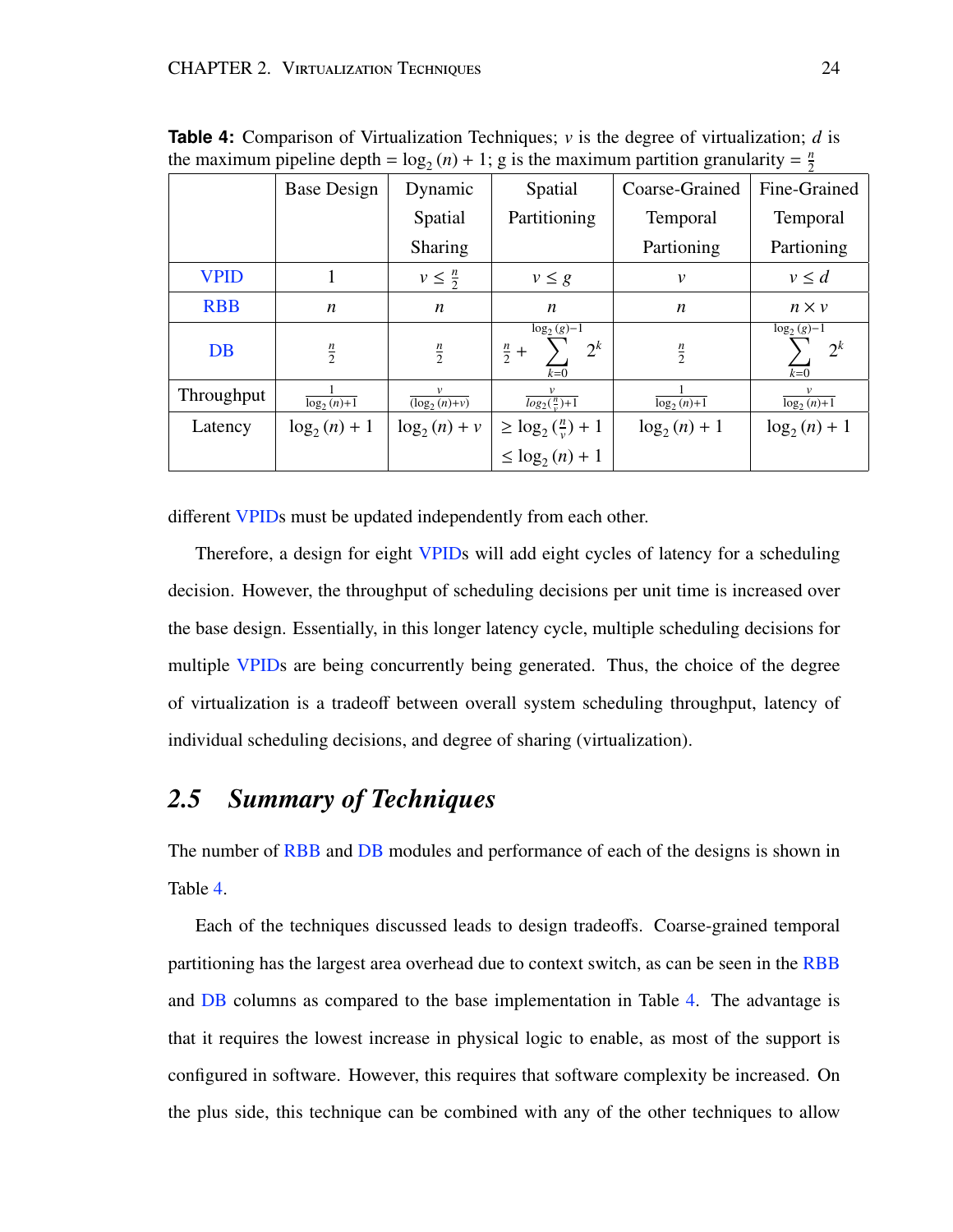for a higher degree of virtualization supported at the time cost of context switching. Finegrained temporal partitioning is able to achieve a very high throughput but at a large area cost for the multiplexing logic required to implement it (this cost is not shown in the table).

Spatial partitioning is able to achieve both higher throughput and lower latency at the cost of control complexity, and thus an increased area required for control logic in the hardware. This technique has a greater potential granularity in terms of flexibility of streams available to processes than fine-grained temporal partitioning, and also has a different type of area cost.

The final technique, dynamic spatial partitioning, was chosen for implementation based on to the degree of virtualization and performance improvement achieved through a small increase in area (i.e. one additional register in each RBB, one additional comparator in each DB, and one additional winner stream multiplexer for the design).

Part of the hypothesis proposed by this work, that dynamic spatial partitioning will produce one additional decision for an additional process at the cost of one additional cycle of latency, is shown in the formulas for latency and throughput. The latency formula for this architecture is  $log_2(n) + v$  and the throughput formula for this architecture is  $\frac{v}{(log_2(n)+v)}$ . One additional decision is produced for an additional process (corresponding to a VPID  $\nu$ ) at the cost of an additional cycle of latency for the priority update (corresponding to the *v* in the latency equation).

The degree of virtualization  $\nu$  in these formulas is equivalent to the maximum number of processes (or number of VPIDs) supported in a particular architecture. The variable *n* is the number of physical RBBs in the architecture. For each process above the first one, the original decision latency,  $log_2(n) + v$ , will increase by one. The reason for this increase in latency is because in this architecture the stream registers corresponding to each VPID must be updated through the same bus, and thus in a different cycle. Thus, there is one "priority update" cycle for each VPID.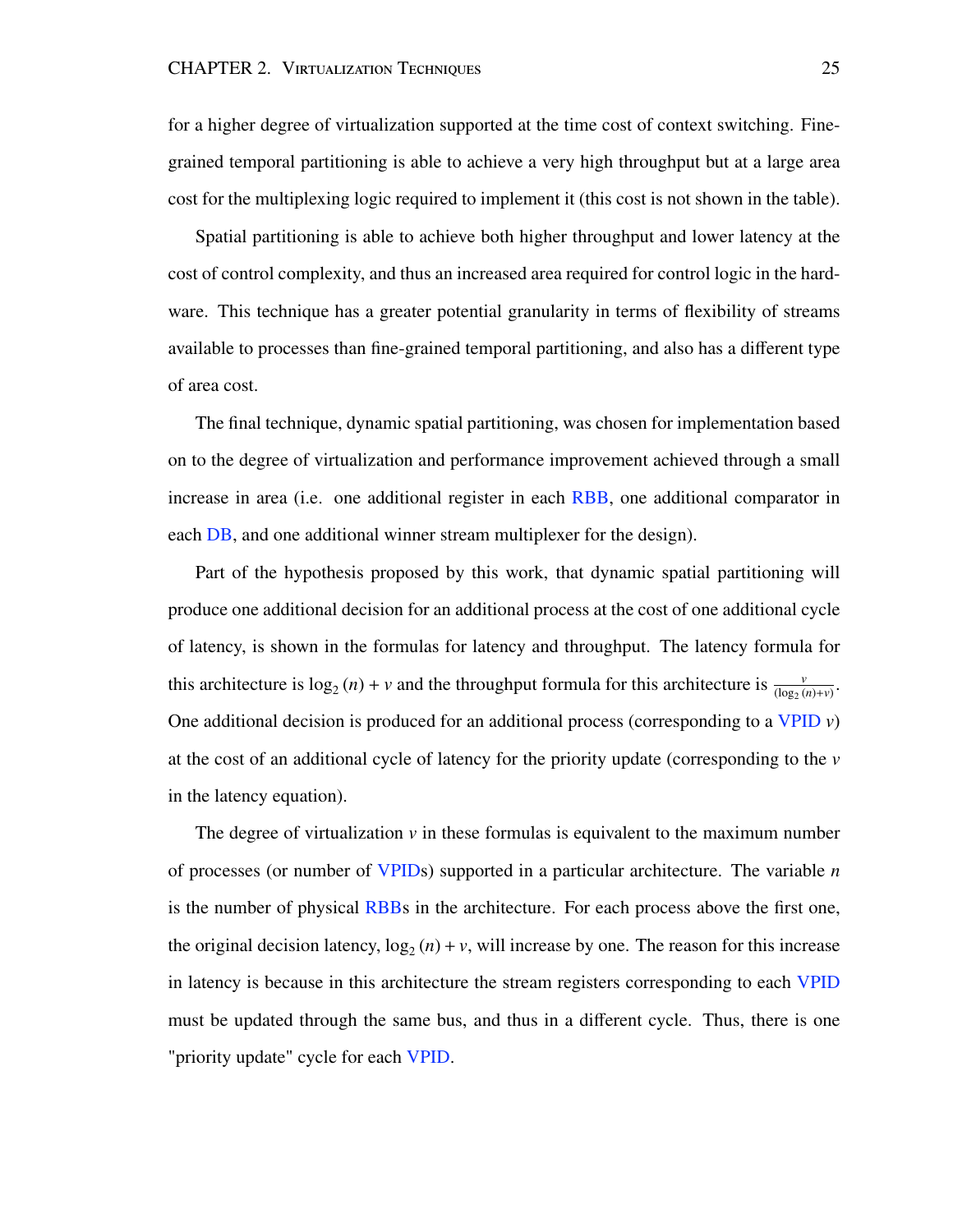The theoretical performance statement of the hypothesis has been shown for the dynamic spatial partitioning design. The other part of the hypothesis, the feasibility of the implementation of dynamic spatial partitioning, is demonstrated in the following chapters. Chapter 3 describes the system implementation including both the hardware and software, and Chapter 4 describes the experimental results of the implementation.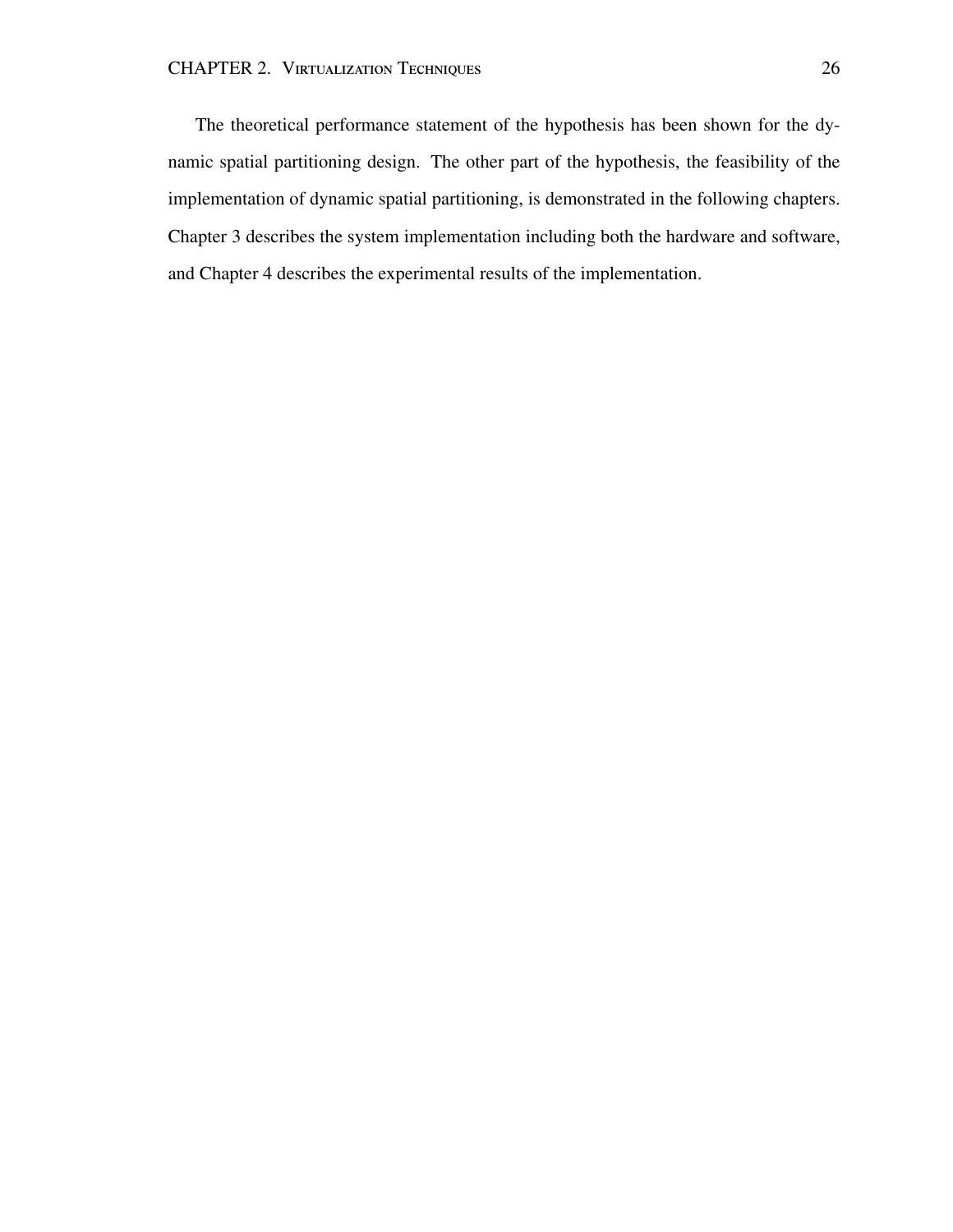### CHAPTER III

## SHARESTREAMS-V IMPLEMENTATION

The ShareStreams-V system is divided such that the control and virtualization interface is mostly handled by the software, while the core execution of the DWCS algorithm occurs in hardware. The rest of this chapter will present the feasibility of the hypothesis through an overview of the ShareStreams-V implementation: the system, the software and execution model, and the hardware.

### *3.1 System*



**Figure 7:** ShareStreams-V System

The ShareStreams-V system is implemented with a host processor coupled to an FPGA through a bus as illustrated in Figure 7. The processes on the host CPU access hardware through the ShareStreams-V software interface which communicates with the FPGA. On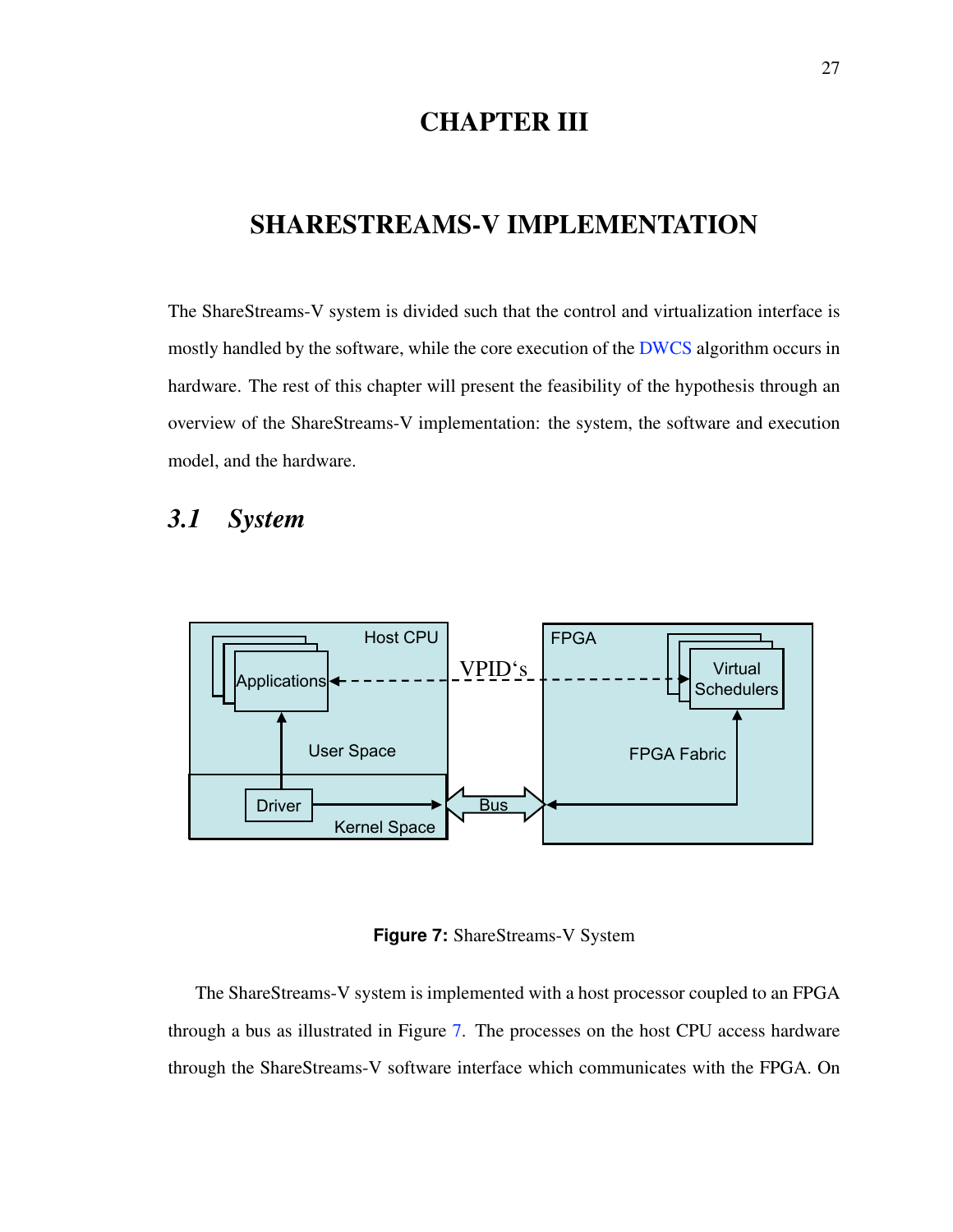the FPGA resides the physical scheduler core, which implements the core DWCS algorithm.

Control and data signals flow through the interconnection bus as can be seen in Fig. 7. Ideally this is a low-latency bus so that the scheduler input data (packet arrival times, stream state attributes, etc) can be streamed in and output data (winner packet streams) can be streamed out of the scheduler with low time overhead.

In the current implementation the software interface resides completely on the host processor core, a general purpose processor. The software was compiled using gcc 4.1.2 and experiments are conducted on a dual Intel $(R)$  Core $(TM)$  2 Quad processor, which has four cores at 2.66GHz. This platform running Fedora 7 as the operating system serves as the host CPU for the ShareStreams-V system. The physical packet scheduler accelerator is implemented on a Alpha Data ADPe-XRC-4 PCI Express FPGA board is running on a 4x PCI Express bus, and the control was implemented with a 32-bit bus running at clock speed to the local FPGA. The Alpha Data board has a Virtex-4 FX140 chip which has an embedded PowerPC 405 processor [2]. In future implementations this 32-bit bus may be connected to the PowerPC 405 hard core embedded in the Xilinx Virtex-4 fabric.

#### *3.2 Software*

The ShareStreams-V software portion running on the host CPU is key to enabling the virtualization of the hardware in the current implementation. The management of virtualization and VPIDs, allocation of register base blocks, and main control signals.

The principle control functions between the hardware and software include:

- Add Stream Load RBB
- Delete Stream Reset RBB
- Pause Scheduler
- Run Scheduler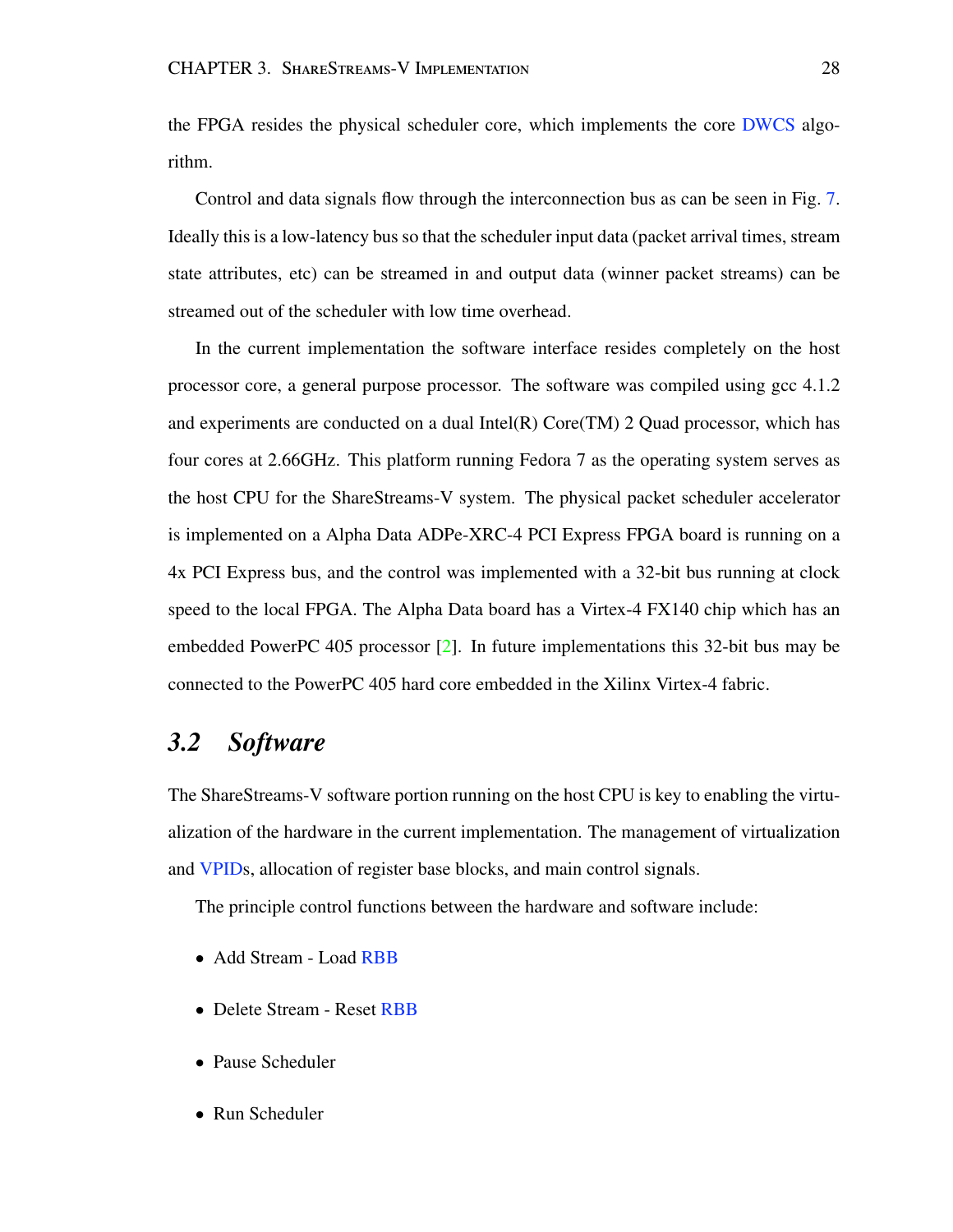- Update Stream Information Packet Arrival Times
- Read Winner Stream Stream ID, Packet Arrival Time/Packet ID, and VPID

For "client" processes that wish to access the virtual scheduler through ShareStreams-V, the following functions are available to them:

- Add Scheduler
- Delete Scheduler
- Add Stream
- Delete Stream
- Update Stream Information
- Read Winner Stream

#### 3.2.1 ShareStreams-V Execution Model

The execution model is one wherein a process *p* on the host CPU requests a *k*-stream scheduler that is allocated by the Sharestreams-V system that returns a handle for the virtual scheduler, called the Virtual Process Identifier (VPID). The process can subsequently start the scheduling, add and delete streams, query for the next packet to be scheduled and update the state of winner streams with information about the next packet in the winning stream.

The ShareStreams-V software application supports an API that provides for interaction between the process and its allocated virtual scheduler. The application supports functions to reset the hardware IP, add and delete streams or sets of streams (for an application), write packet arrival times to the input FIFOs, read the winner packets from the winner FIFO, and start and pause the scheduler execution. It implements the allocation algorithm described below to allocate register base blocks to virtual schedulers that are assigned to applications.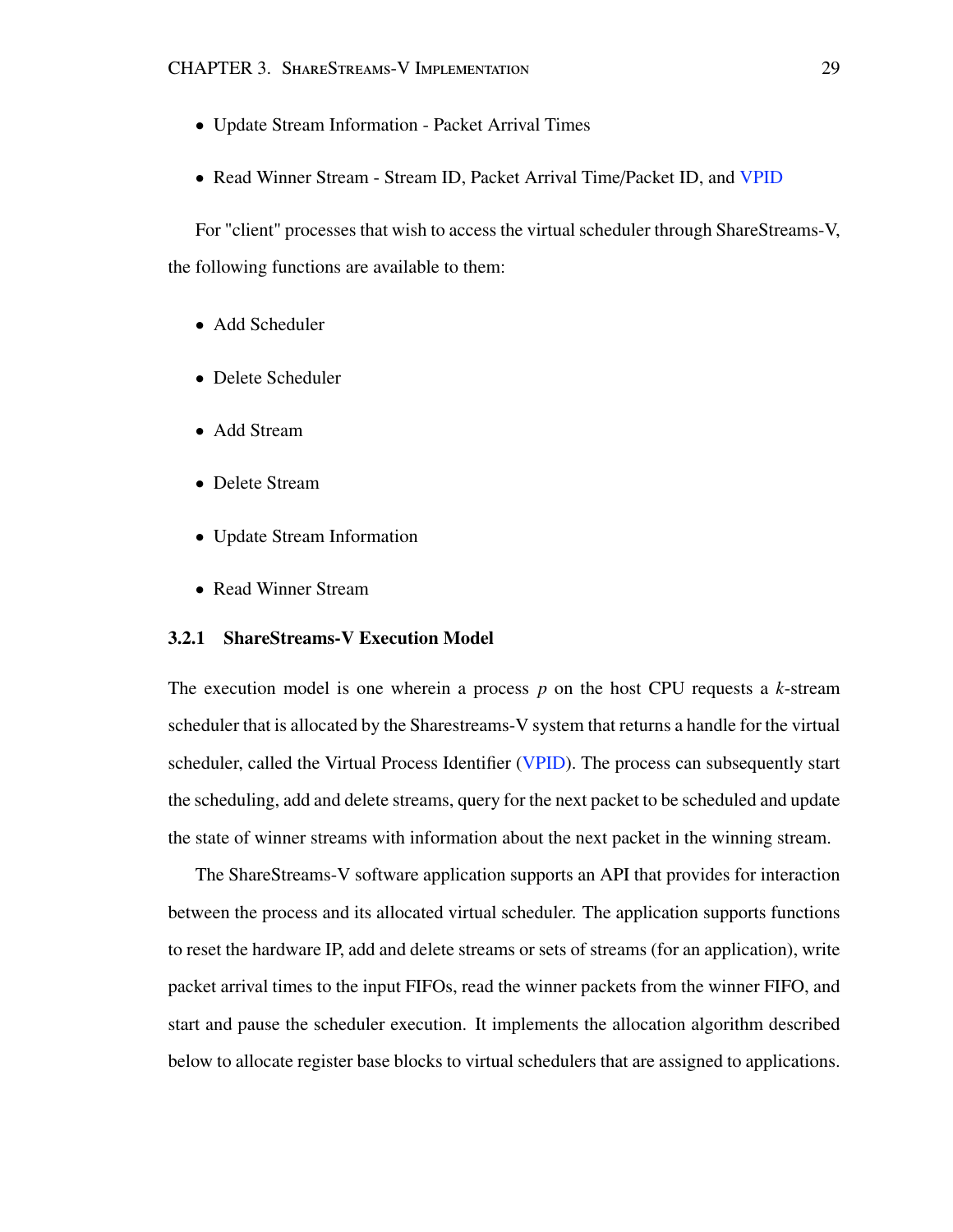#### *3.2.1.1 Initialization Functions*

The ShareStreams-V software application runs the following steps to initialize the hardware scheduler:

- 1. Reset Scheduler
- 2. Initialize VPIDs for RBBs
- 3. Load physical scheduler with stream states (into RBBs) from each process (i.e. for each VPID)
- 4. Load packet arrival times
- 5. Start physical scheduler execution

After resetting the physical scheduler, the RBBs are initialized to enable the shuffleexchange partitioning that is essential for the dynamic spatial partitioning technique to function. The RBBs corresponding to each active virtual scheduler are loaded, and then an initial set of packet arrival times loaded. Then the execution starts.

#### *3.2.1.2 Main Loop*

The main loop is as follows:

```
1 // main loop
  while(1) \{if (p.request) { // request to add or delete a scheduler
            Pause(); // pause the scheduler
            // service the request here
\delta if(add_scheduler) {
                  Allocate(p); // allocate RBBs to scheduler
                  LoadRBB(p); // load stream state information
             }
             else if(delete_scheduler) {
11 DeleteRBB(p); // delete stream state information in \downarrow→ hardware
                  InitRBB(p); // reinitialize RBBs corresponding
```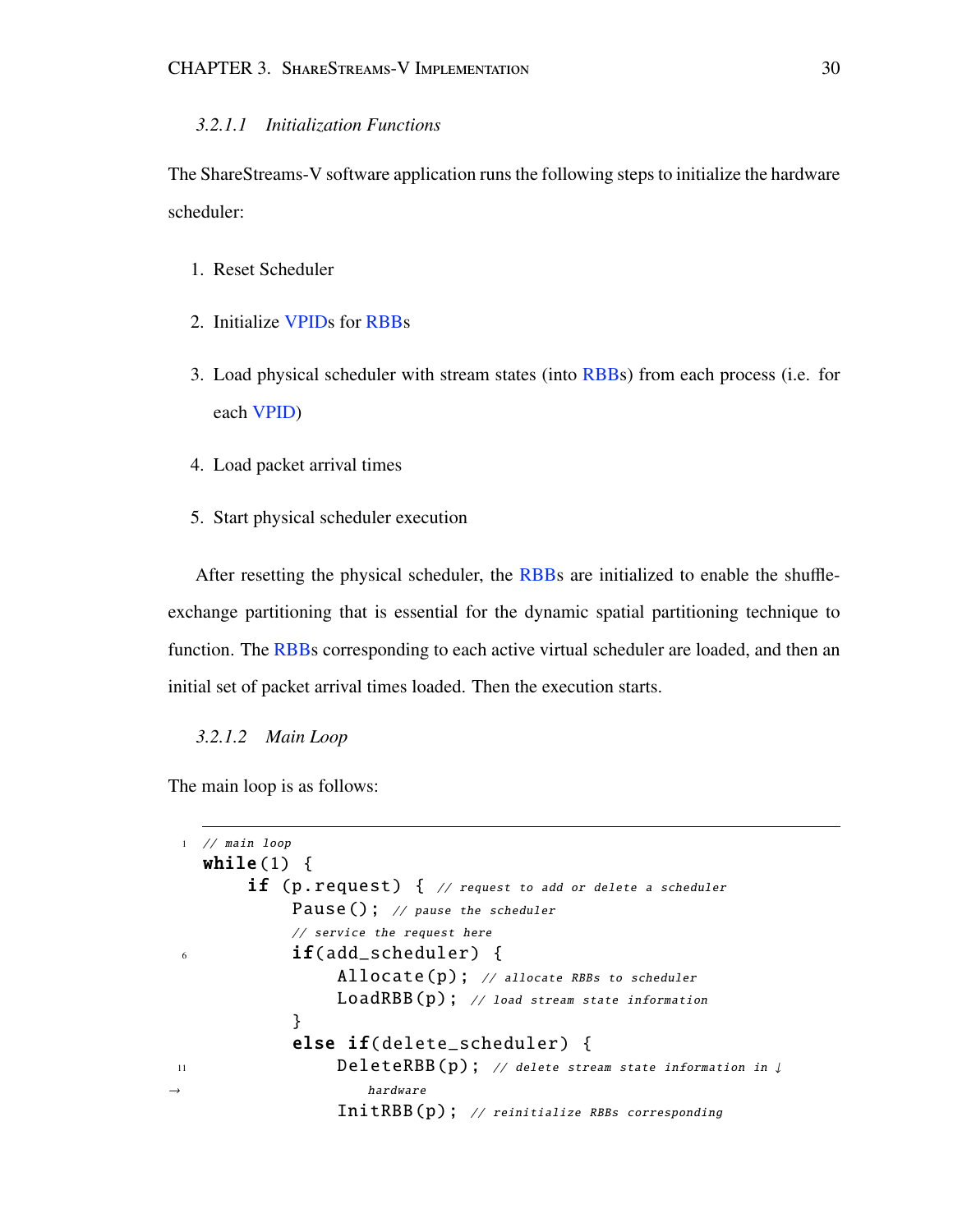```
DeAllocate(p); // deallocate RBBs from scheduler in ↓
                       → software
             }
             Start(); // continue the scheduler execution
16 }
        ReadWinner(); // read the winner packet from the scheduler
   }
```
#### **Listing 1:** The main loop pseudocode.

As can be seen in the code, the main loop consists of updates to the stream states and streaming packet arrival times into the physical scheduler and reading the winner stream out from the physical scheduler. The less time spent adding/deleting streams or sets of streams means more time spent in the core execution of the DWCS algorithm, which results in a higher throughput. The next section presents the partitioning of the shuffle-exchange network and the RBB allocation algorithm.

#### 3.2.2 Partitioning and Allocation

The allocation algorithm is a critical part of the ShareStreams-V dynamic spatial partitioning design. The following two parts describes the partitionability of the shuffle-exchange network, and then the buddy allocation algorithm, both of which enable ShareStreams-V to produce separate winner streams for each VPID.

#### *3.2.2.1 Shu*ffl*e-Exchange Network Partitioning*

The concept that enables dynamic space sharing and efficient partitioning of the hardware scheduler into virtual schedulers as described above is the partitionability of the Shuffle-Exchange Network as described by Siegel in  $[14]$ . The key to partitioning the Shuffle-Exchange Network in ShareStreams-V is to add an additional VPID comparison in the decision blocks and then utilize the inherent partitionability of the shuffle exchange network.

For an *n*-stream scheduler, where *n* is a power of two, the number of recirculating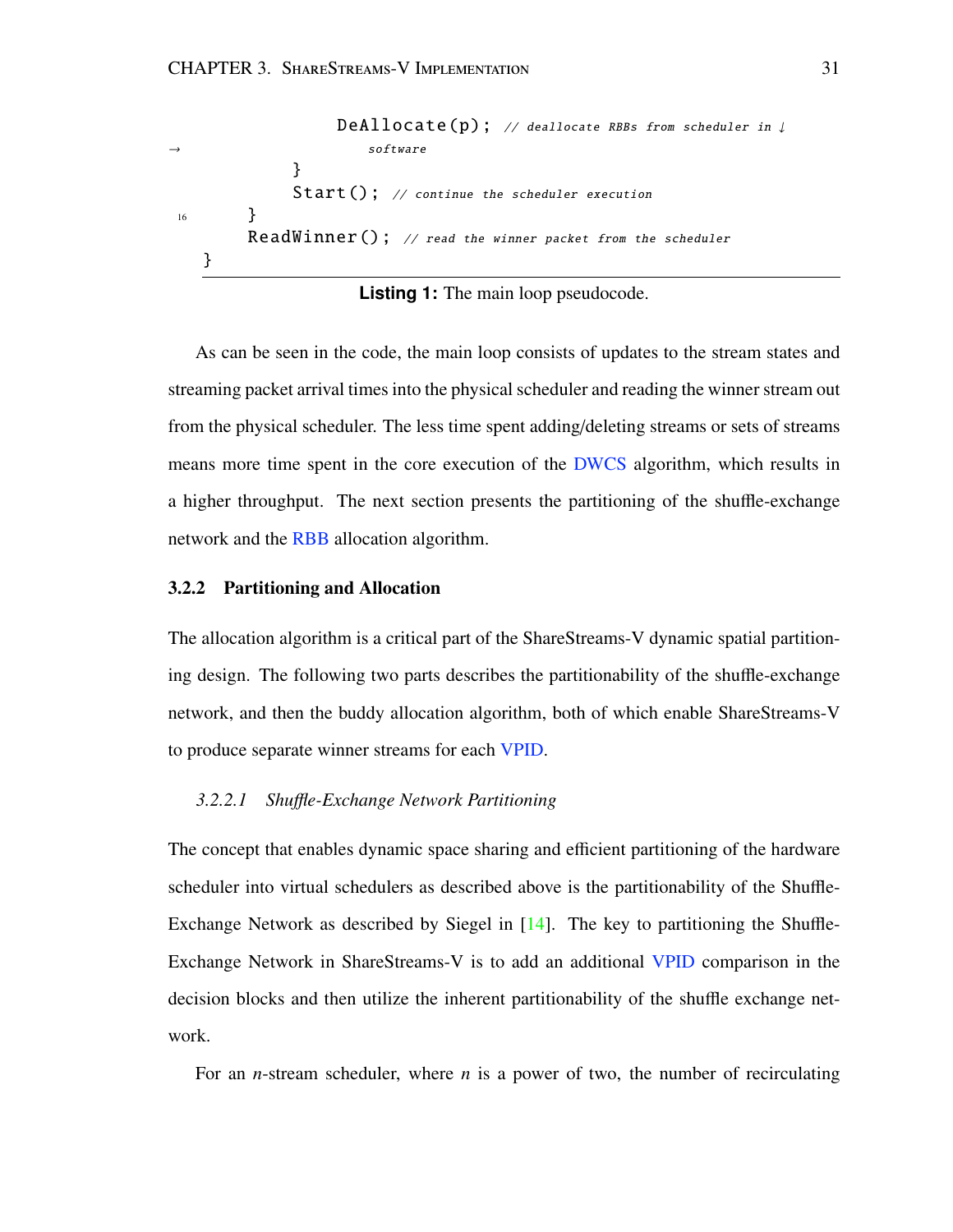shuffle-exchange cycles required to obtain a scheduling decision is  $log<sub>2</sub>(n)$ . This is functionally equivalent to having a network with  $\log_2(n)$  shuffle-exchange stages rather than recirculating the packet information through a single stage. This latter  $log_2(n)$  stage network is the well know Omega Network. The ability to partition the Omega network has been well studied and is governed by two constraints in [14]:

- 1. The size of each partition must be a power of two.
- 2. The physical addresses of the input/output ports of a partition of size 2*<sup>s</sup>* must all agree in any fixed set of *m* − *s* bit positions, where *m* is the number of stages of the shuffle-exchange.

The first constraint is met by only allocating virtual schedulers whose size is a power of two. For example, a hardware scheduler that can support eight streams can be partitioned into two four-stream virtual schedulers, four two-stream virtual schedulers, or one four-stream virtual scheduler and two two-stream schedulers. The scheduler allocation algorithm is described in Section 3.2.2.2.

The host software uses the following steps in order to satisfy the second criteria for partitioning:

- 1. Initialize the RBBs so that they are ordered in VPID from low to high
- 2. Allocate a power of 2 number of RBBs to a process by using the buddy allocation algorithm described below.
- 3. Assign a VPID for the process which maintains the low to high ordering within the physical scheduler

The second constraint is met by the addition of a VPID register to the to each RBB as well as a comparator for two VPIDs in the DBs. The VPIDs are always ordered from lowest to highest when assigned to the RBBs, thus the first RBB in the physical scheduler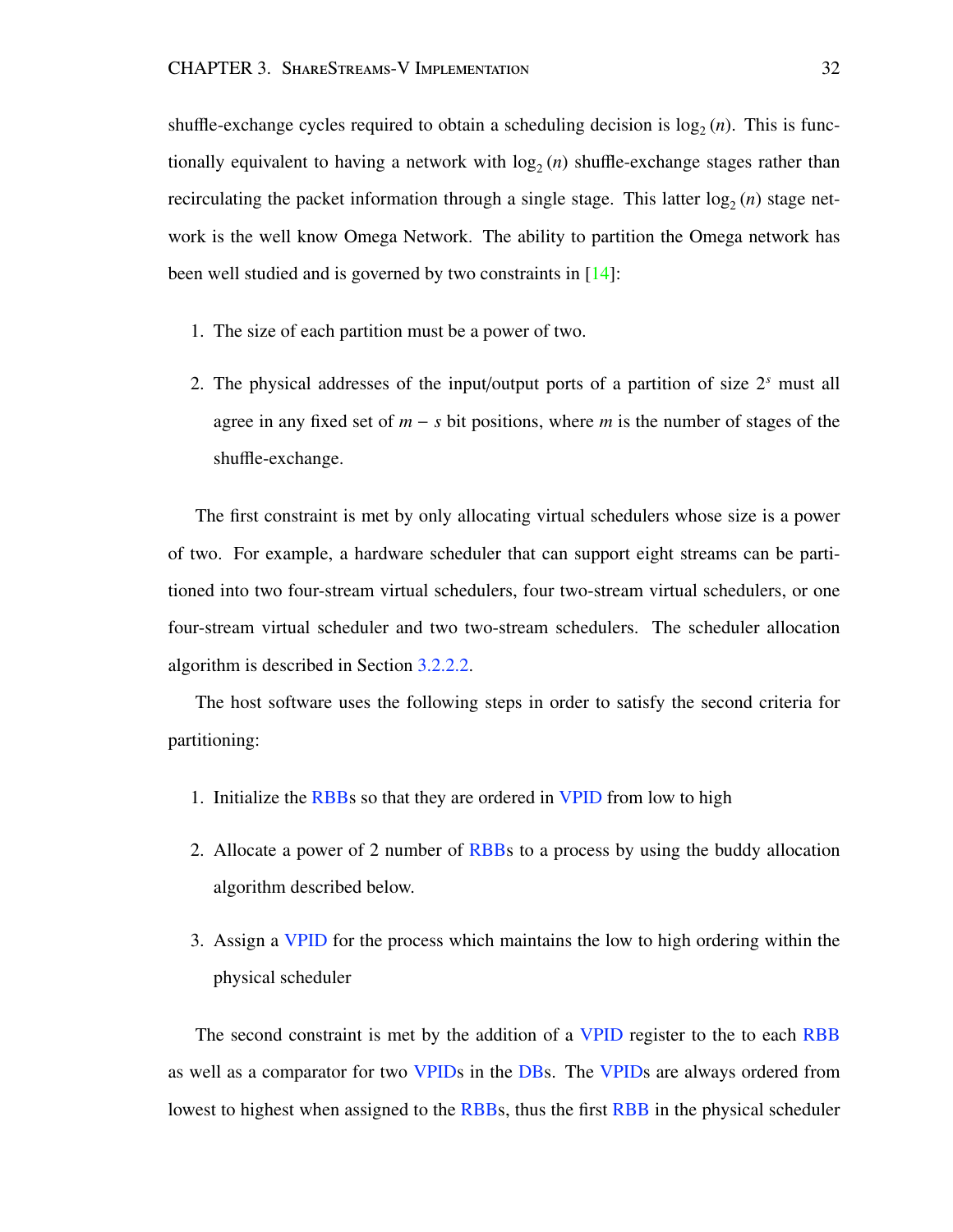will always have the lowest VPID and the last RBB in the scheduler will have the highest VPID. The VPID comparisons correspond to the address routing of the Omega Network.

The Omega Network routes the source to the destination through *m* stages using an *m*bit address, where *m* is  $log_2(n)$  for an *n*-node network (which corresponds to an *n*-stream scheduler). At each stage *i*, the *m*−*i* bit of the address determines the type of exchange that occurs; this is either pass-through or cross-over when Decision Blocks are used, since there is always one winner and one loser packet. The *m*-cycle recirculating Shuffle-Exchange is functionally equivalent to an Omega Network in that each stage of the Omega Network corresponds to one cycle of the recirculating Shuffle-Exchange.

For the first *m* − *s* stages, different VPIDs will be compared against each other and routing will always be pass-through because of the lowest to highest ordering of the VPIDs with respect to the RBBs.

#### *3.2.2.2 Scheduler Allocation*

In order to create isolated partitions of the scheduler, the software must allocate RBBs to schedulers and assign VPIDs such that they meet the conditions outlined in the previous section. Towards this end, the Buddy Allocation Algorithm described by Knuth in [9] is implemented in the host software to meet the first criteria of partitioning that "the size of each partition must be a power of two."

This algorithm has an efficient implementation and permits the allocation of virtual schedulers with the *reserve* function, and de-allocation with the *liberate* function. The buddy algorithm utilizes a binary tree data structure where each level of a binary tree corresponds to a certain scheduler size (number of streams or RBBs), 2*<sup>k</sup>* . Allocation of a scheduler of a certain size requires searching the nodes at a specific level and higher - the latter in case a larger block of RBBs must be split to get a scheduler of the required size. While the buddy allocation does produce efficient use of RBBs (following its performance analysis in applications to memory allocation), it is simple, and as will be shown in the next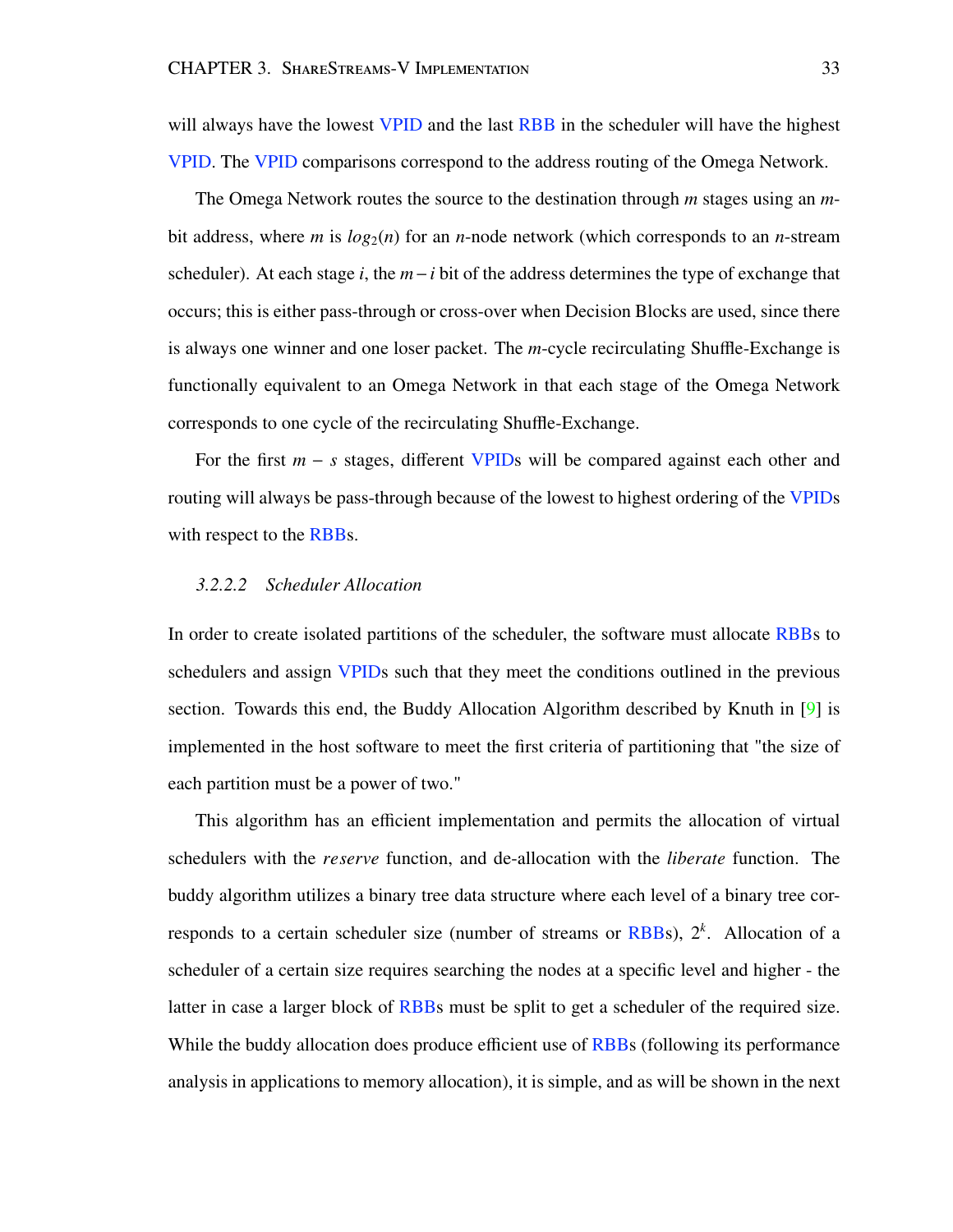section, quite effective.



**Figure 8:** Partitioning Eight-Stream Scheduler into Subnetworks

An example of an allocated ShareStreams-V scheduler is shown in Fig. 8. In this example, an 8-stream ShareStreams-V scheduler is allocated using the buddy allocation algorithm described in section 3.2.2.2 with the three VPIDs A, B, and C. The scheduler is partitioned in the first stage into a subnetwork with virtual scheduler A and a subnetwork with virtual schedulers B and C. In the second stage the scheduler is partitioned again into two subnetworks B and C.

As mentioned earlier, each stage indicates a different cycle in the recirculating Shuffle-Exchange network that is actually implemented in ShareStreams-V. In the first stage, the contents from the RBBs are read into the DBs, and the winner and loser streams are latched. Then in the following  $m - 1$  stages the streams are routed (i.e. the "shuffle" occurs) from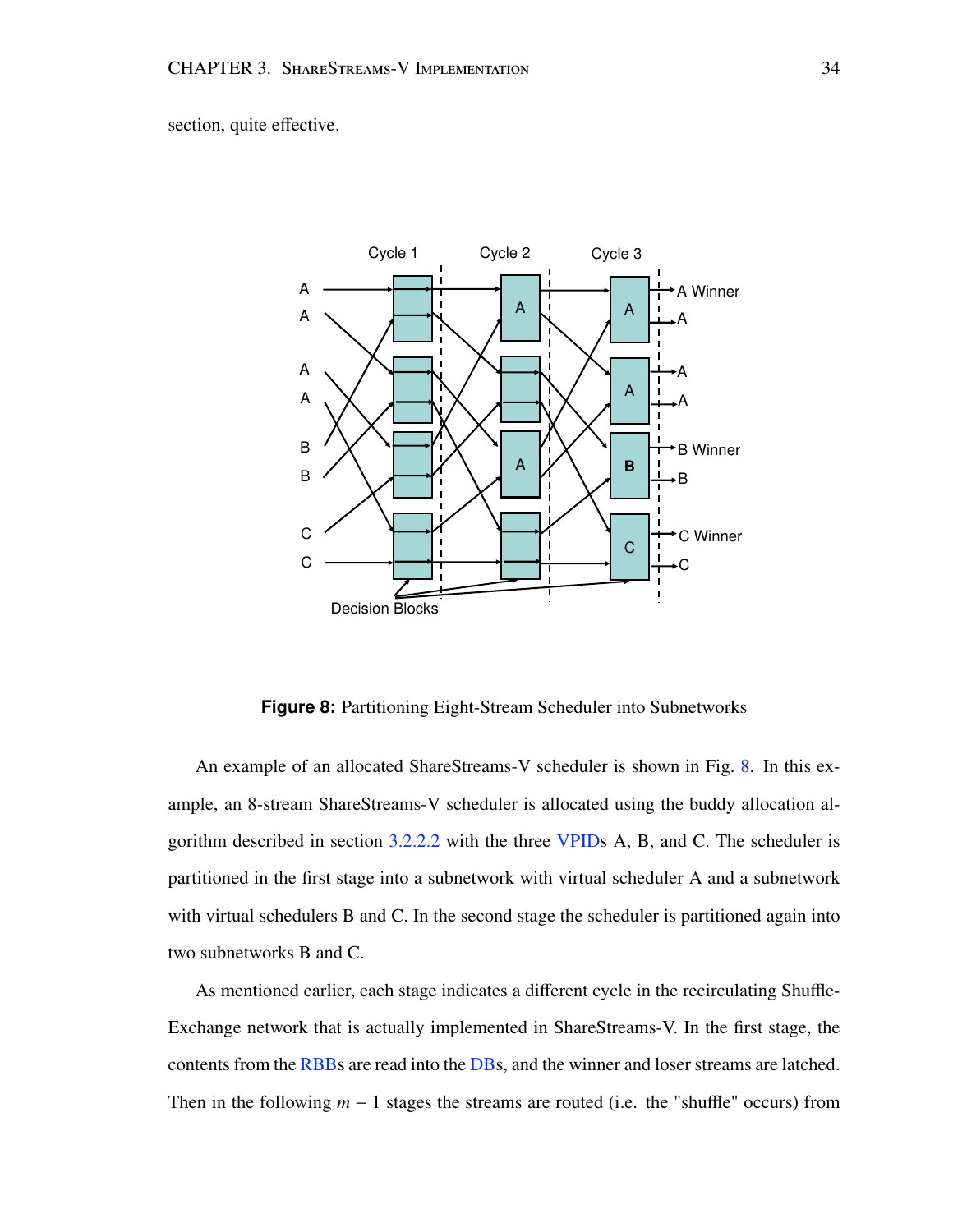the latched results from the previous stage and then compared in the DBs (i.e. they are "exchanged").

### *3.3 Hardware*

The hardware implements the core execution of the DWCS algorithm on the FPGA. This section describes the changes required from the base, unvirtualized hardware design to implement support for virtualization.

The basic functions and control stages are the same for the base architecture as for the virtualized architecture. However, the configuration and data transferred is slightly different, as the virtualized architecture will have the addition of the VPIDs to relevant data signals (stream state information stored in RBBs, packet arrival time information, and winner state information).

#### 3.3.1 Implementation Details

For the virtualized version, the bitwidths for the stream state information are shown in Table 5. Of the stream state registers, the variables that are required to identify a single valid packet valid bit (1 bit), the packet arrival time (16 bits, to identify the packet), the stream ID (10 bits), and the VPID (5 bits). Thus, 32 bits can identify a packet in the virtualized design.

| Valid Bit             |    |
|-----------------------|----|
| Packet Arrival Time   | 16 |
| Stream ID             | 10 |
| VPID                  | 5  |
| X                     | 8  |
| Y                     | 8  |
| Deadline              | 16 |
| <b>Request Period</b> | 16 |

**Table 5:** Stream State Registers and Bitwidths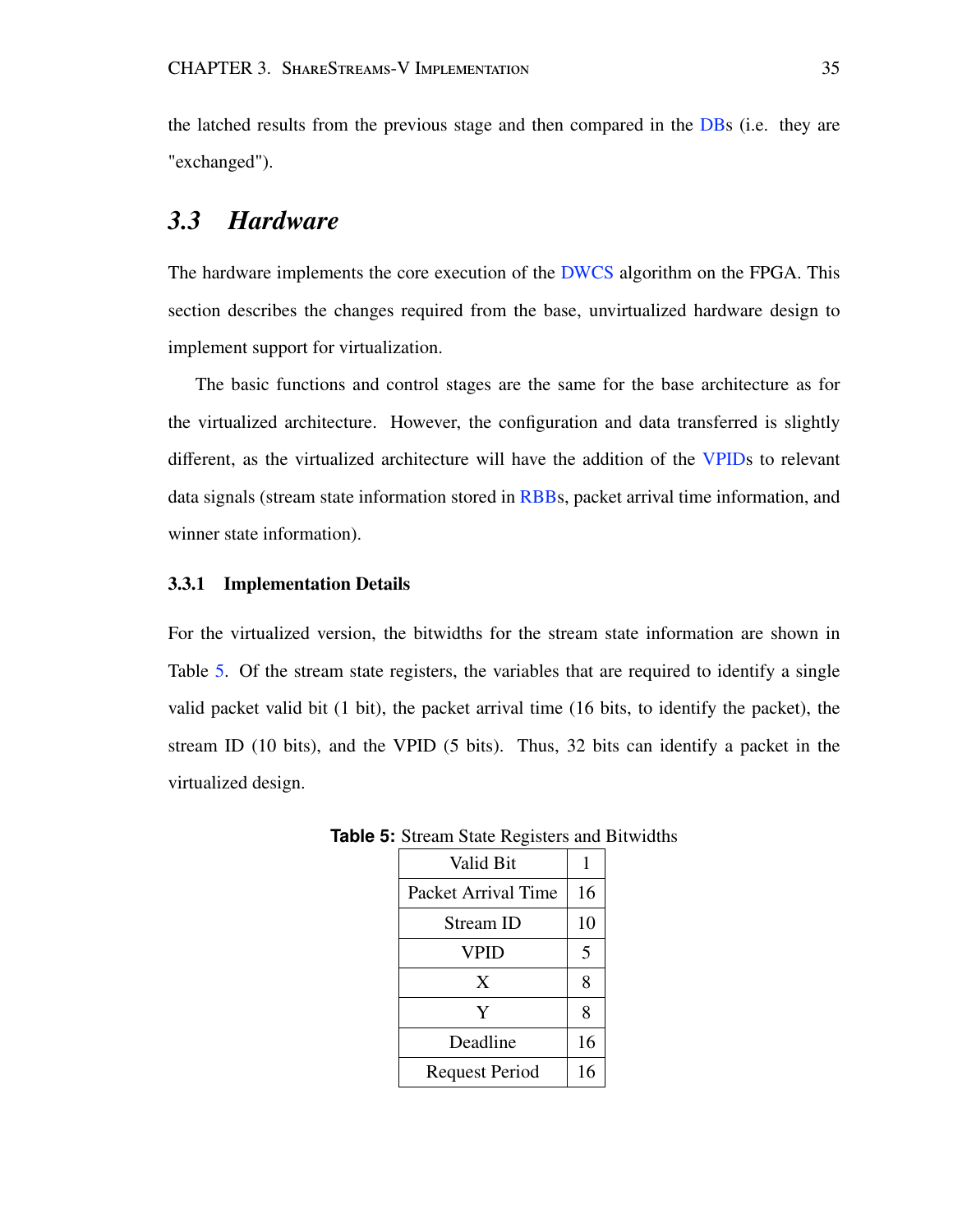The main change to the unvirtualized architecture in the RBBs is to add the VPID, which is five bits, in order to keep the packet identifier information to a total of 32 bits. This allows one winner packet identifier to be sent on the 32-bit bus to the host CPU in one cycle. Five bits for the VPID are sufficient for up to a 32 VPID architecture, which requires a 32-bit 32-to-1 winner multiplexer such as the multiplexer seen in Figure 9. In general, support for more VPIDs requires a larger winner multiplexer, which will require more logic to implement and may potentially slow the clock frequency due to the routing of signals in the design or increasing delays in the critical path.

#### 3.3.2 Hardware Execution

Next the execution of the hardware is described. The control functions from the software to the hardware are:

- 1. Start begin scheduler execution of DWCS algorithm
- 2. Pause
- 3. Reset
- 4. Load RBB
- 5. Unload RBB
- 6. Load Packet Arrival Time into input FIFO
- 7. Read Winner Stream from winner FIFO

The hardware data flow model is shown in Figure 9. Upon a start command from the host CPU, the scheduler will go through the  $log<sub>2</sub>(n)$  shuffle-exchange cycles. During these cycles, the winner packet for each VPID will be calculated. Then there will be *v* priority update cycles. During each of these priority update stages, one winner stream identifier (including VPID info) will be broadcast to all of the RBBs, so all RBBs corresponding to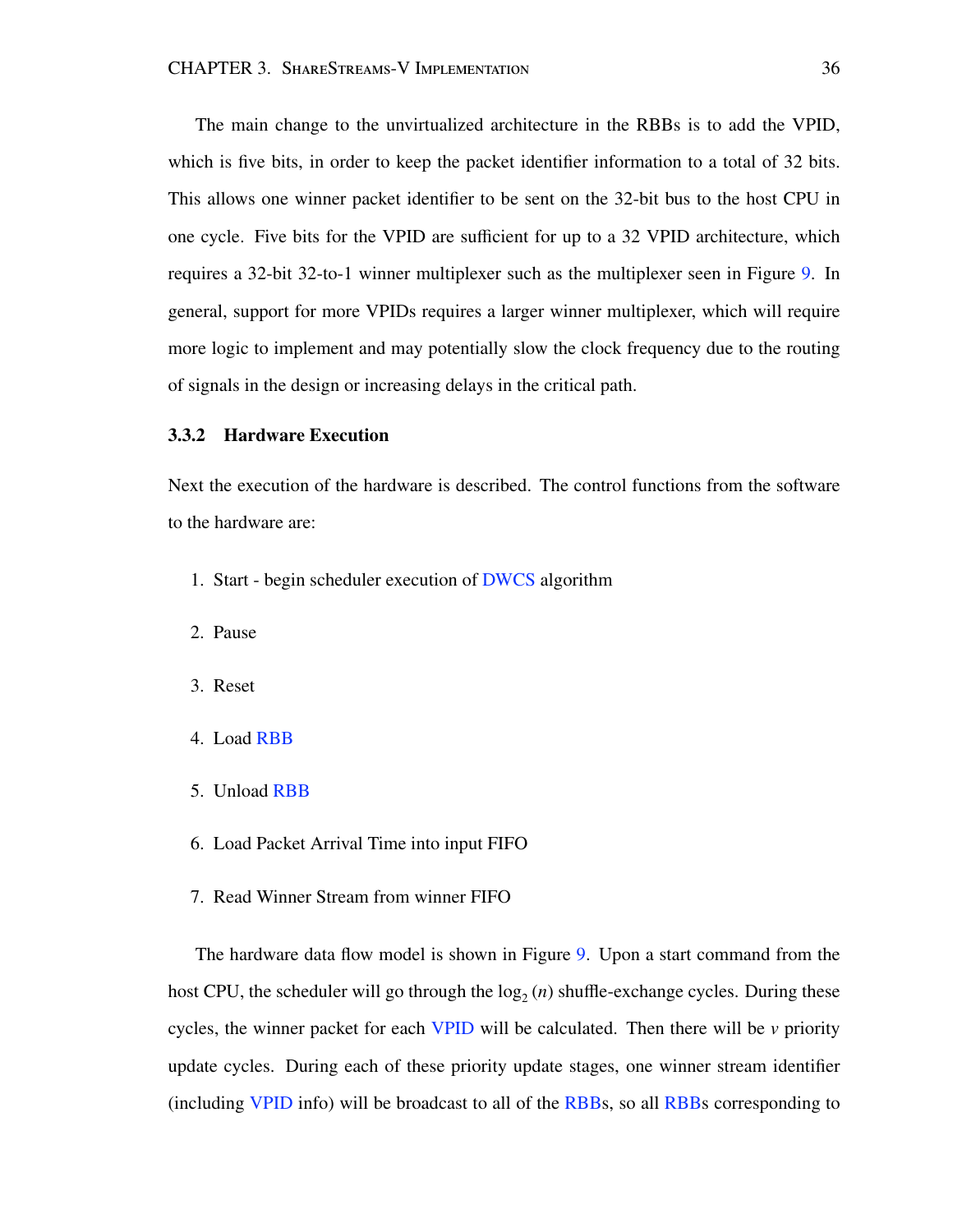that particular VPID can be updated if they are the winner or if they missed their deadline. This cycle repeats until another control signal is read from the host CPU.

The ShareStreams-V architecture was made with small changes to a base, unvirtualized architecture. This base, unvirtualized, architecture was implemented with the same parameters (data bitwidths, organization) as the original ShareStreams architecture [11]. A description of the original architecture was described on ShareStreams in section 1.3. The differences between the virtualized and the base architectures are:



**Figure 9:** Dynamic Spatial Partitioning Data Flow Diagram

There is control logic to allow for the additional priority update cycles, which contribute to the increase in decision latency. During the priority update cycle, the register base blocks must be updated with new stream state information. The output multiplexer, the rightmost block in Fig. 9, is *v*-to-one, where *v* is the degree of virtualization (i.e. the number of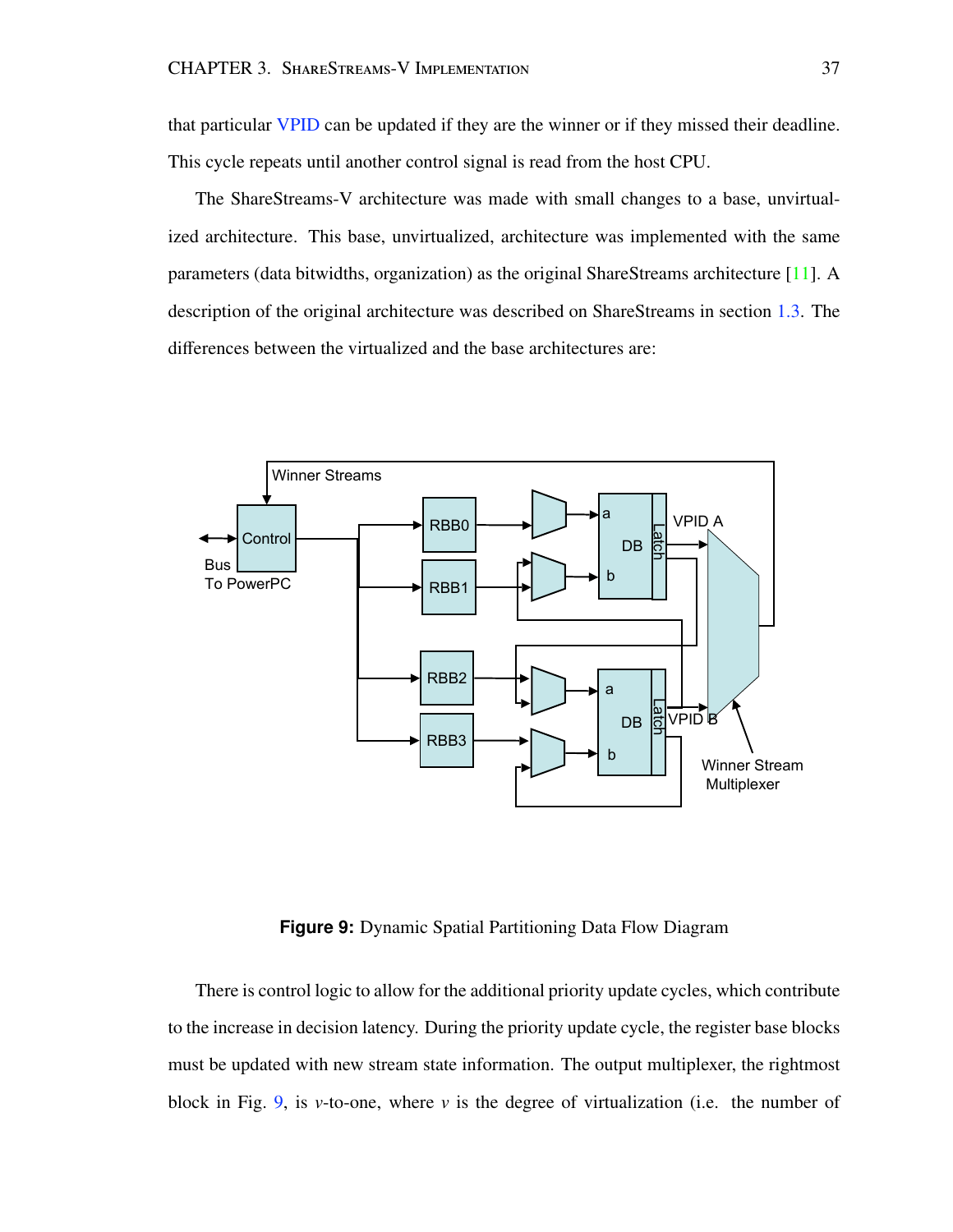VPIDs). The value of *v* is fixed for a specific architecture, and must be a power of 2. The value of  $\nu$  is also the number of priority update cycles in the architecture, since each VPID will have its own winner stream. Thus the decision latency for this scheduler is  $log_2(n) + v$ .

- 1. Addition of the VPID registers to register base blocks
- 2. Addition of VPID comparisons to decision blocks
- 3. Winner stream multiplexer at the output of the decision blocks
- 4. Additional priority update stages, one stage per VPID

### *3.4 Summary*

This chapter has described the implementation of the ShareStreams-V system. The system consists of the hardware implemented on a PCI Express board with a Xilinx Virtex-4 FPGA, and the software on the host CPU. The dynamic spatial partitioning technique is enabled by adding support partitioning of the shuffle-exchange network, including the two main changes of using VPIDs in the hardware and using the buddy allocation algorithm in the software. The next chapter will describe the synthesis and testing results for the implementation described.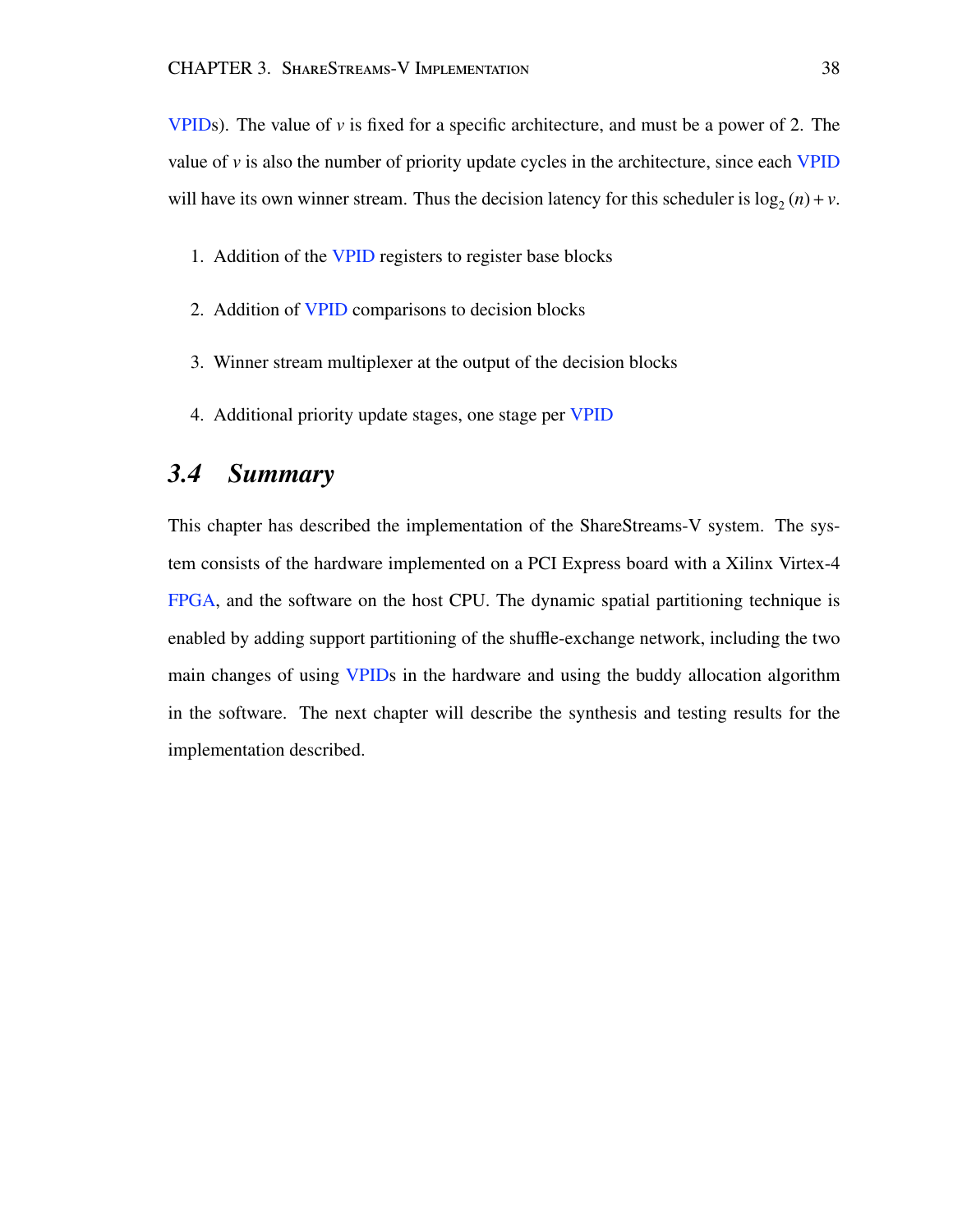#### CHAPTER IV

#### EXPERIMENTAL RESULTS

The ShareStreams-V was implemented on a general purpose CPU with an FPGA daughter card connected on the PCI Express bus. This chapter discusses the results of the experiments conducted using the current implementation. Section 4.1 presents the validation of the hardware design. Section 4.2 introduces the target environment and results of the hardware synthesis. Section 4.3 presents the results of the software runtime, and the final section summarizes the results.

#### *4.1 Validation*

A C++ program has been developed that implements the DWCS algorithm and simulates the base hardware implementation as well as the virtualized ShareStreams-V scheduler. This implementation is used for generating inputs for (example stream states for test) the hardware design as well as for generating inputs for testing the FPGA implementation.

#### *4.2 Synthesis*

ShareStreams-V has been developed and synthesized for the Xilinx Virtex-4 FX140 chip with speed grade -10, and the FF1517 footprint [2]. The Virtex-4 uses 90nm process technology and has 63,168 slices, 552 Block RAM's, and 192 Xilinx DSP48 slices.

Synplicity Synplify Pro 8.9 and Xilinx ISE 9.1 were used for synthesis, mapping, translation, and place and route  $[1,3]$ . Pipelining and best-effort timing were enabled in Synplify Pro, but retiming was disabled due to the size of the design. The results shown are post place-and-route.

For the first set of tests three architectures were synthesized: the unvirtualized design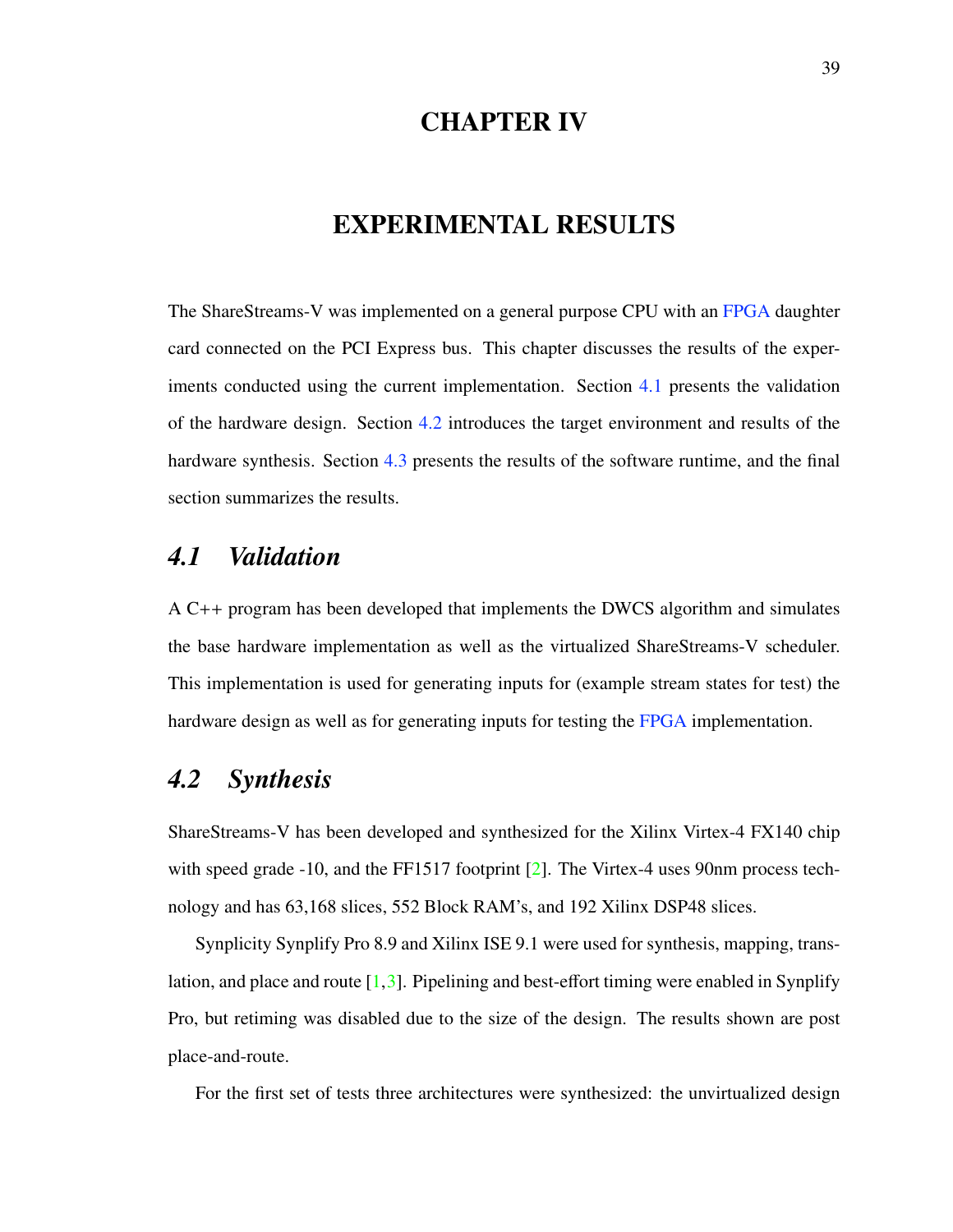(SS), the virtualized design with support for four VPIDs (SSV4), and the virtualized design with support for up to 32 VPIDs (SSV32). The winner multiplexers in the virtualized designs are a limiting factor in the 4 and 32 bit designs as they are on the critical path of the scheduler and also add additional logic to the design; testing both of these designs will help in examining the effect of the multiplexer on performance of a design.

The upper limit of virtualization for an *n*-stream scheduler is  $\frac{n}{2}$ , due to the fact that each virtual packet scheduler must have at least two streams. With just one stream, a packet scheduler is not necessary as all packets in the stream will be scheduled. Thus for a 64 stream packet scheduler, there can be support for up to 32 VPIDs.

SS and SSV4 architectures with 16, 32, 64, and 128 streams were synthesized, and SSV32 was synthesized with 64 and 128 streams. A 256-stream design, both with and without virtualization, was too large for the Virtex-4 FX140 chip.

The change in area between the unvirtualized (SS) and the virtualized (SSV4, SSV32) designs in terms of slices on the Virtex-4 ranged from between -1.1 percent and 6.6 percent for SSV4, and between 0.9 percent and 2.9 percent for SSV32. Though there is additional logic on the FPGA to store the additional registers and comparators for the VPIDs and for the output winner multiplexer, the change in area is small due to the variances in placement and routing as well as greater slice utilization. The Xilinx Virtex-4 slices contain two Look-Up-Tables (LUT's) each [2].

Figure 10 shows the maximum frequency achievable post Place-and-Route. The critical path is the bus to the RBBs for loading stream state and for the priority update cycle, and there is a dramatic drop-off of 20-30MHz between the 64-stream design and a 128 stream design due to additional routing required for the bus. This fundamentally is an issue of interconnect for writing to a large number of locations and future optimizations may address this problem.

The change in maximum frequency was between 4.4 percent and -2.7 percent for SSV4, and between -8.6 percent and -20.3 percent for SSV32. This dramatic decrease in the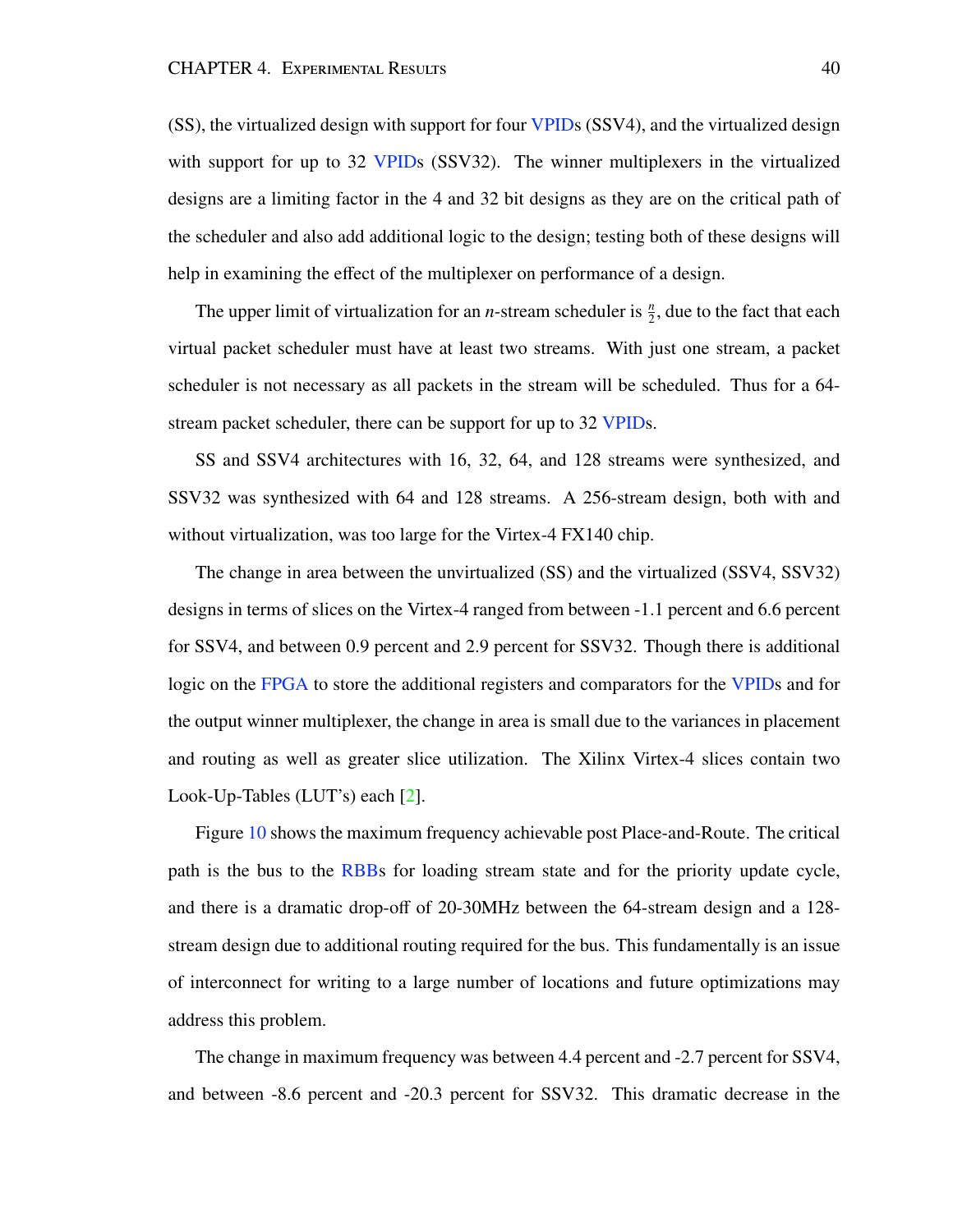

**Figure 10:** Clock Speed

maximum frequencies is due to the addition of a multiplexer in the virtualized designs. For example in the 32 VPID implementations, the 32-to-1 winner multiplexer is on the critical path, to support the 32-VPID priority update.

Figure 11 shows the decision latency for each VPID on a log scale. The latency is calculated by the formula  $\log_2(n) + v$  from Table 4, where *n* is the number of streams and *v* is the degree of virtualization (i.e. 4 and 32 for the SSV4 and SSV32 designs, respectively). The latencies for all of the schedulers except for the 32-VPID 128-stream scheduler meet the requirement for 1500-byte packets for a 10Gbps Ethernet link, which is the top line shown in the graph. For each individual VPID none of the schedulers able to make the requirement for 64-byte packets (which is the bottom line). However, with virtualization, the latencies can be overlapped and a greater maximum throughput achieved.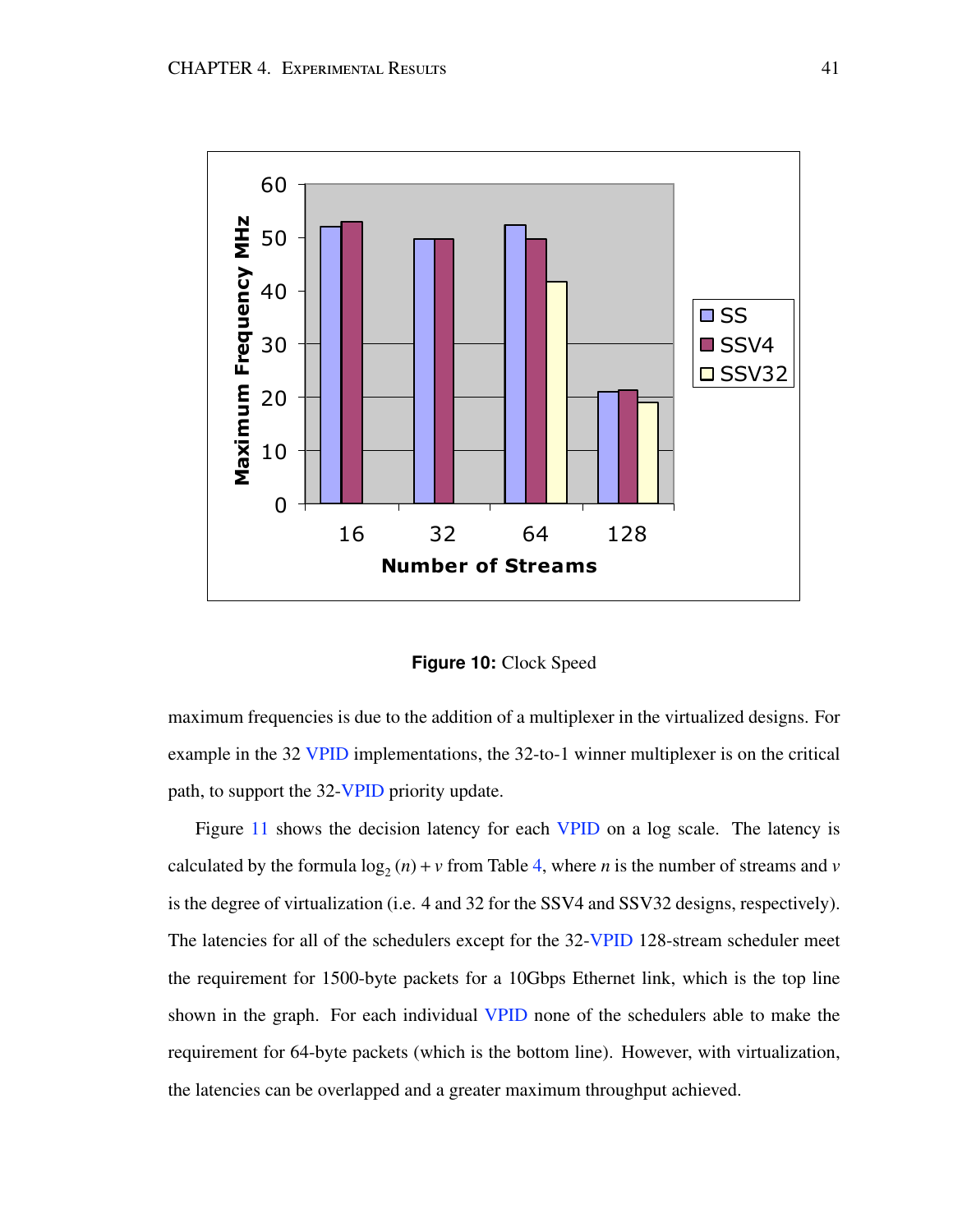

**Figure 11:** Decision Latency per VPID

The individual latencies are affected by the degree of virtualization *v* supported by the hardware (4 or 32 in the designs synthesized) and by the winner multiplexer size. One option to dynamically decrease the latency would be to only have Priority Update stages for the valid VPIDs. This would be implemented with additional control logic that would look at the valid signals for the "winner stream" for each VPID. As an example, a 32-input winner multiplexer which normally takes a fixed 32 cycles for the priority update stages can run the PU in only four cycles if there are only four VPIDs which are active in the scheduler. The disadvantage of this technique is that the scheduling latency varies based on the current number of VPIDs in the design, which requires the software to adjust how frequently it streams packet arrival times into and reads winner packets out of the scheduler.

Additionally, the size of the winner stream multiplexer affects the overall clock speed,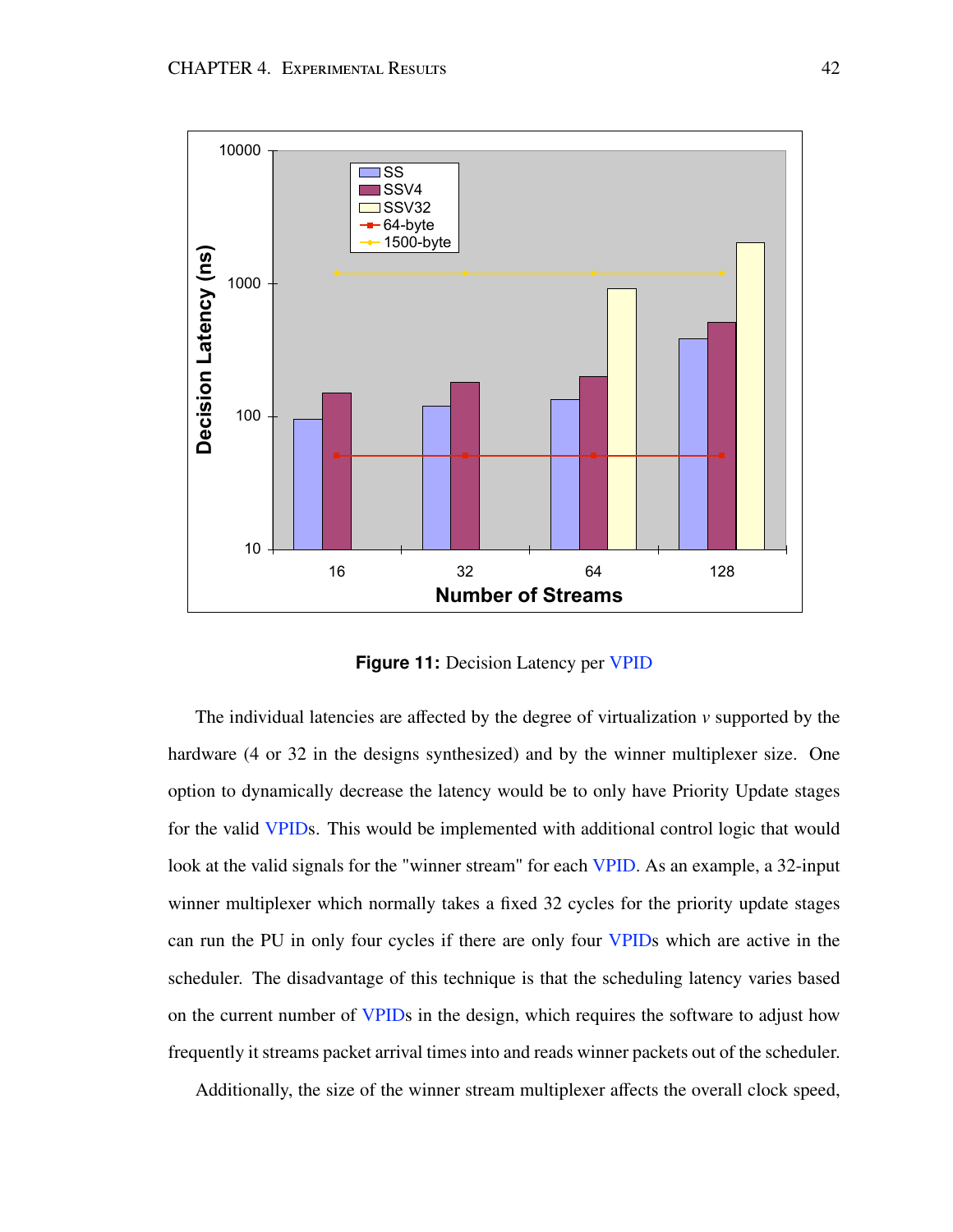as is evidenced by the lower clock frequency for the SSV32 designs in Figure 10. As this multiplexer is on the critical path for the SSV32 designs, a smaller winner multiplexer such as a 4-to-1, 8-to-1, or 16-to-1 mux, can be used instead to increase the clock speed at the cost of a lower degree of virtualization *v* supported.



**Figure 12:** Maximum Decision Throughput

The maximum achievable throughput is seen for the ten architectures in Figure 12; the formula for the throughput is  $\frac{v}{(\log_2(n)+v)}$ , where *n* is the number of RBBs and *v* is the degree of virtualization, as can be seen from Table 4. Ethernet frames sizes are between 64-bytes and 1500-bytes, for which the required throughput for 10Gbps is shown by the two lines in the figure. Scheduling 64-byte Ethernet frames at 10Gbps wire-speeds (i.e. one decision per 51.2ns) can be achieved by the 16, 32, and 64-stream 4-VPID scheduler, and by the 64-stream 32-VPID scheduler. And for 1500-byte frames, each of the 10 configurations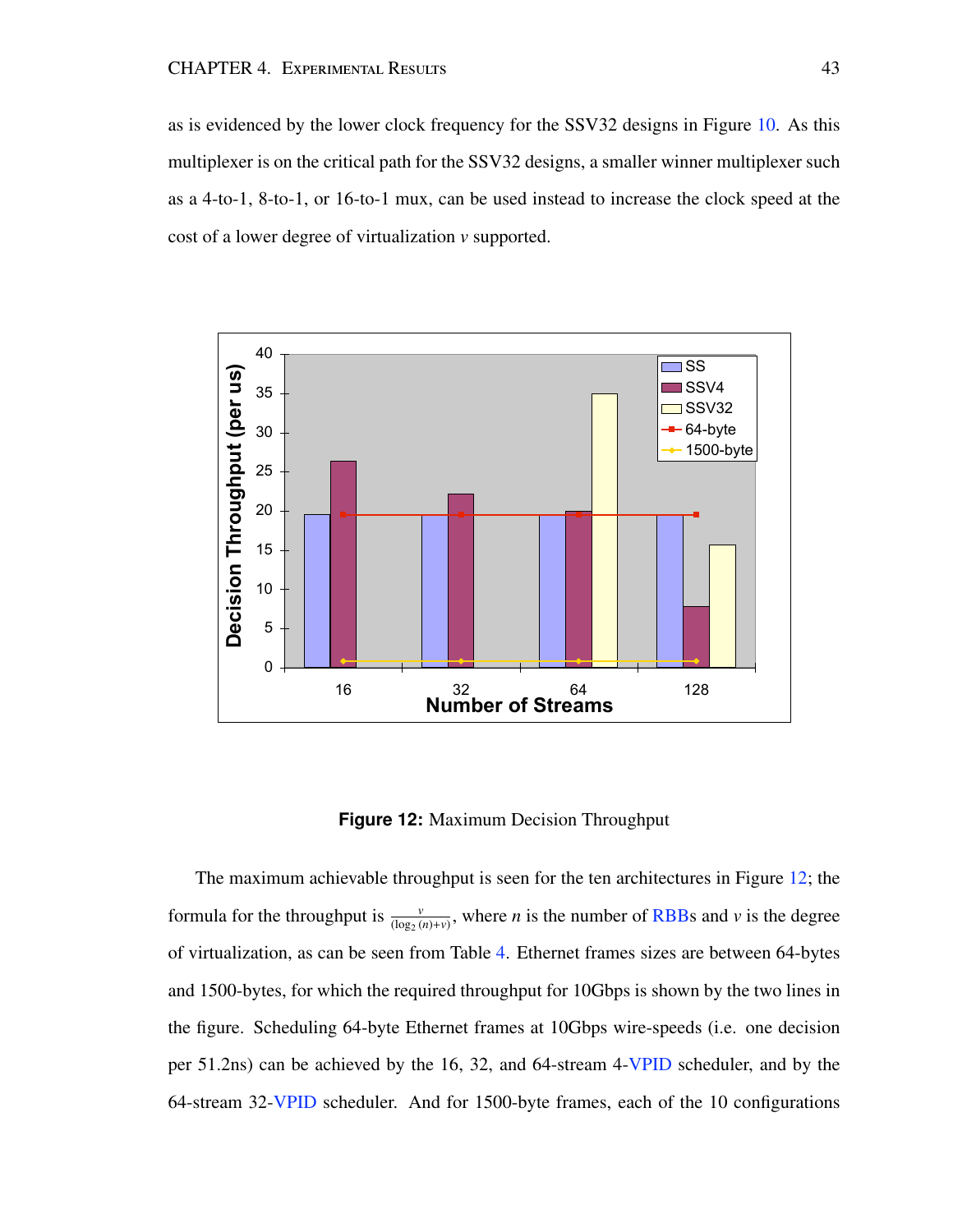synthesized can achieve 10gbps scheduling throughput (i.e. one decision per 1200ns).

The tradeoff between latency and throughput is seen in the latency formula  $\log_2(n) + v$ and the throughput formula  $\frac{v}{(\log_2(n)+v)}$  for this design. The potential increase in throughput is mitigated by the actual scalability of the design, as for 128-stream designs the clock speed falls more than 50 percent for all of the designs synthesized.

For the second set of tests, the design of the decision blocks in the 4-VPID architecture was changed to use the built-in Xilinx DSP48 slices, which include 18x18 multipliers, and also by decreasing the number of rules as shown in Table 2.4 (and thus the number of comparators in the DB) to just the top four to examine the effects on area and frequency.



**Figure 13:** Logic Utilization with in Four-VPID Architecture

The designs with Xilinx DSP48 slices (which contain hard-coded multipliers) used 5.6-13.1 percent fewer of the general slices, as can be seen in Figure 13. However, they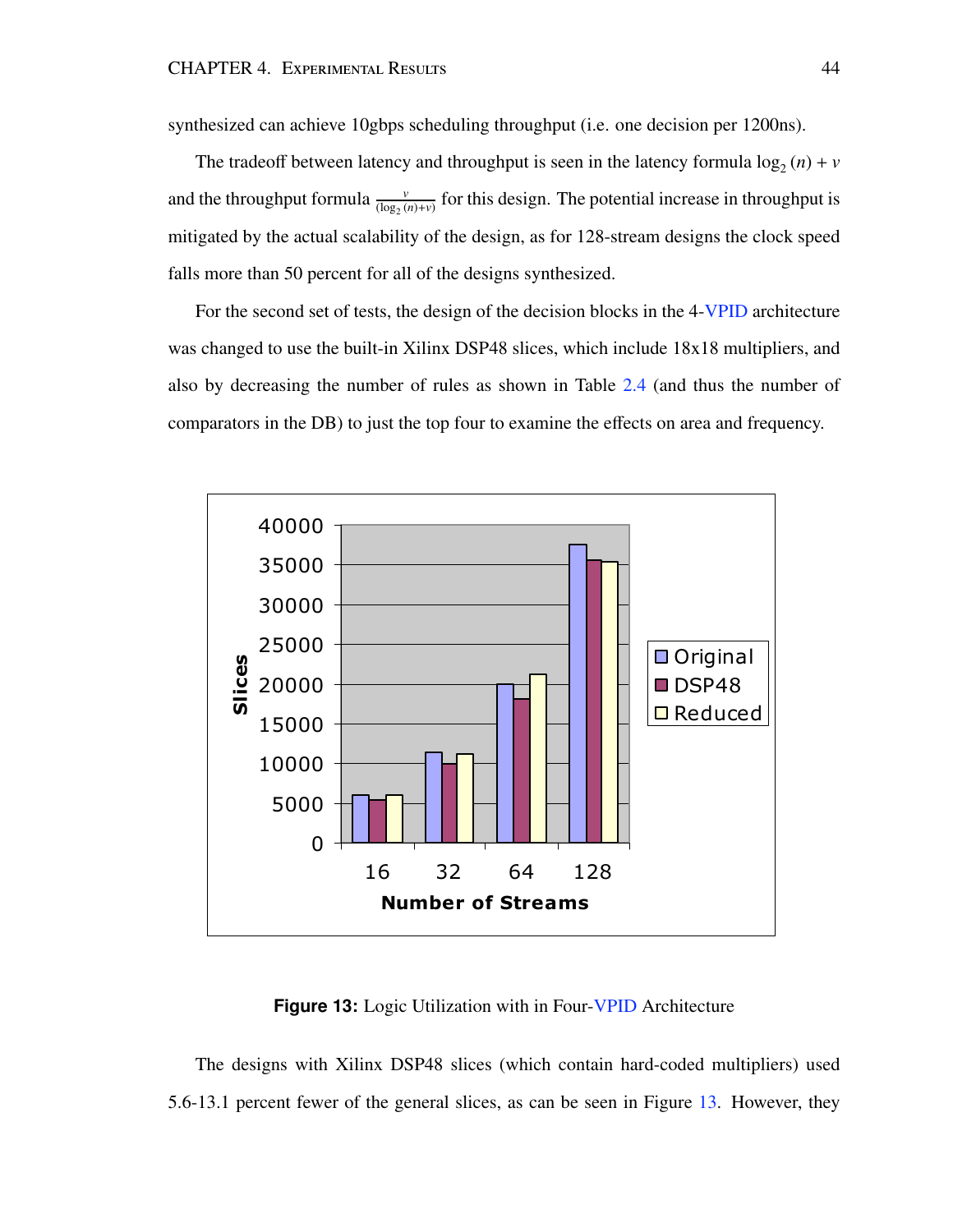use one DSP48 slice for each stream in the architecture. Since the Virtex-4 FX140 only contains 192 DSP48 slices, the maximum scheduler size may be limited by the number of these slices if the hard-coded multipliers are used. Figure 13 shows also that reduceddecision DB design occupied 0.7 to 6.4 percent fewer slices. These designs for 128-stream schedulers occupied 56 percent of the slices on the chip, so the architecture would require additional design changes or area optimizations to synthesize a 256-stream scheduler for this particular FPGA.



**Figure 14:** Clock Speed in Four-VPID Architecture

The clock speed improvement of the DSP48 designs was up to 5.6 percent, and up to 6.7 percent for the Reduced designs, as can be seen in Figure 14. This has a directly proportional effect on throughput, and an inversely proportional effect on latency.

To optimize the latency and also to save general logic for designs with 64 or 128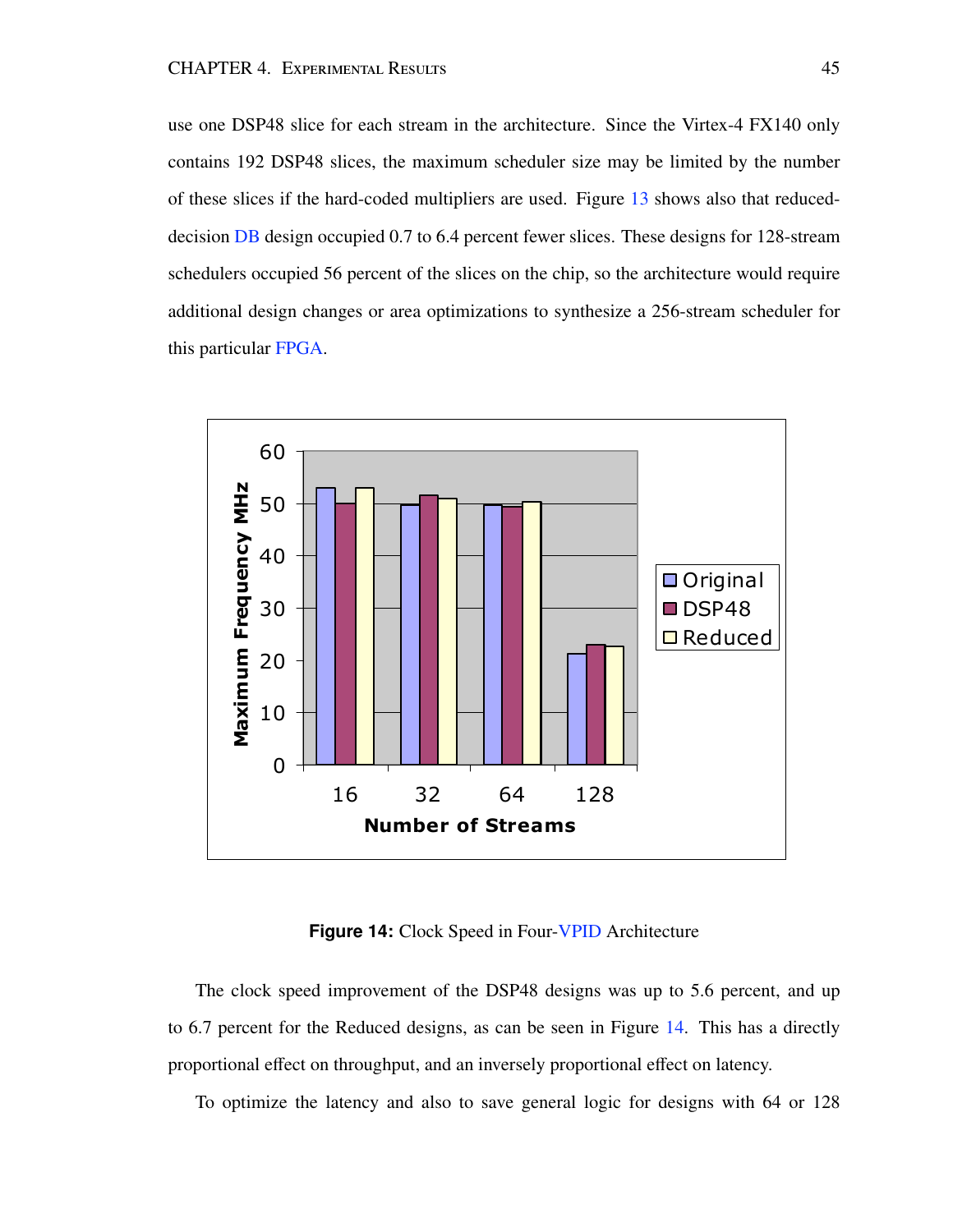streams, using Xilinx multipliers is recommended. Using Xilinx multipliers the DWCS algorithm is maintained with a close speedup to and a larger area saving than the Reduced design.

#### *4.3 Software Runtime*

The ShareStreams-V software was compiled using gcc 4.1.2 and experiments are conducted on a dual Intel(R) Core(TM) 2 Quad processor, which has four cores at 2.66GHz. This platform running Fedora 7 as the operating system serves as the host CPU for the system. The software communicates to the hardware accelerator through a 4x PCI Express bus. A general software test was run to test performance of the current system.

The ctime functions *time* and *di f f time* were used to measure (based on the current system time) the approximate time of the core execution of the scheduler. This was combined with a count of the number of winners that could be read from the scheduler to determine the decision throughput.

The software runtime results had much lower performance than the hardware results. For the system described, the highest throughput for a SS128 FPGA design was <sup>6000000</sup>*decisions* <sup>30</sup>*seconds* , or one decision per 5ms. This does not even meet the throughput requirementsfor maximumsize 1500-byte packets on 10Gbps, or one decision per 1.2ms.

The overhead is not just in terms of bus latency, but also on the ShareStreams-V software runtime as well as the multithreaded OS. The software tests were run on the Linuxbased Fedora 7 OS, so there is additional overhead from the OS process scheduling. The results for the hardware are the upper limit on performance, and the entire system must take into account the overhead from bus bandwidth and latency, as well as the software overhead.

To achieve higher overall system performance for the virtualized scheduler, part or all of the virtualization management and control should be tightly coupled through a lowlatency bus to the FPGA. This may take the form of a NIC with a network processor directly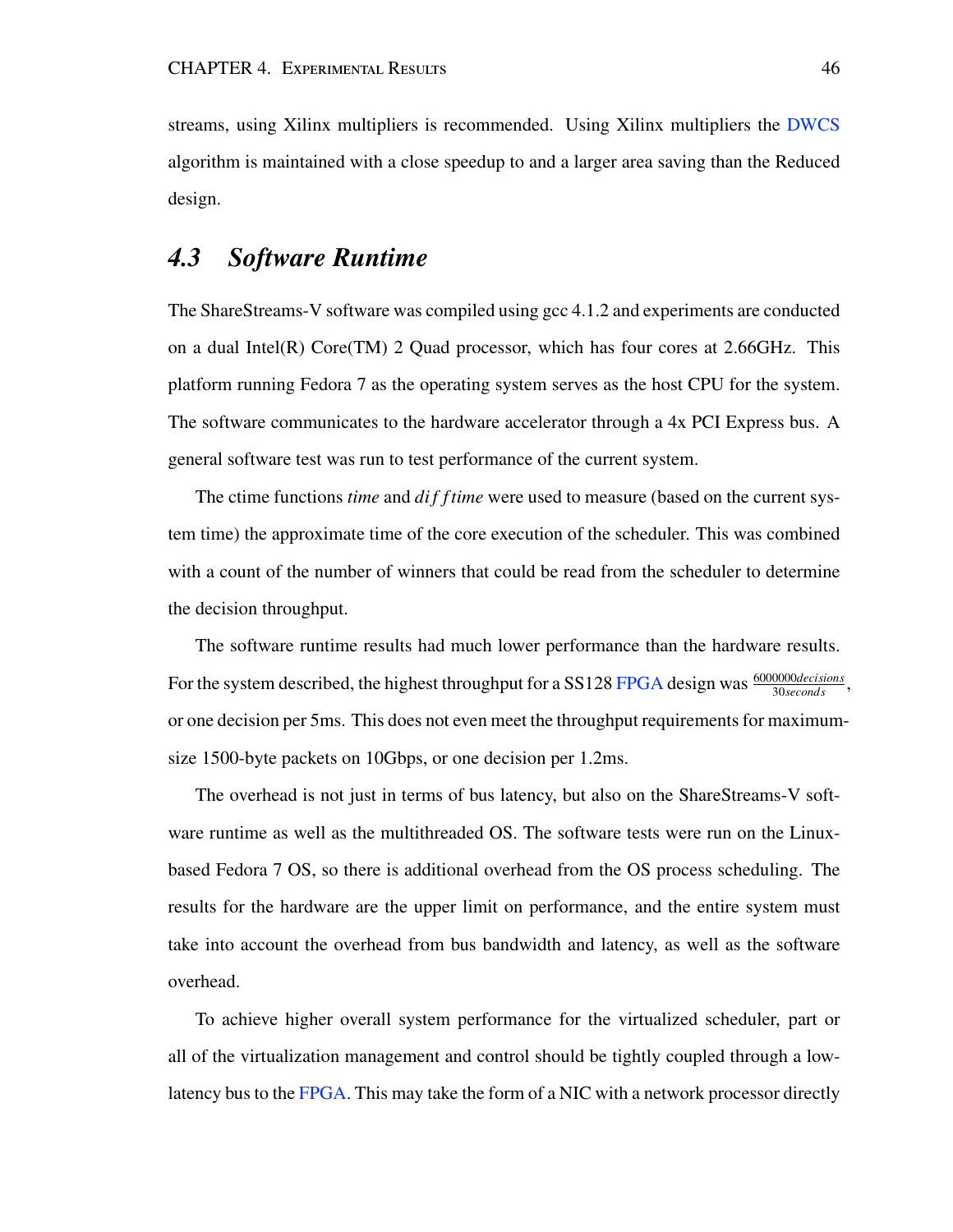connected to an on-board FPGA through a local bus, or through the use of one or both of the PowerPC 405 core(s) that is embedded on the Virtex-4 FX. The ShareStreams-V system requires a complex allocation algorithm, and software is better suited for handling both the allocation algorithm as well as management of virtualization (VPIDs and the virtual scheduler data structures to store sets of stream information).

#### *4.4 Summary*

Overall, the hardware synthesis results for ShareStreams-V show that the hypothesis is both feasible, and the ShareStreams-V hardware is able to perform scheduling decisions at 10Gbps wire rates. However, the bus and supporting software overhead in the tested system were high enough to cause the performance to drop significantly in the tested system. It is recommended in future implementations for the host CPU to be tightly coupled in a lowlatency link to the packet scheduler hardware in order to minimize the overhead in terms of time.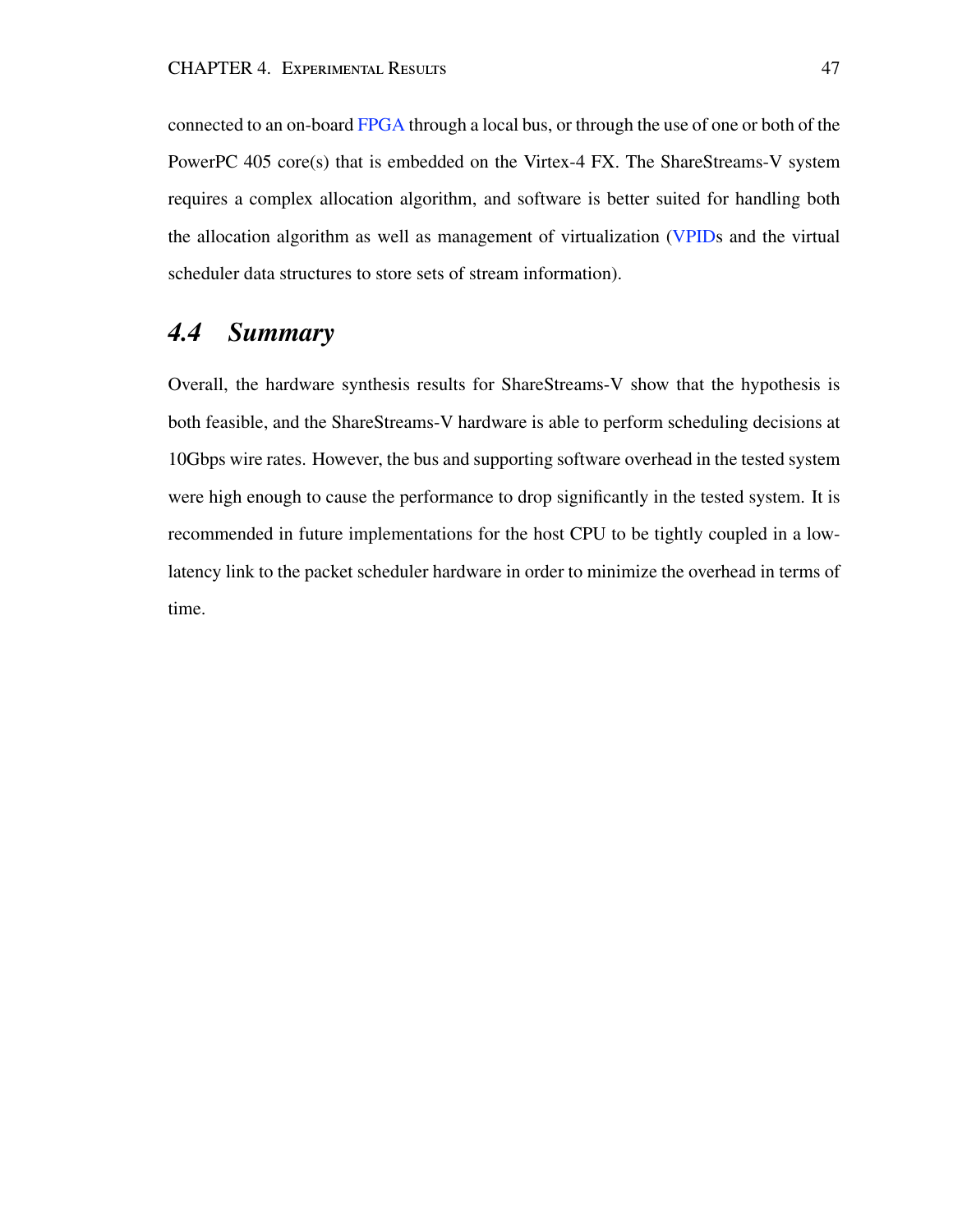#### CHAPTER V

### **CONCLUSIONS**

This work has examined and demonstrated the hypothesis that virtualization of a quality of service packet scheduler accelerator based on the DWCS algorithm through dynamic spatial partitioning is a feasible approach to sharing the accelerator, and will produce one additional decision for an additional process at the cost of one additional cycle of latency. It has presented and compared the techniques of temporal and spatial partitioning. The Dynamic Spatial Partitioning virtualization technique was presented with the theoretical decision latency as in the hypothesis. The proposed solution permits fairly fine grained trade-off between throughput and per-stream decision latency as a function of the number of processes sharing the scheduler.

The hardware design was synthesized for a Xilinx Virtex-4 FPGA in the ShareStreams-V implementation and shown to be feasible. All of the designs synthesized and tested were able to meet 10Gbps Ethernet line scheduling throughput for 1500-byte packets, while only the 16, 32, and 64-stream 4-VPID schedulers, and the 64-stream 32-VPID scheduler were able to make wire speed decision throughput for 64-byte packets.

The software was also tested with an Intel chip as the host CPU for ShareStreams-V, and the FPGA on a PCI Express card. The results for this fell far short of the throughput requirements for 10Gbps wire speed scheduling. Thus, for future implementations it is recommended that part or most of the control functionality be implemented on a CPU that is either embedded in the FPGA or tightly coupled to the FPGA on the same board, such as in a NIC with the FPGA as a daughter card.

Future research may be conducted to test effect on performance of sharing between a larger number of processes. Dynamic spatial partitioning is a specific implementation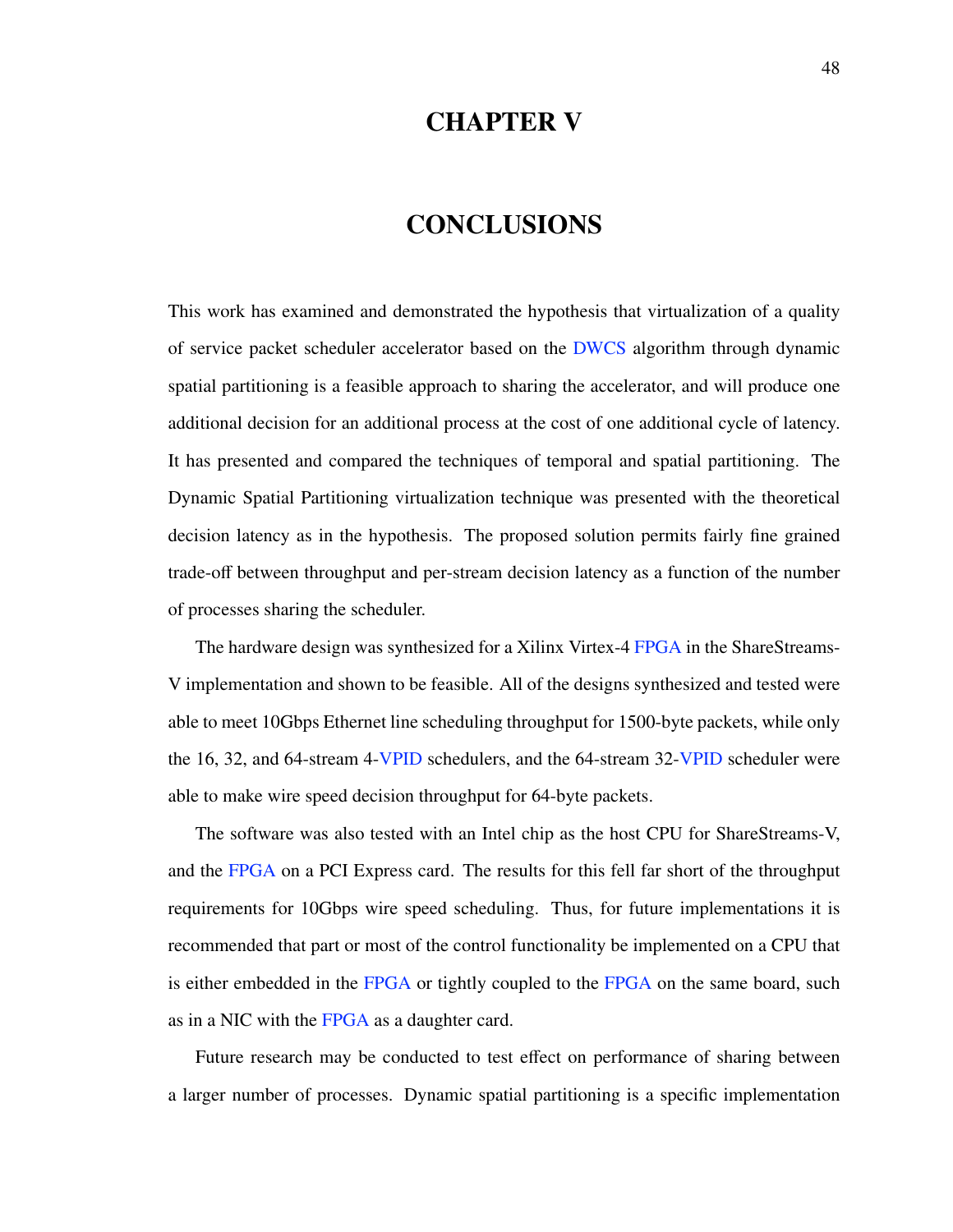that is enabled with the shuffle-exchange network in ShareStreams-V. There is significant opportunity for further research in temporal and spatial partitioning virtualization methods for other packet scheduler architectures.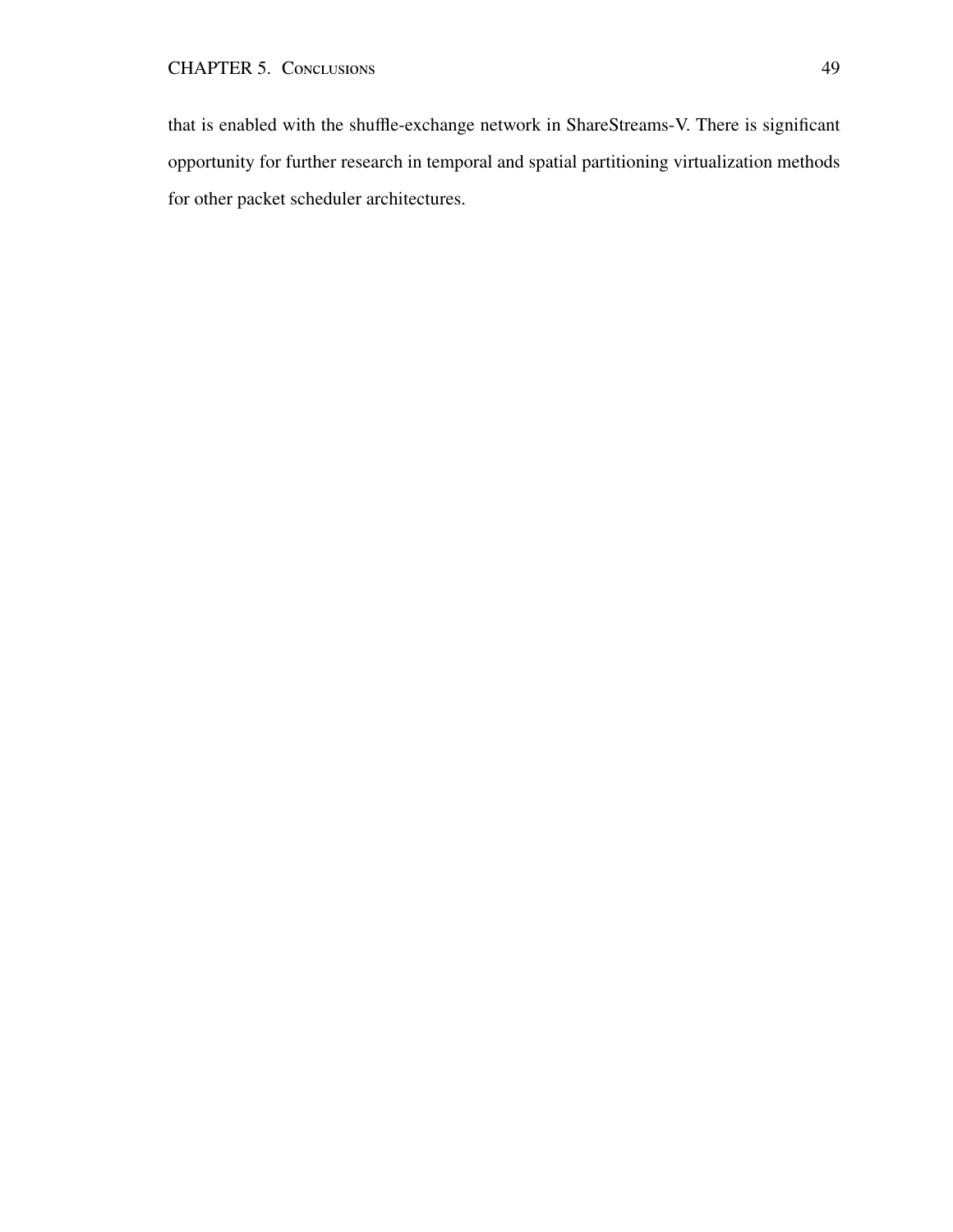### REFERENCES

- [1] ""synplicity synplify pro software"," 2007.
- [2] ""xilinx data sheet: Virtex-4 family overview"," September 2007.
- [3] ""xilinx ise software"," 2007.
- [4] CARDOSO, J., "On combining temporal partitioning and sharing of functional units in compilation for reconfigurable architectures," *Computers, IEEE Transactions on*, vol. 52, no. 10, pp. 1362–1375, Oct. 2003.
- [5] FIGUEIREDO, R., DINDA, P., and FORTES, J., "Guest editors' introduction: Resource virtualization renaissance," *Computer*, vol. 38, no. 5, pp. 28–31, May 2005.
- [6] FORNACIARI, W. and PIURI, V., "General methodologies to virtualize fpgas in hw/sw systems," *Circuits and Systems, 1998. Proceedings. 1998 Midwest Symposium on*, pp. 90–93, 9-12 Aug 1998.
- [7] GOLDSTEIN, S., SCHMIT, H., BUDIU, M., CADAMBI, S., MOE, M., and TAYLOR, R., "Piperench: a reconfigurable architecture and compiler," *Computer*, vol. 33, no. 4, pp. 70–77, Apr 2000.
- [8] Guo, J., YAO, J., and BHUYAN, L., "An efficient packet scheduling algorithm in network processors," *INFOCOM 2005. 24th Annual Joint Conference of the IEEE Computer and Communications Societies. Proceedings IEEE*, vol. 2, pp. 807–818 vol. 2, 13-17 March 2005.
- [9] K, D. E., *The Art of Computer Programming*, vol. 1 Fundamental Algorithms. Addison-Wesley Publishing Company, second ed., 1973.
- [10] KRISHNAMURTHY, R., YALAMANCHILI, S., SCHWAN, K., , and WEST, R., "Leveraging block decisions and aggregation in the sharestreams qos architecture," *Parallel and Distributed Processing Symposium, 2003. Proceedings. International*, pp. 10 pp.–, 22-26 April 2003.
- [11] KRISHNAMURTHY, R., YALAMANCHILI, S., SCHWAN, K., and WEST, R., "Sharestreams: a scalable architecture and hardware support for high-speed qos packet schedulers," *Field-Programmable Custom Computing Machines, 2004. FCCM 2004. 12th Annual IEEE Symposium on*, pp. 115–124, 20-23 April 2004.
- [12] McLory, R. and Sventek, J., "Resource virtualisation of network routers," *High Performance Switching and Routing, 2006 Workshop on*, pp. 6 pp.–, 7-9 June 2006.